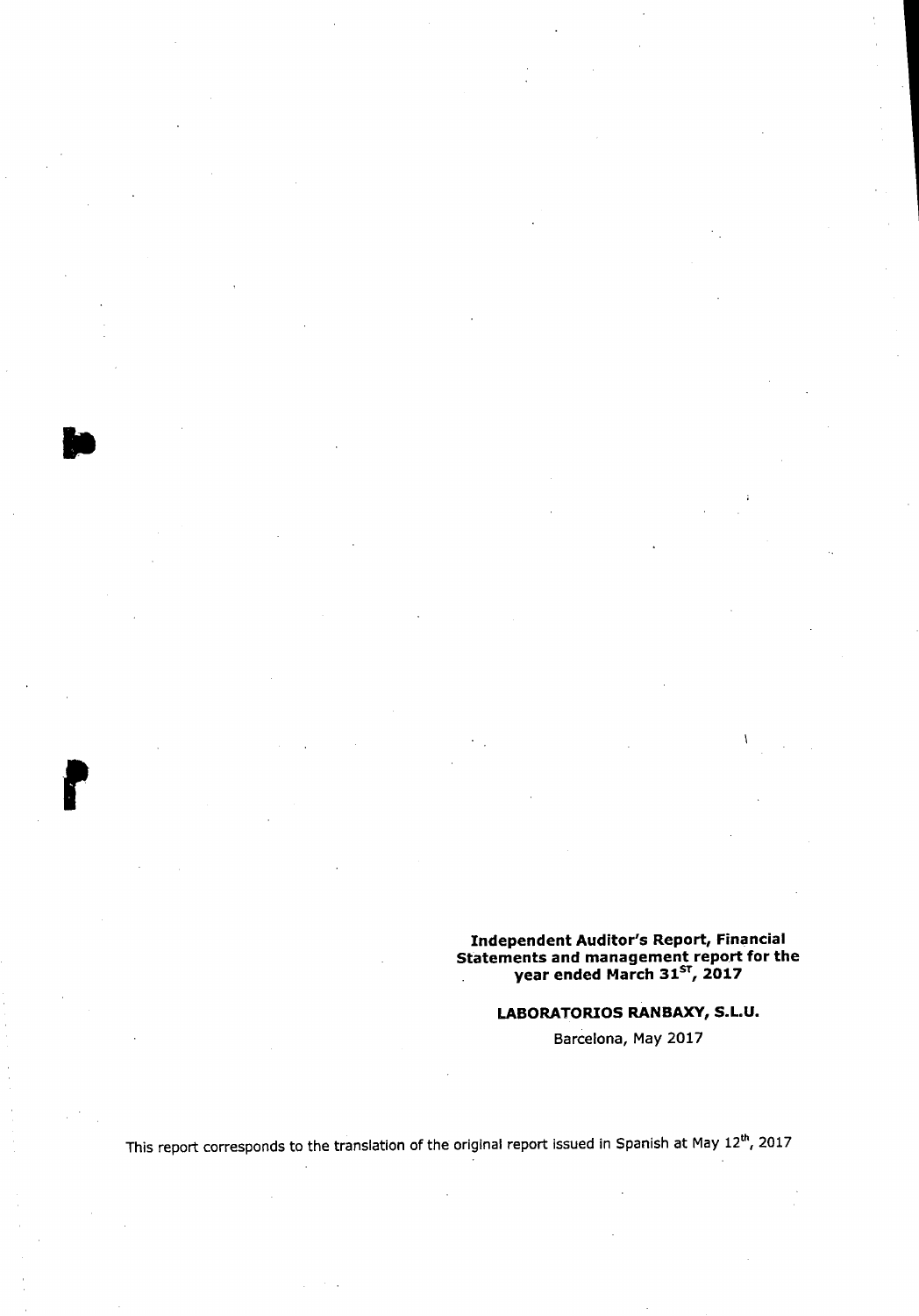

da. Genera: Perón, 38 - 28020 Madrid.

no 33.829, Secolón 8, Follo 89, Hoja M-608799, Inscripción 1, C.I.F. 8/8735

de Mac

AUREN AUDITORES SP, S.L.P. Insertia en el R. M.

#### INDEPENDENT AUDITOR'S REPORT ON THE FINANCIAL STATEMENTS

To the sole partner of LABORATORIOS RANBAXY, S.L.U.

#### Report on the financial statements

We have audited the attached financial statements of the company LABORATORIOS RANBAXY, S.L.U. which comprise the statement of financial position as at March 31<sup>ST</sup> 2017, the Profit and Loss Account, statement of changes in equity, the cash flow statement and the report for the year then ended.

#### Board of directors' responsibility for the Financial Statements

The managers are responsible for the preparation of Financial Statements that present a true and fair view, in accordance with the regulatory framework of financial information that is identified in Note 2 to the attached report, and for such internal control as directors determine is necessary to enable the presentation of financial statements that are free from material misstatement, whether due to fraud or error.

#### Auditor's responsibility

Our responsibility is to express an opinion on the attached financial statements based on our audit. We conducted our audit in compliance with International Audit Standards. Those standards require that we comply with ethical requirements and plan and perform the audit to obtain reasonable assurance about whether the financial statements are free from material misstatement.

An audit involves performing procedures to obtain audit evidence about the amounts and disclosures in the financial statements. The procedures selected depend on the auditor's judgement, including the assessment of the risks of material misstatement of the financial statements, whether due to fraud or error. In making those risk assessments, the auditor considers internal control relevant to the entity's preparation of the financial statements in order to design audit procedures that are appropriate in the circumstances, but not for the purpose of expressing an opinion on the effectiveness of the entity's internal control. An audit also includes evaluating the appropriateness of accounting policies used and the reasonableness of accounting estimates made by the management, as well as evaluating the overall presentation of the financial statements.

We believe that the audit evidence we have obtained is sufficient and appropriate to provide a basis for our audit qualified opinion.



Mallorca 260, 08008 Barcelona Tel. +34 932 155 989 www.guren.es **AUDITORIA LASSURANCE**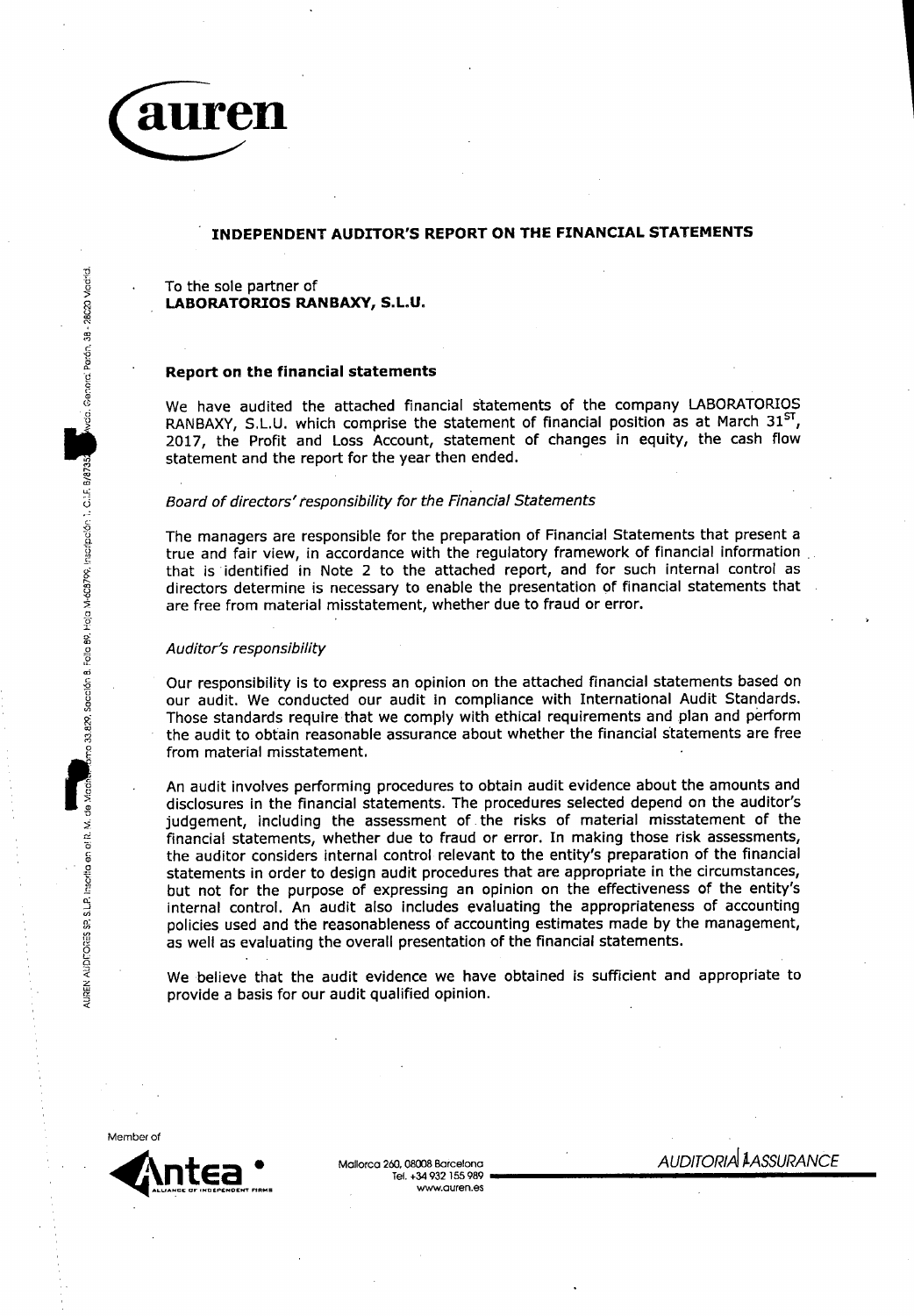

#### Basis of qualified opinion

In note 12 of the financial statements the company has at March 31<sup>st,</sup> 2017 tax loss carry-forwards pending compensation amounting to 9.016.955 euros, for which it has not recognized in the accompanying balance the corresponding tax credits. According to the accounting principles and criteria contained in the financial reporting framework applicable to the company, the accounting of assets and liabilities should always be done and when it is probable that the Company will obtain tax benefits to compensate for the aforementioned negative tax bases and temporary differences within a period not exceeding ten years. However, the company, due to its current business model cannot estimate in a precise way a business plan long term, so it has not been able to provide budgets or financial projections to estimate the amount that should be recorded as "deferred tax assets" on the balance sheet at March 31<sup>st</sup>, 2017 and has therefore not been able to quantify the effects of this on the attached financial statements.

#### Qualified Opinion

In our opinion, except for the effects of the fact described in the paragraph "Basis of qualified opinion", the attached financial statements present, the true and fair view of the financial position of LABORATORIOS RANBAXY, S.L.U. at March 31st, 2017 and its financial performance for the year then ended, in accordance with the financial reporting framework that it identified in note 2 the attached report.

#### Report on other legal and regulatory requirements

The attached management report for the year ended March 31<sup>st</sup>, 2017 includes the explanations which the managers consider appropriate concerning the situation of the company, the evolution of its businesses and other topics and is not an integral part of the financial statements. We have verified that the accounting information contained in the aforementioned report coincides with the financial statements for the year ended March 31<sup>ST</sup>, 2017. Our work as auditors is limited to verify the management report with the scope mentioned in this paragraph and it not includes the verification of information different that obtained from the accounting records of the company.

**AUREN** NUM. R.O.A.C. S2347

Carme Monserrat Querol Barcelona, May 12th, 2017



**AUDITORIA I ASSURANCE** 

| 2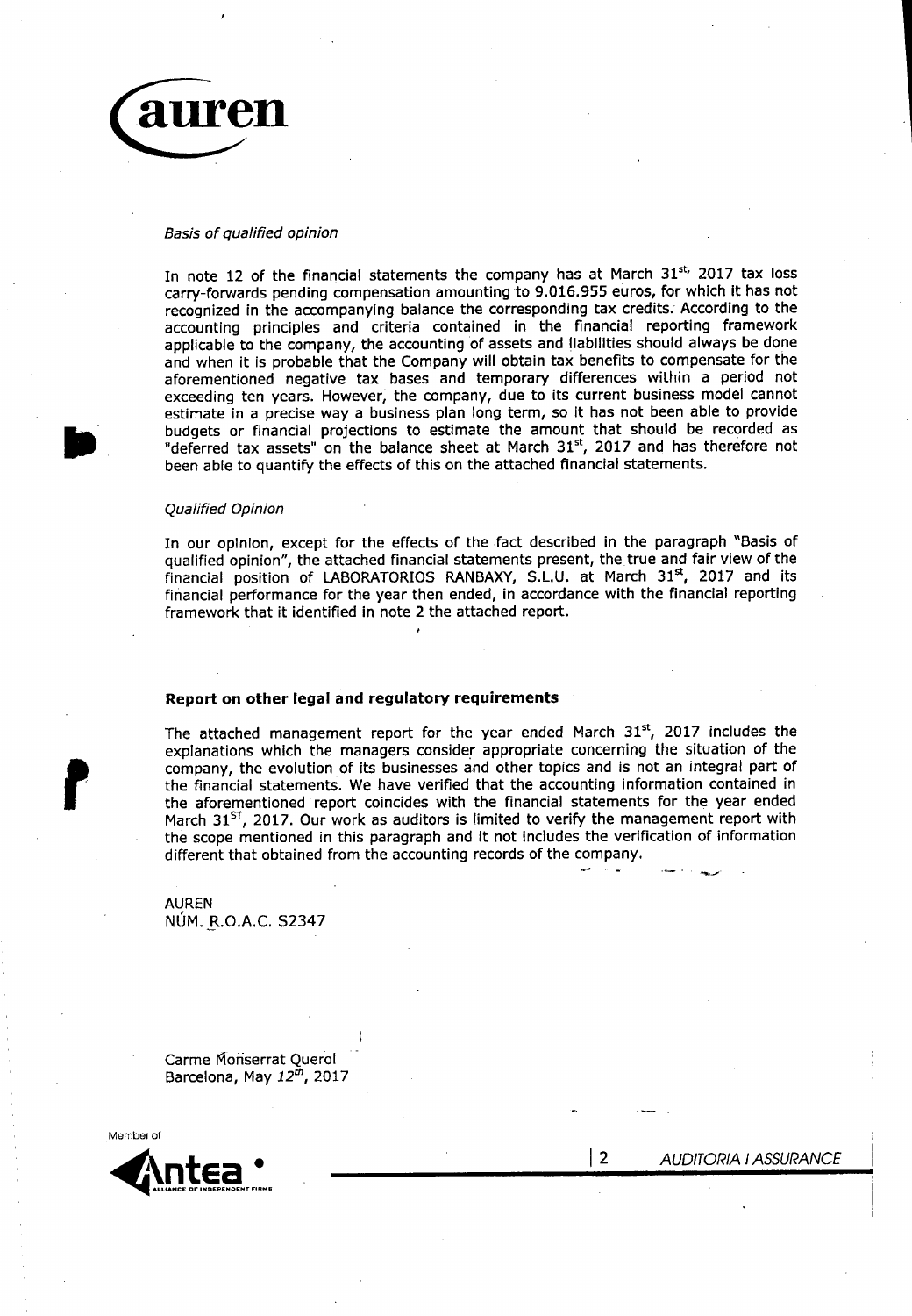

**MANAGEMENT REPORT**

**FROM 1 / 4 / 2016 TO 31 / 03 / 2017**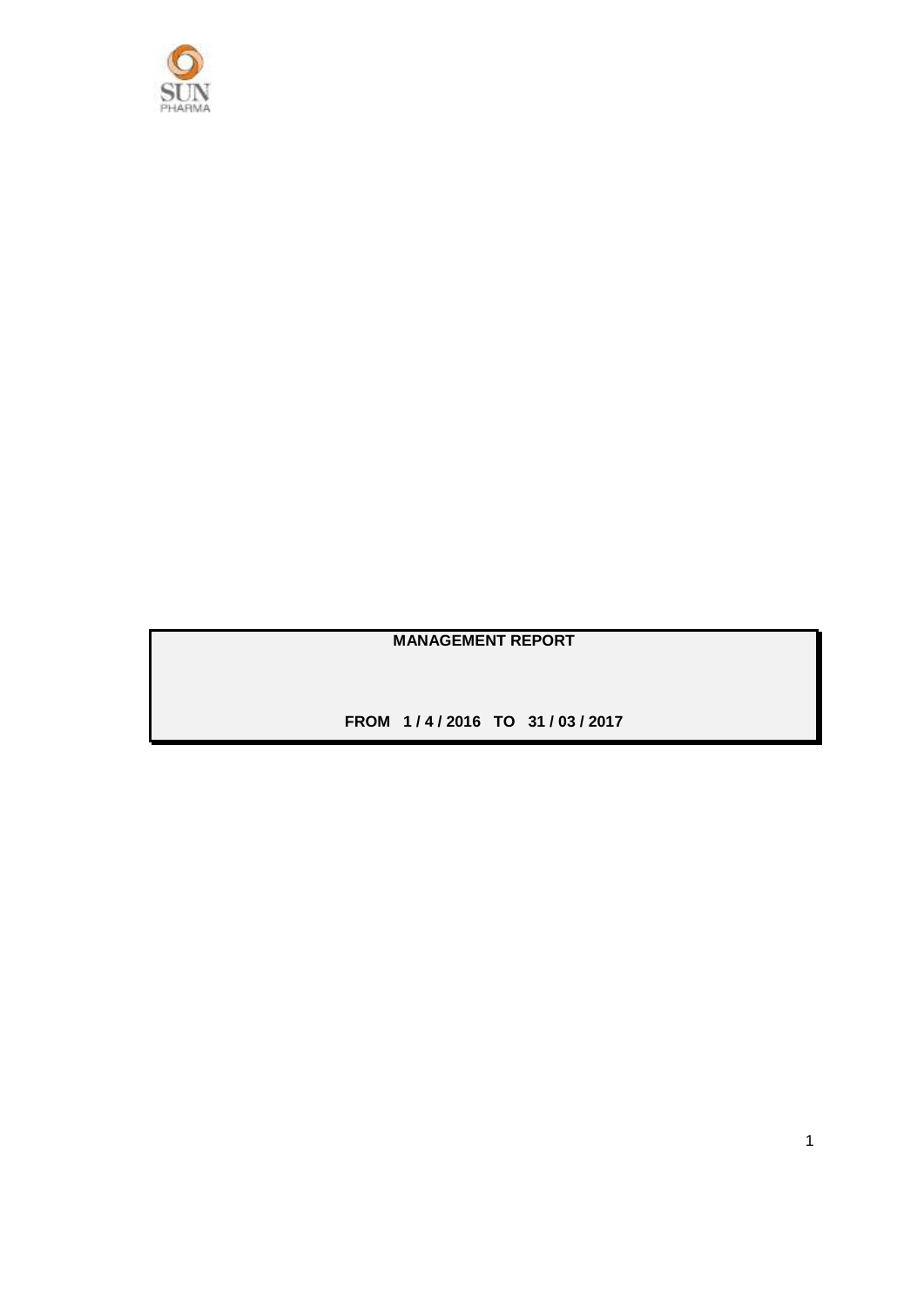

#### *NOTE 1 – EVOLUTION OF THE BUSINESS AND SITUATION OF THE COMPANY*

The business has evolved favourably despite the difficult economic climate that exists. The Company has succeeded, according to its business plan, to increase its total revenue and profit with respect to previous years.

#### *NOTE 2 – EVENTS AFTER THE CLOSE*

There were no significant events following the close of the financial year.

#### *NOTE 3 – RESEARCH AND DEVELOPMENT*

There was no activity of great relevance in this area.

#### *NOTE 4 – ACQUISITION OF OWN SHARES*

The Company does not hold treasury stock.

#### *NOTE 5 – FORESEEABLE EVOLUTION OF THE COMPANY*

Regarding future perspectives and based on the accumulated experience, dedication and professionalism of our personnel and collaborators, we are confident that the Company will know how to efficiently respond to and successfully resolve the challenges that will inevitably arise in the future.

#### *NOTE 6 – DERIVATIVE FINANCIAL INSTRUMENTS*

The Company has not contracted any derivative financial instruments during the year.

#### *NOTE 7 – OTHER INFORMATION*

The Company maintains no commitments with employees that have not been itemised in the attached report, and does not envisage any significant short-term changes in relation to its personnel.

It is not expected that the Company will generate any significant impact on the environment during the normal course of its operations.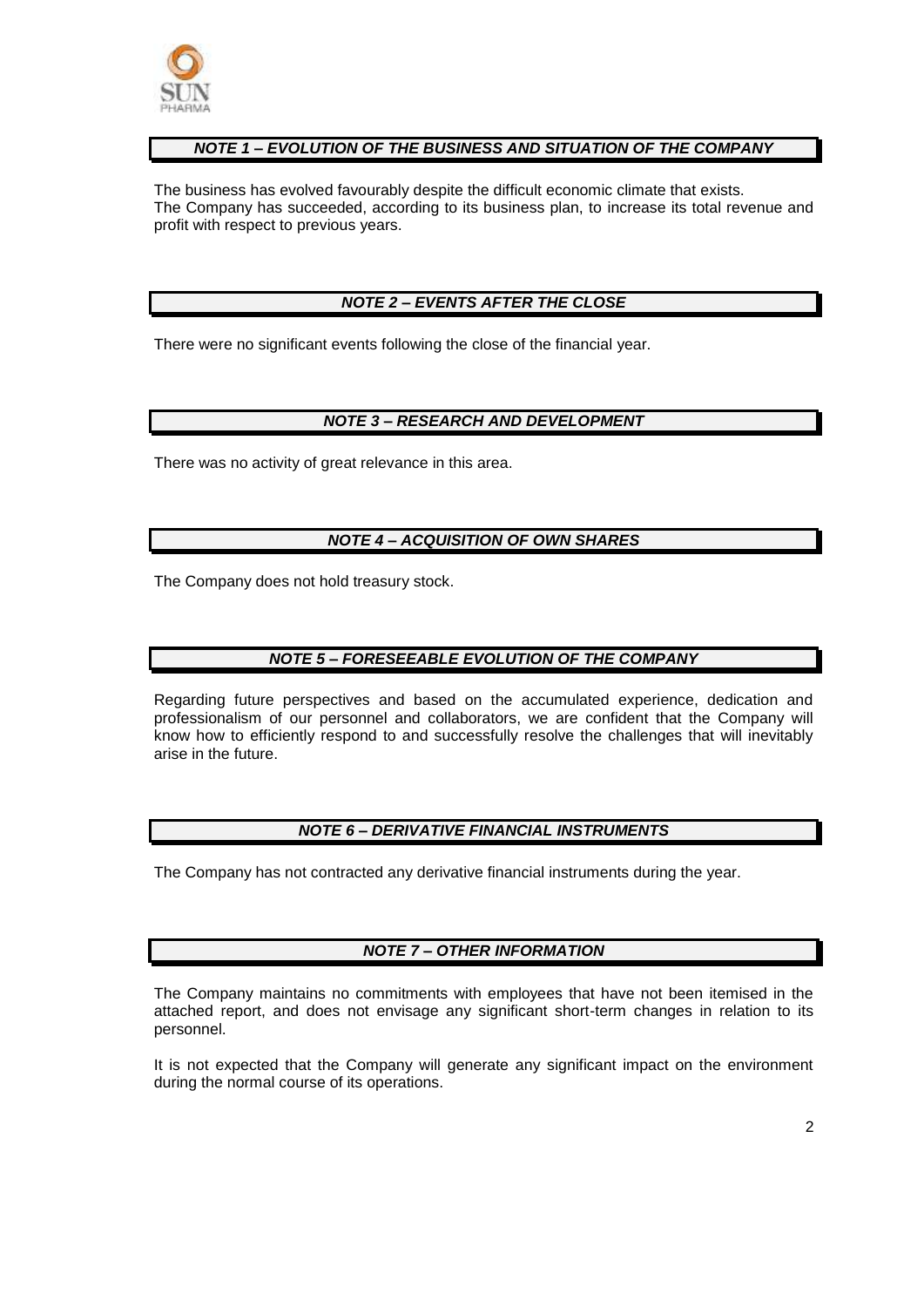

The risks to which the Company is exposed, and policies related to the same have been adequately described in the report of the annual financial statements.

#### *NOTE 8 - OTHER INFORMATION*

The Resolution of the ICAC of 29/Jan./16 implements the obligation introduced by Law 31/2014 (Final Provision 2), which amends Law 15/2010 of 5 July, to include information in the report of the annual financial statements about PPMP, which is defined as the average payment period (days) as from the delivery of goods or the provision of services until the payment thereof. The information to be provided for the 2016-2017 financial year is the following:

|                                     | 2016-17               | 2015-16               |
|-------------------------------------|-----------------------|-----------------------|
|                                     | Days                  | Days                  |
| Average payment period to suppliers | 34.85                 | 28.86                 |
| Ratio of paid operations            | 35.94                 | 28.90                 |
| Ratio of operations pending payment | 10.75                 | 26.93                 |
|                                     | <b>Amount (euros)</b> | <b>Amount (euros)</b> |
| Total payments made                 | 13,781,062.49         | 14,067,842.38         |
| Total payments pending              | 624,594.55            | 298,562.12            |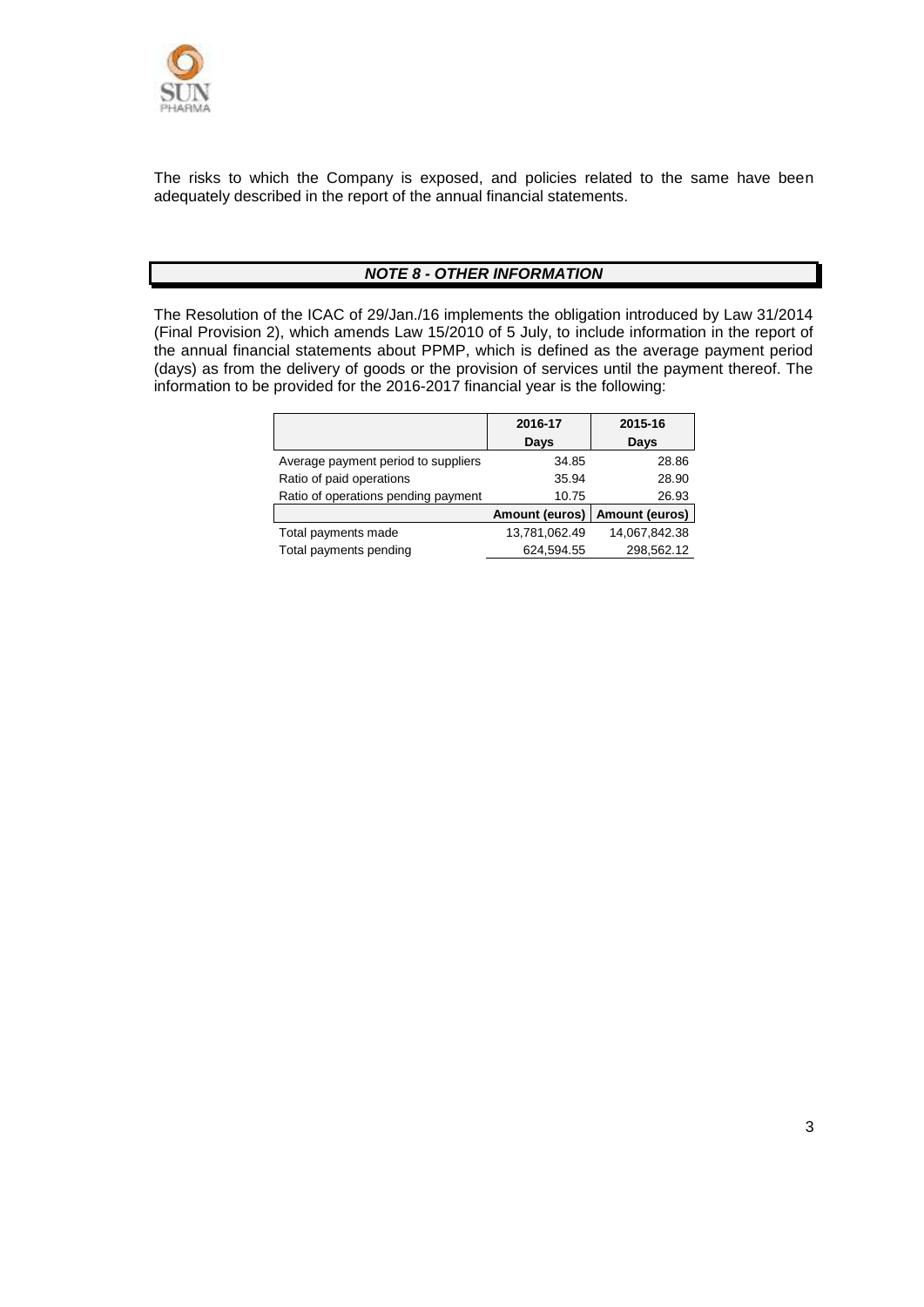

In Barcelona, on 11 May 2017, the Management Report of LABORATORIOS RANBAXY, S.L.U., is prepared, corresponding to the financial year ended at 31 March 2017 and numbered in correlation from 1 to 4, approved by the Board of Directors of the Company by signing in witness whereof.

#### **SIGNATURES**

.............................

Neeraj Sharma

.............................

Pedro Luis Sala Lanz

.............................

Prashant Savla

...........................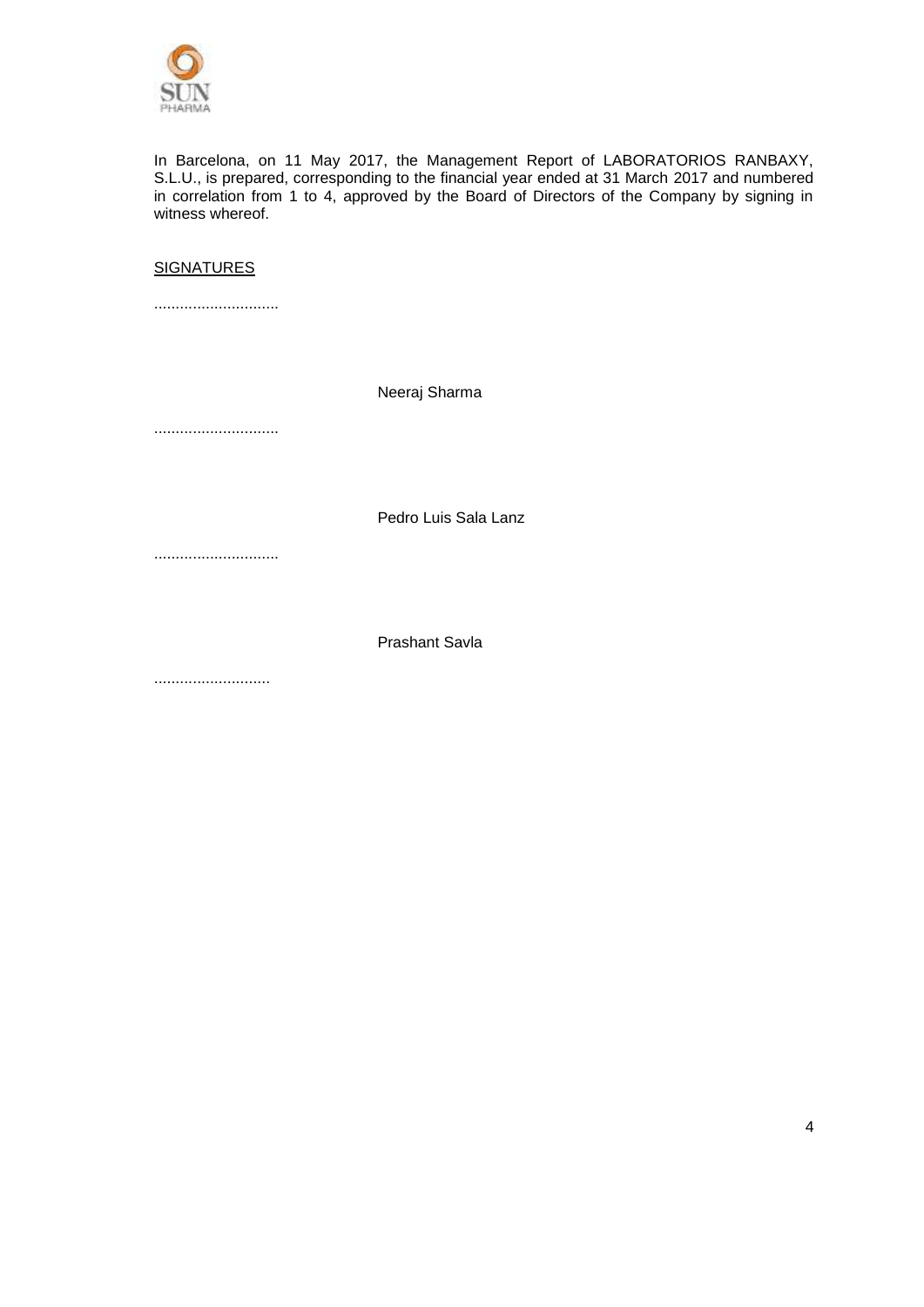

**ANNUAL FINANCIAL STATEMENTS**

**FROM 1 / 4 / 2016 TO 31 / 03 / 2017**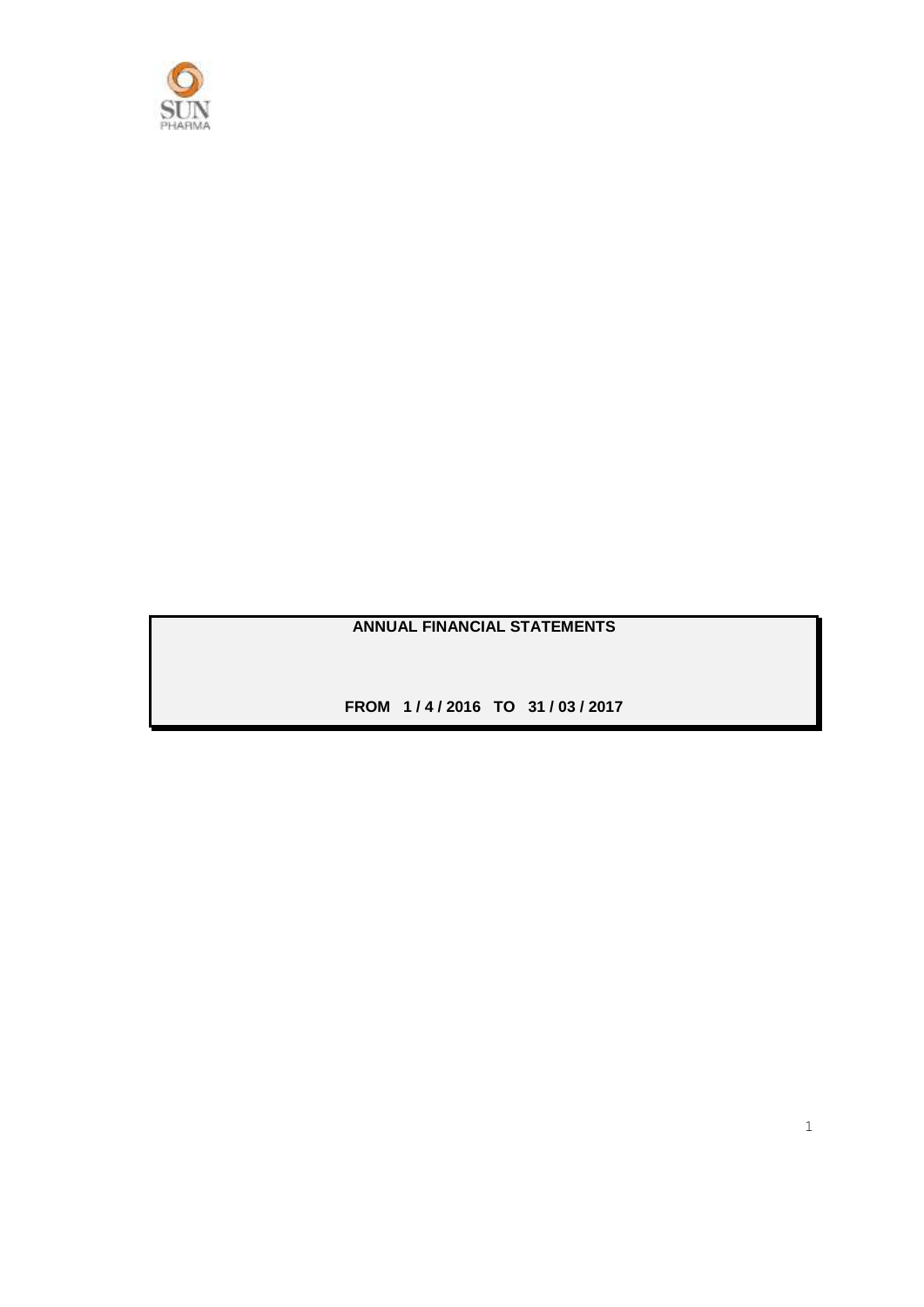

**BALANCE SHEET**

**AT 31 MARCH 2017**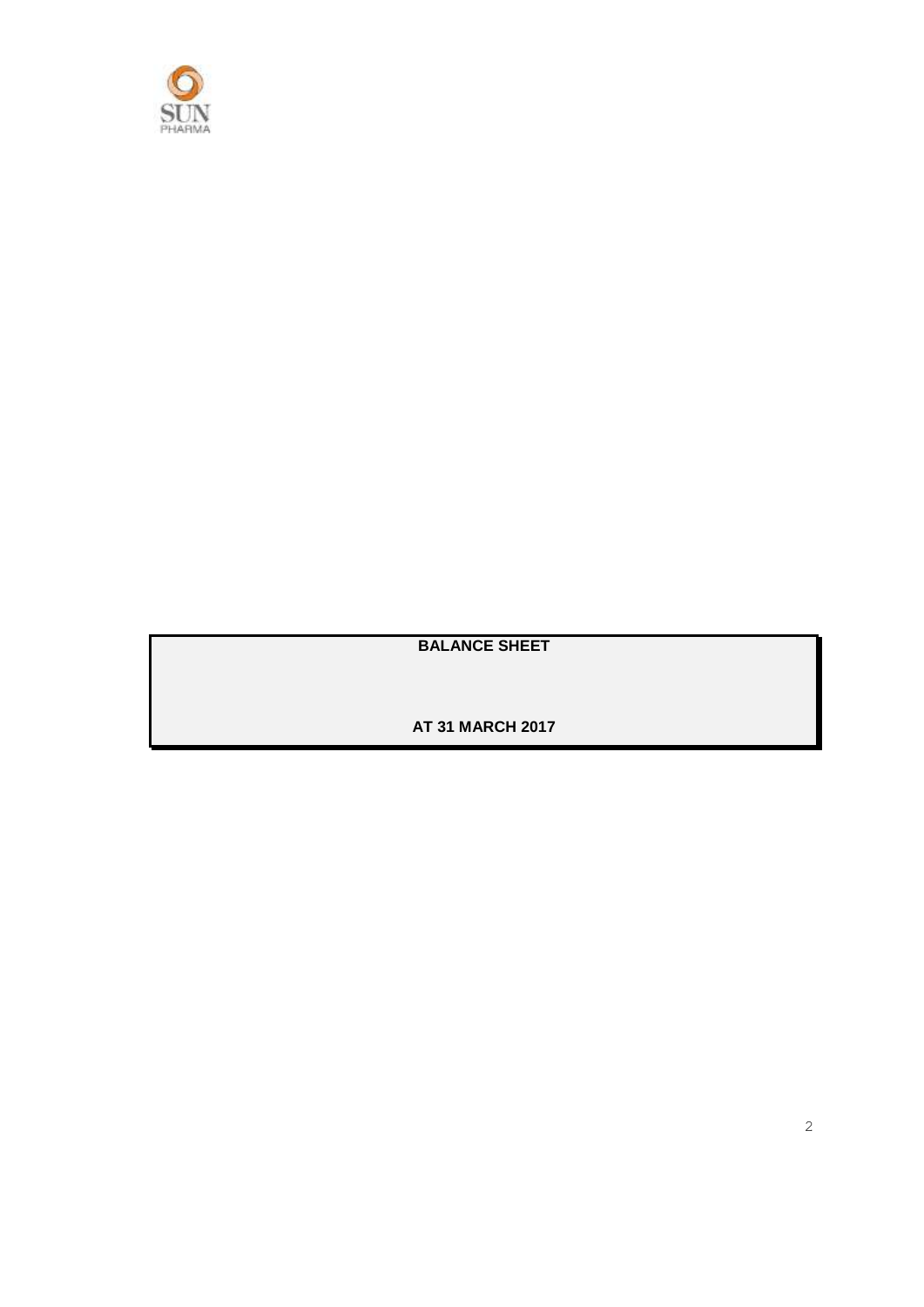## LABORATORIOS RANBAXY, S.L. (Single Member Company)<br>BALANCE SHEET AT 31 MARCH 2017 (often a in Eccasor)

 $\sum_{n=1}^{\infty}$ 

 $\blacktriangleright$ 

| 3ALANCE SHEET AT 31 MARCH 2017 (stated in Euros) |  |  |
|--------------------------------------------------|--|--|
|                                                  |  |  |

| <b>ASSETS</b>                                          | <b>Note</b> | 2017                   | 2016                     | <b>NET EQUITY AND LIABILITIES</b>                       | <b>Note</b> | 2017                | 2016           |
|--------------------------------------------------------|-------------|------------------------|--------------------------|---------------------------------------------------------|-------------|---------------------|----------------|
| <b>NON-CURRENT ASSETS</b>                              |             | 128.717                | 116.722                  | <b>NET EQUITY</b>                                       |             | 3.666.065           | 2.241.437      |
| Intangible fixed assets                                | 6           | 13.829                 | 22.055                   | Shareholders' funds                                     |             | 3.666.065           | 2.241.437      |
| Development                                            |             |                        |                          | Capital                                                 |             | 1.000.000           | 1.000.000      |
| Concessions                                            |             |                        |                          | Authorised share capital                                |             | 1.000.000           | 1.000.000      |
| Patents, licenses, trade marks and similar             |             |                        |                          | (Share capital not issued and not called up)            |             |                     |                |
| Goodwill                                               |             |                        |                          | Share issue premium                                     |             |                     |                |
| Computer software                                      |             | 13.829                 | 22.055                   | <b>Reserves</b>                                         |             | $\blacksquare$      |                |
| Other intangible fixed assets                          |             |                        |                          | Legal and statutory                                     |             |                     |                |
| <b>Tangible fixed assets</b>                           | 5           | 62.952                 | 87.417                   | Other reserves                                          |             |                     |                |
| Land and buildings                                     |             |                        |                          | Own shares, treasury stock and similar                  |             |                     |                |
| Plant, machinery and others                            |             | 62.952                 | 87.417                   | Prior year results                                      |             | (3.258.563)         | (5.797.306)    |
| Assets in course and advance payments                  |             |                        |                          | Remainder                                               |             |                     |                |
| Investments in property and real estate                |             |                        |                          | (Retained losses from prior years)                      |             | (3.258.563)         | (5.797.306)    |
| Land                                                   |             | ÷,                     | $\overline{\phantom{a}}$ | Other contributions from shareholders                   |             | 4.500.000           | 4.500.000      |
| <b>Buildings</b>                                       |             | $\overline{a}$         | ÷                        | Result for the year                                     |             | 1.424.628           | 2.538.743      |
| Long-term investments in group and associated entities |             |                        |                          | (Dividend paid on account)                              |             | $\hat{\phantom{a}}$ |                |
| Equity based instruments                               |             | $\overline{a}$         | $\ddot{\phantom{1}}$     | Other share based instruments                           |             | $\blacksquare$      | $\blacksquare$ |
| Loans to companies                                     |             |                        |                          | <b>Valuation adjustments</b>                            |             | $\bullet$           | $\blacksquare$ |
| Debt based instruments                                 |             |                        |                          | Financial assets for sale                               |             |                     |                |
| Derivatives                                            |             |                        |                          | Hedging operations                                      |             |                     |                |
| Other financial assets                                 |             |                        |                          | Others                                                  |             |                     |                |
| Long-term investments                                  | 8           | 51.936                 | 7.250                    | Subsidies, grants and donations                         |             |                     |                |
| Equity based instruments                               |             |                        |                          |                                                         |             |                     |                |
| Loans to the third parties                             |             |                        | ä,                       | <b>NON-CURRENT LIABILITIES</b>                          |             |                     |                |
| Debt based instruments                                 |             |                        | $\overline{a}$           | Long-term provisions                                    |             | $\overline{a}$      |                |
| Derivatives                                            |             |                        |                          | Long-term commitments with employees                    |             |                     |                |
| Other financial assets                                 | 8           | 51.936                 | 7.250                    | <b>Environmental liabilities</b>                        |             |                     |                |
| Deferred tax assets                                    |             |                        | $\overline{a}$           | Restructuring provisions                                |             |                     |                |
| <b>CURRENT ASSETS</b>                                  |             | 17.758.898             | 18.464.651               | Other provisions                                        |             |                     |                |
| NON-CURRENT ASSETS FOR SALE                            |             | $\blacksquare$         | ٠                        | Long-term borrowings                                    |             |                     |                |
| <b>Stocks</b>                                          | ۹           | 2.551.761              | 3.657.862                | Debentures and other negotiable instruments             |             |                     |                |
| Goods for resale                                       |             | 2.551.761              | 4.115.909                | Borrowings from financial institutions                  |             |                     |                |
| Raw materials and consumables                          |             |                        |                          | Finance lease borrowings                                |             |                     |                |
| Work in progress and partially finished goods          |             |                        |                          | Derivatives                                             |             |                     |                |
| Finished goods                                         |             |                        |                          | Other financial liabilities                             |             |                     |                |
| By-products, waste and materials recovered             |             |                        |                          | Long-term debts with group and associated entities      | 816         |                     |                |
| Payments on account                                    |             |                        | (458.047)                | Deferred tax liabilities                                |             |                     | $\blacksquare$ |
| Accounts receivable - commercial and other             | 8           | 9.468.679              | 8.346.029                | Long-term accruals                                      |             | $\sim$              | $\mathbf{r}$   |
| Accounts receivable for sales and services             |             | 8.474.954              | 7.329.424                |                                                         |             |                     |                |
| Trade debtors - group and associated entities          | 8 1 6       | 622.401                | 1.016.605                | <b>CURRENT LIABILITIES</b>                              |             | 14.221.550          | 16.339.936     |
| Sundry debtors                                         |             |                        |                          | Liabilities linked to non-current assets held for sale  |             |                     |                |
| Employees                                              | 8           | 4.500                  |                          | Short-term provisions                                   | 813         | 12.028.964          | 10.806.494     |
| Current tax assets                                     |             | 366.824                |                          | Short-term borrowings                                   |             | $\blacksquare$      | $\bullet$      |
| Tax, Social Security and Government entities           |             |                        |                          | Debentures and other negotiable instruments             |             |                     |                |
| Short-term investments in group an associated entities |             |                        |                          | Borrowings from financial institutions                  |             |                     |                |
| Equity based instruments                               |             |                        |                          | Finance lease borrowings                                |             |                     |                |
| Loans to companies                                     |             |                        |                          | Derivatives                                             |             |                     |                |
| Debt based instruments                                 |             |                        |                          | Other financial liabilities                             |             |                     |                |
| <b>Derivatives</b>                                     |             |                        |                          | Short-term debts with group and associated entities     | 816         |                     | 2.082.301      |
| Other financial assets                                 |             |                        |                          | Loans due to group and associated entities              |             |                     | 2.082.301      |
| Short-term financial investments                       |             |                        |                          | Accounts payable - commercial and other                 |             | 2.192.586           | 3.451.141      |
| Equity instruments                                     |             |                        |                          | <b>Suppliers</b>                                        | 8           | 62.857              | 48.425         |
| Loans to third parties                                 |             |                        |                          | Trade creditors, group and associated entities          | 8 16        | 816.096             | 1.400.596      |
| Debt based instruments                                 |             |                        |                          | Sundry creditors                                        | 8 16        | 108.837             | 650.267        |
| Derivatives                                            |             |                        |                          | Employees (payroll creditor)                            | 8           | 79.477              | 89.031         |
| Other financial assets                                 |             |                        |                          | Customer advanced                                       |             | 1.125.319           | 1.262.822      |
| Short-term accruals and prepayments                    |             | 15.645                 | 922.707                  | Tax, Social Security and Government entities            |             |                     |                |
| Cash and equivalent liquid assets                      |             | 5 722.813<br>5.722.813 | 5.538.053<br>5.538.053   | Advances received from customers<br>Short-term accruals |             |                     |                |
| Cash resources<br>Other equivalent liquid assets       |             |                        |                          |                                                         |             |                     |                |
| <b>TOTAL ASSETS</b>                                    |             | 17.887.615             | 18.581.373               | TOTAL NET EQUITY AND LIABILITIES                        |             | 17.887.615          | 18.581.373     |
|                                                        |             |                        |                          |                                                         |             |                     |                |

Notes 1 to 19 to the annual accounts form an integral part of the balance sheet at 31 March, 2017

 $\mathbf{3}$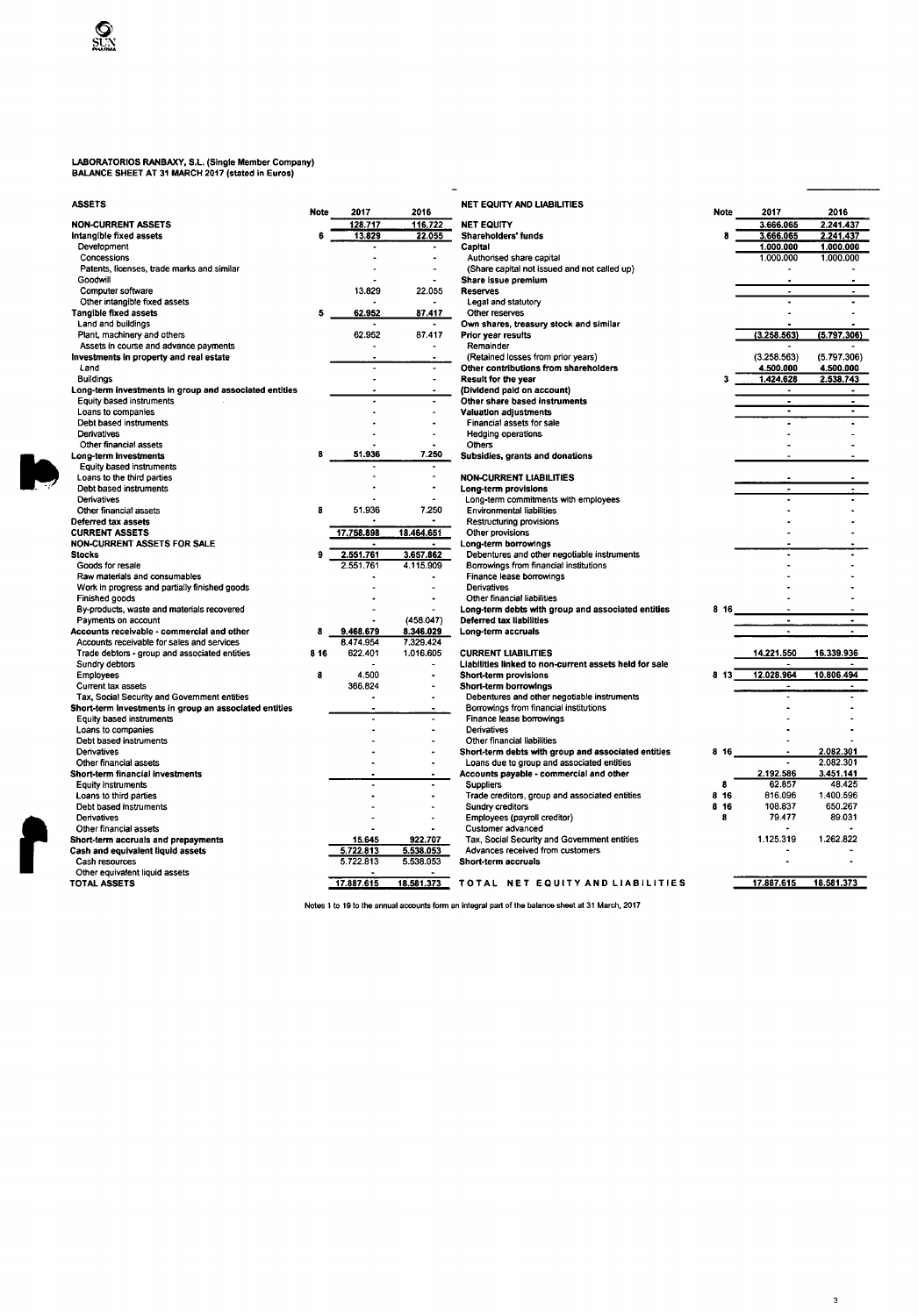

 $\sim$ 

ł

**PROFIT AND LOSS STATEMENT** 

FROM 1/4/2016 TO 31/03/2017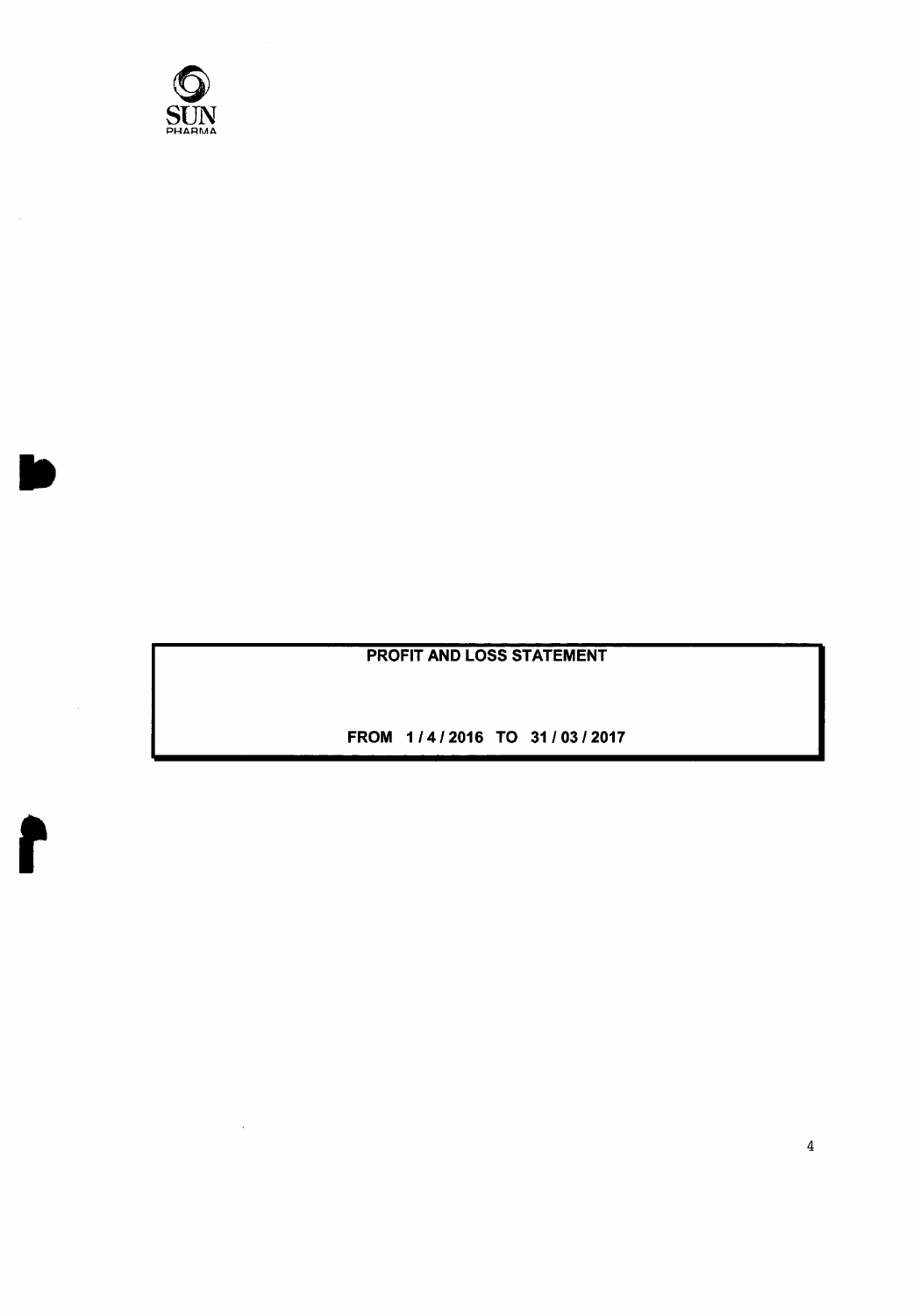## LABORATORIOS RANBAXY, S.L. (Single Member Company)<br>PROFIT AND LOSS ACCOUNT FOR THE YEAR ENDED 31 MARCH, 2017 (stated in euros)

 $\sim 10$ 

|                                                                            | Note  | 2.017          | 2.016          |
|----------------------------------------------------------------------------|-------|----------------|----------------|
| <b>Continuing Operations:</b>                                              |       |                |                |
| Net turnover                                                               | 18    | 20.579.257     | 18.887.997     |
| Sales                                                                      |       | 20.579.257     | 18.887.997     |
| <b>Services Rendered</b>                                                   |       |                |                |
| Variation in stocks of finished goods and work-in-progress                 |       |                |                |
| Own work capitalised                                                       |       | $\overline{a}$ |                |
| <b>Supplies</b>                                                            |       | (15.883.619)   | (13.669.849)   |
| Consumption of goods for resale                                            | 12    | (15.533.440)   | (13.514.783)   |
| Consumption of raw materials and other consumables                         |       |                |                |
| Subcontracting and similar                                                 |       |                |                |
| Impairment of raw materials, goods for resale and supplies                 |       | (350.179)      | (155.066)      |
| Other operating income                                                     |       |                |                |
| Ancillary income and other income from normal operations                   |       | ÷,             |                |
| Operating subsidies transferred to income                                  |       |                |                |
| <b>Employee costs</b>                                                      |       | (849.098)      | (533.630)      |
| Salaries, wages and similar                                                |       | (674.607)      | (471.319)      |
| Allowances                                                                 |       |                |                |
| Social Security and similar costs                                          | 12    | (174.491)      | (62.311)       |
| Provisions                                                                 |       |                |                |
| Other operating costs                                                      |       | (2.330.101)    | (2.023.956)    |
| <b>External services</b>                                                   |       | (1.569.065)    | (942.372)      |
| Taxes                                                                      |       | (763.901)      | (1.085.878)    |
| Losses, impairment and movement on provisions for commercial operations    | 8     | 2.865          | 4.295          |
| Other normal operating costs                                               |       |                |                |
| Depreciation of fixed assets                                               |       | (33.964)       | (24.654)       |
| Transfer of grants for non-financial assets and others                     |       | Ĭ.             |                |
| <b>Excess provisions</b>                                                   |       | Ĭ.             | $\blacksquare$ |
| Impairment and results on sale of fixed assets                             |       | 1.678          | $\overline{a}$ |
| Impairment and losses                                                      |       |                |                |
| Results on sale and others                                                 |       | 1.678          |                |
| <b>OPERATING RESULT</b>                                                    |       | 1.484.153      | 2.635.908      |
| <b>Financial income</b>                                                    |       | 3.329          | 2.994          |
| From holidngs in equity based instruments                                  |       |                |                |
| In group and associated entities                                           |       |                |                |
| In third parties                                                           |       |                |                |
| From tradable investments and other financial instruments                  |       | 3.329          | 2.994          |
| Group and associated entities                                              |       |                |                |
| Third parties                                                              |       |                |                |
| <b>Financial costs</b>                                                     |       |                |                |
| Borrowings from group and associated entities                              |       | ä,             |                |
| Borrowings from third parties                                              |       |                |                |
| Recalculation of provisions                                                |       |                |                |
| Variation in fair value of financial instruments                           |       | (62.135)       | (97.878)       |
| Investment portfolio and others                                            | 8 1 6 | (62.135)       | (97.878)       |
| Transfer to results for the year concerning financial assets held for sale |       |                |                |
| Differences on Exchange                                                    | 10    | (719)          | (2.281)        |
| Impairment and results on sale of financial assets                         |       |                |                |
| Impairment and losses<br>Results on sale and others                        |       | ÷.             |                |
| <b>FINANCIAL RESULT</b>                                                    |       | (59.525)       | (97.165)       |
| <b>RESULT BEFORE TAX</b>                                                   |       | 1.424.628      | 2.538.743      |
|                                                                            |       |                |                |
| <b>Corporation tax</b>                                                     | 3     | 1.424.628      | 2.538.743      |
| <b>RESULT FOR THE YEAR</b>                                                 |       |                |                |

Notes 1 to 19 to the annual accounts form an integral part of the balance sheet at 31 March, 2017

 $\sf s$ 

**SUN** 

 $\ddot{\phantom{0}}$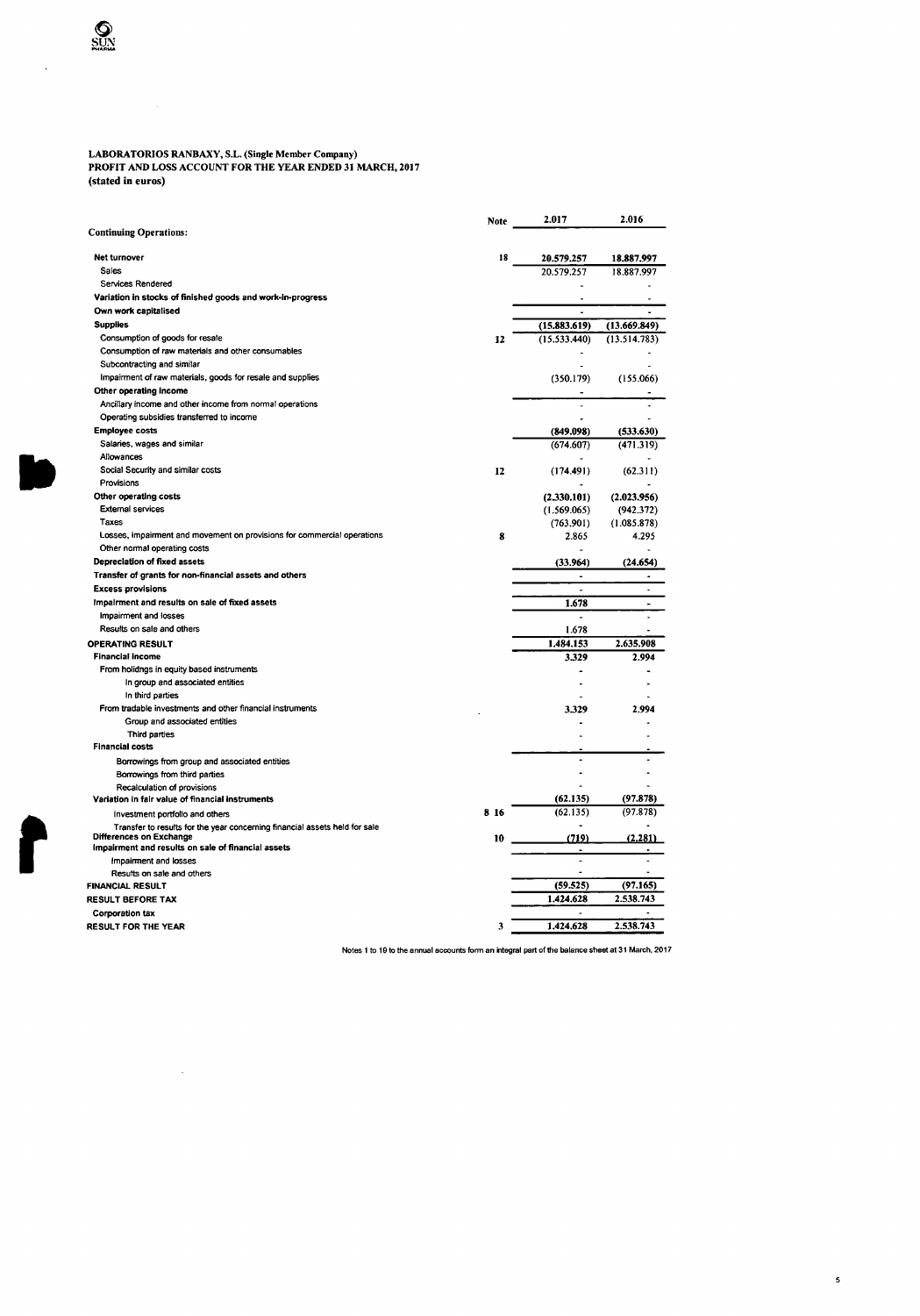

 $\ddot{\phantom{a}}$ 

 $\bullet$ 

 $\frac{1}{2}$ 

 $\mathcal{A}$ 

## **STATEMENT OF CHANGES IN EQUITY**

FROM 1/4/2016 TO 31/03/2017

 $\sqrt{6}$ 

 $\mathbf{w} = \mathbf{w} \cdot \mathbf{w}$  .  $\mathbf{w} = \mathbf{w} \cdot \mathbf{w}$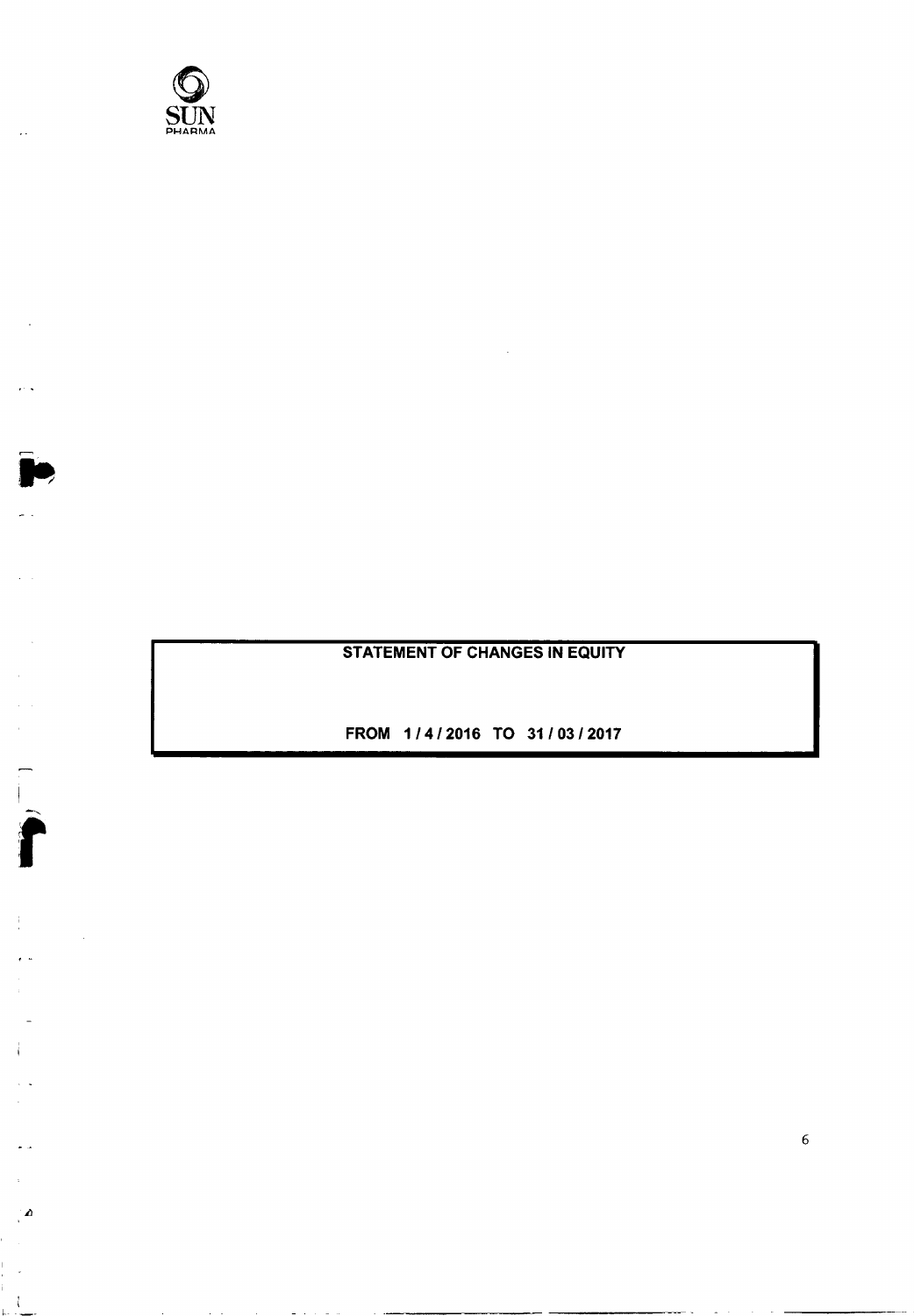

**LABORATORIOS RANBAXY, S.L.** STATEMENT OF CHANGES IN THE NET EQUITY FOR THE YEAR ENDED 31 MARCH, 2016 (stated in euros)

A) STATEMENT OF RECOGNISED INCOME AND EXPENSES FOR THE YEAR ENDED 31MARCH, 2016

|                                                         | 2016           | 2015      |
|---------------------------------------------------------|----------------|-----------|
| <b>Profit and loss account - result</b>                 | 2.538.743      | 1.202.156 |
| Total income and expenses recognised directly in equity | $\blacksquare$ |           |
| Total transfers to the profit and loss account          |                |           |
| <b>TOTAL RECOGNISED INCOME AND EXPENSES</b>             | 2.538.743      | 1.202.156 |

#### B) STATEMENT OF TOTAL CHANGES IN NET EQUITY FOR THE YEAR ENDED 31 MARCH, 2016

|                                      | <b>Authorised</b><br>capital | <b>Reserves</b> | <b>Prior year results</b> | Other<br>contributions<br>from<br>shareholders | <b>Result for the</b><br>year | <b>TOTAL</b> |
|--------------------------------------|------------------------------|-----------------|---------------------------|------------------------------------------------|-------------------------------|--------------|
| <b>ICLOSING BALANCE 2016</b>         | 1.000.000                    |                 | (5.797.305)               | 4.500.000                                      | 2.538.743                     | 2.241.437    |
| Adjusted Opening Balance 2017        | 1.000.000                    |                 | (5.797.305)               | 4.500.000                                      | 2.538.743                     | 2.241.437    |
| Total recognised income and expenses | $\overline{\phantom{a}}$     |                 |                           |                                                | 1.424.628                     | 1.424.628    |
| Share capital reduction              |                              |                 |                           |                                                | -                             |              |
| Other movements                      |                              |                 |                           |                                                |                               |              |
| Distribution of the result           |                              |                 | 2.538.743                 |                                                | (2.538.743)                   |              |
| Shareholders contribution            |                              |                 |                           |                                                |                               |              |
| <b>ICLOSING BALANCE 2017</b>         | 1.000.000                    |                 | (3.258.562)               | 4.500.000                                      | 1.424.628                     | 3.666.065    |

Notes 1 to 19 to the annual accounts form an integral part of the statement of changes in net equity for the year ended 31 March, 2017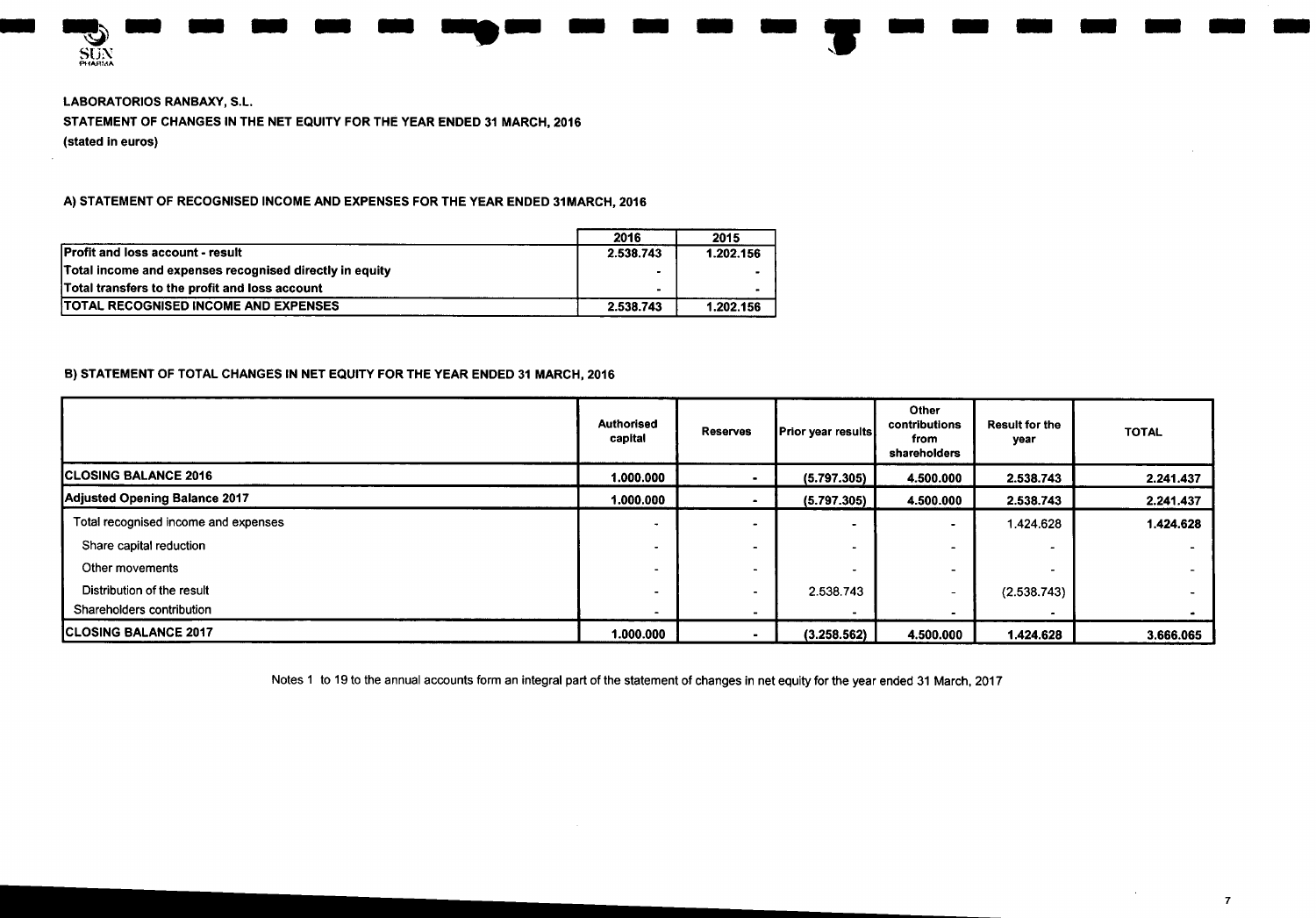

 $\sim 10^7$ 

r

## **CASH FLOW STATEMENT**

FROM 1/4/2016 TO 31/03/2017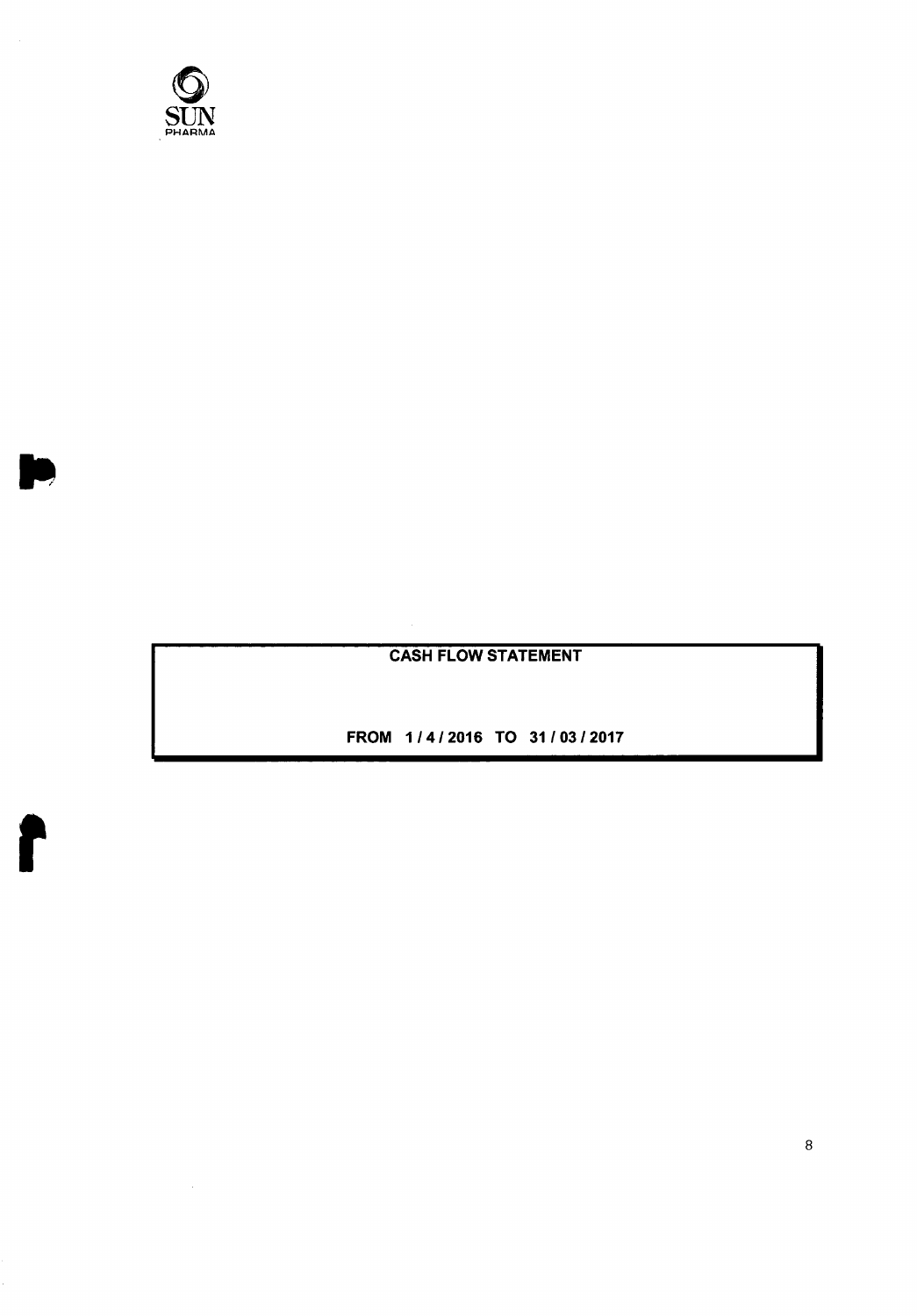

k)

## LABORATORIOS RANBAXY, S.L.<br>CASH FLOW STATEMENT FOR THE YEAR ENDED 31 MARCH, 2017 (stated in euros)

|                                                                          | Note | 2017        | 2016        |
|--------------------------------------------------------------------------|------|-------------|-------------|
| <b>CASH FLOWS FROM OPERATING ACTIVITIES</b>                              |      | 2.229.040   | 3.647.001   |
| Result for the year before tax                                           |      | 1.424.628   | 2.538.743   |
| <b>Adjustments to the result:</b>                                        |      | 1.384.987   | (4.092.647) |
| Depreciation of fixed assets (+)                                         |      | 33.964      | 24.654      |
| Valuation correction for impairment (+/-)                                |      | 70.706      | (164.815)   |
| Movement on provisions (+/-)<br>Transfer of subsidies (-)                |      | 1.222.470   | (4.049.651) |
| Results on sale and withdrawal of fixed assets (+/-)                     |      |             |             |
| Results on sale and withdrawal financial instruments (+/-)               |      | (1.678)     |             |
| Financial income (-)                                                     |      | (3.329)     | (2.994)     |
| Financial expense (+)                                                    |      | 62.135      | 97.878      |
| Differences on exchange (+/-)                                            |      | 719         | 2.281       |
| Change in fair value of financial instruments (+/-)                      |      |             |             |
| Other income and expenses $(-/+)$                                        |      |             |             |
| Changes in working capital:                                              |      | (439.468)   | 5.219.917   |
| Stock (+/-)                                                              |      | 1.859.883   | (1.294.453) |
| Debtors and other accounts receivable (+/-)                              |      | (1.031.762) | (4.872.670) |
| Other current assets (+/-)                                               |      | (9.033)     | (912.004)   |
| Creditors and other accounts payable (+/-)                               |      | (1.258.556) | 1.492.550   |
| Other current liabilities (+/-)                                          |      | 1.222.470   | 10.806.494  |
| Other non-current assets and liabilities (+/-)                           |      | (1.222.470) |             |
| Other cash flows from operating activities:                              |      | (141.107)   | (19.012)    |
| Interest paid (-)                                                        |      | (144.436)   | (22.007)    |
| Dividends received (+)                                                   |      |             |             |
| Interest received (+)                                                    |      | 3.329       | 2.995       |
| Receipts (payments) for corporation tax $(+/-)$                          |      |             |             |
| Other payments (receipts)                                                |      |             |             |
| <b>CASH FLOWS FROM INVESTMENT ACTIVITIES</b>                             |      | (44.281)    | (44.953)    |
| Payments for investments (-):                                            |      | (46.996)    | (45.862)    |
| Group and associated companies (-)                                       |      |             |             |
| Intangible fixed assets (-)                                              |      |             |             |
| Tangible fixed assets (-)                                                |      | (2.309)     | (45.862)    |
| Investments in property (-)<br>Other financial assets (-)                |      | (44.687)    |             |
| Non-current assets maintained for sale (-)                               |      |             |             |
| Other assets $(-)$                                                       |      |             |             |
| Collections on disposal of investments (+):                              |      | 2.715       | 909         |
| Group and associated companies (-)                                       |      |             |             |
| Intangible fixed assets (-)                                              |      |             |             |
| Tangible fixed assets (-)                                                |      |             |             |
| Investments in property (-)                                              |      |             |             |
| Other financial assets (-)                                               |      |             |             |
| Non-current assets maintained for sale (-)                               |      |             |             |
| Other assets (-)                                                         |      |             |             |
| <b>CASH FLOWS FROM FINANCING ACTIVITIES</b>                              |      | (2.000.000) |             |
| Collections and payments from equity based instruments                   |      |             |             |
| Issues of equity based instruments (+)                                   |      |             |             |
| Cancellation of equity based instruments (-)                             |      |             |             |
| Purchase of own equity based instruments (-)                             |      |             |             |
| Transfer of equity based instruments (+)                                 |      |             |             |
| Subsidies, donations and similar (-)                                     |      |             |             |
| Collections and payments for financial liability instruments:            |      | (2.000.000) |             |
| Issue:                                                                   |      |             |             |
| Debentures and similar (+)                                               |      |             |             |
| Borrowings from financial institutions (+)                               |      |             |             |
| Borrowings from group and associated entities (+)                        |      | (2.000.000) |             |
| Other borrowings (+)<br>Repayment and cancellation of:                   |      |             |             |
| Debentures and similar (+)                                               |      |             |             |
| Borrowings from financial institutions (+)                               |      |             |             |
| Borrowings from group and associated entities (+)                        |      |             |             |
| Other borrowings $(+)$                                                   |      |             |             |
| Payments of dividends and remuneration of other equity based instruments |      |             |             |
| Dividends (-)                                                            |      |             |             |
| Remuneration of other equity based instruments (-)                       |      | - €         | - €         |
|                                                                          |      | - €         | - €         |
| <b>Exchange rates impact</b>                                             |      | - €         | -€          |
| NET INCREASE/REDUCTION IN CASH AND EQUIVALENTS                           |      | 184.759     | 3.602.048   |
| Opening cash and equivalent resources                                    |      | 5.538.053   | 1.936.004   |
| Closing cash and equivalent resources                                    |      | 5.722.812   | 5.538.053   |

Notes 1 to 19 to the annual accounts form an integral part of the cash flow statement for the year ended 31 March, 2017

 $\sim$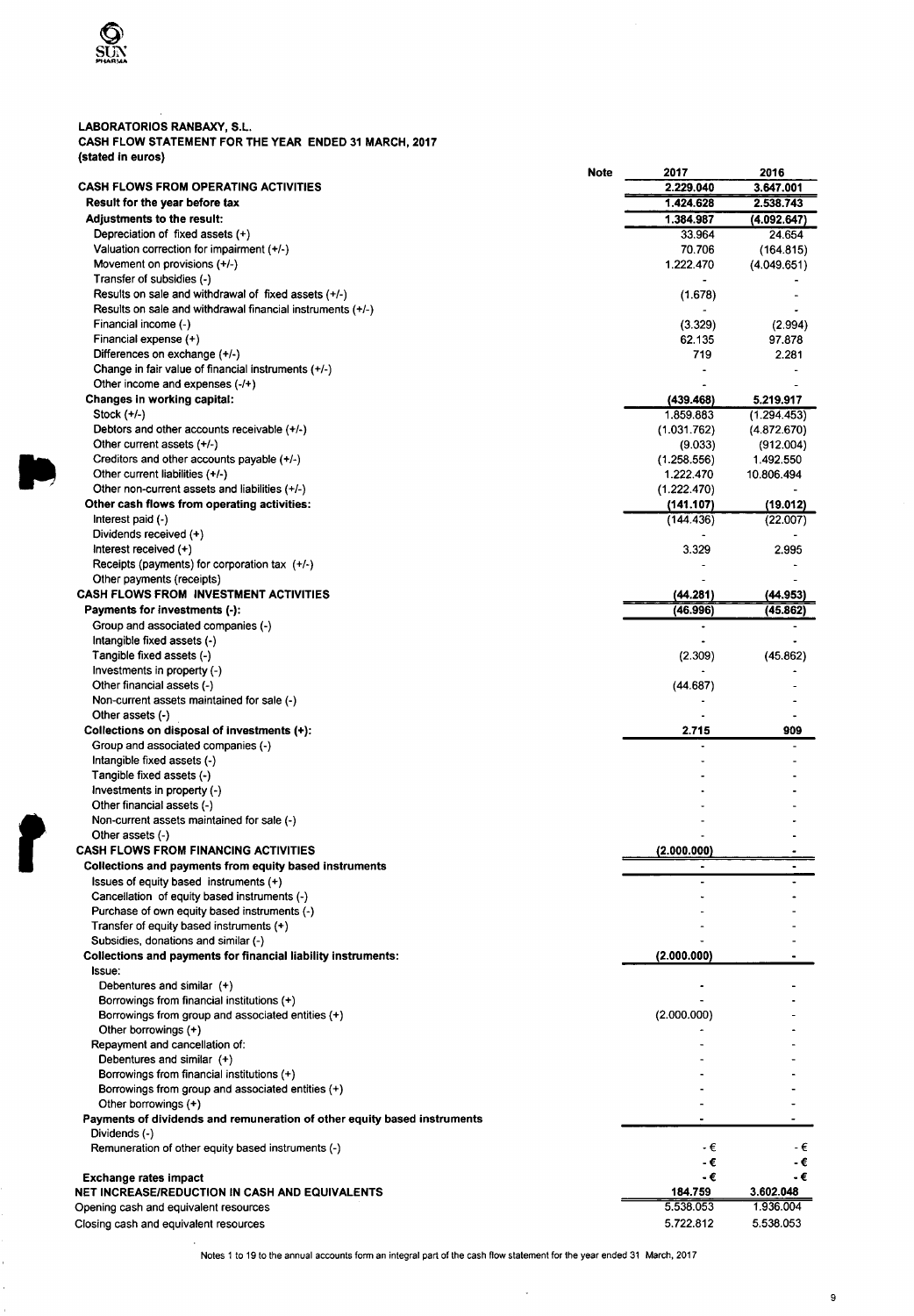

## **FINANCIAL YEAR REPORT**

**FROM 1 / 4 / 2016 TO 31 / 03 / 2017**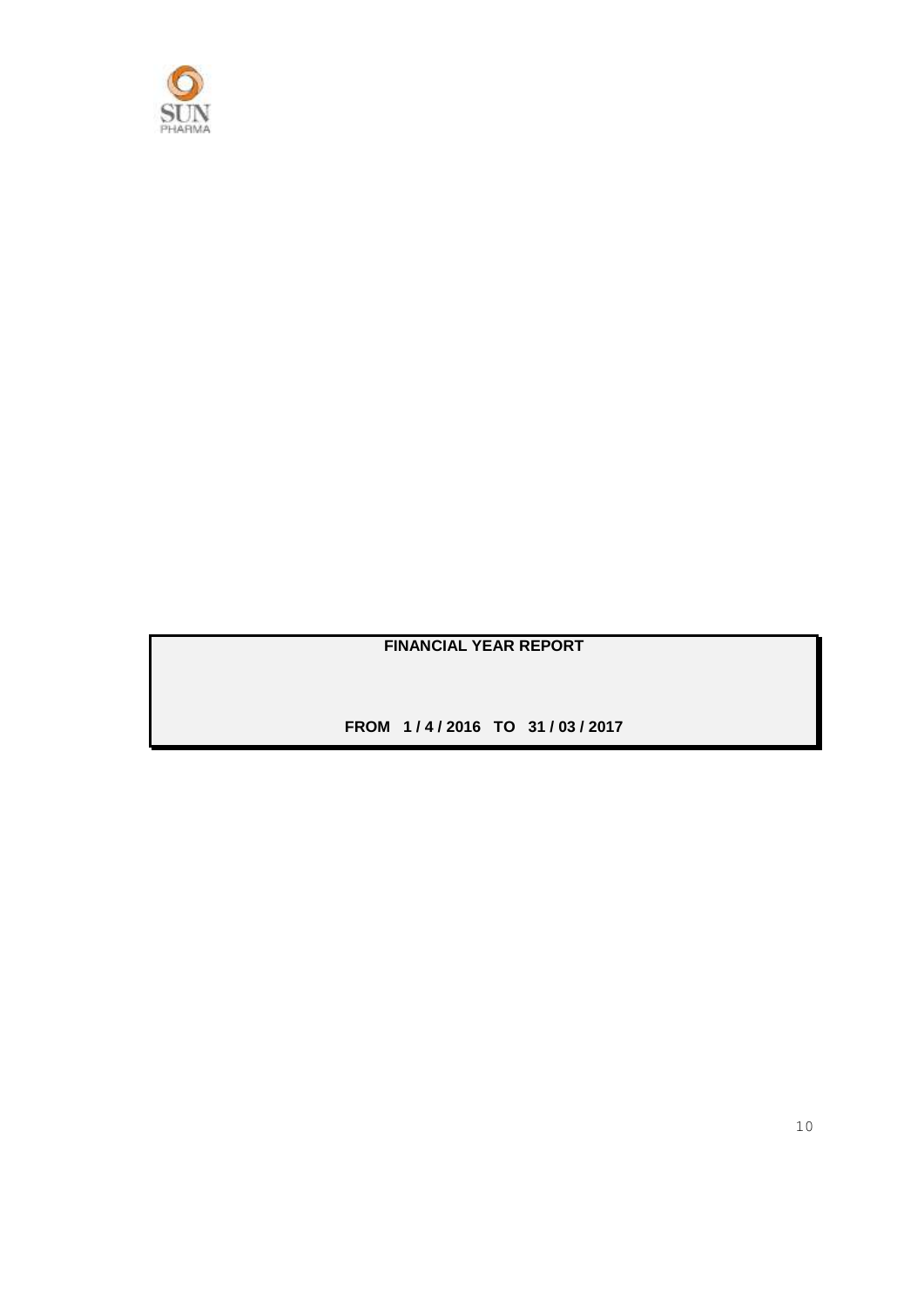

#### *NOTE 1 - BUSINESS ACTIVITY OF THE COMPANY*

LABORATORIOS RANBAXY, S.L.U. (hereinafter, the "Company") was founded on 5 February 2004. Its registered corporate address is at Paseo de Gracia 9, 7ª planta, Barcelona. Pursuant to Article 13.1 of the Recast Text of the Capital Companies Act, the Company is recorded in the Companies Registry as a sole proprietorship.

In accordance with the company's articles of association, the corporate purpose is the production, preparation, marketing, export and import, and representation of chemical products, antibiotics, medical preparations or substances, pharmaceutical specialties, generic pharmaceutical specialties, registry formulas, officinal formulas or preparations and prefabricated medications, intermediary products, health devices, as well as baby food and special food for disabled persons, chemical, medicinal and pharmaceutical products, and household goods, along with any kind of activity directly or indirectly associated to or ancillary to the foregoing, and whereby the marketing of the aforementioned products represents the company's main activity.

On 1 August 2007, the merger through takeover of Mundogen Farma, S.A. (absorbed company) by LABORATORIOS RANBAXY, S.L. (absorbing company) was approved, with termination through dissolution without winding-up of the absorbed company and the universal mass transfer to the absorbing company, as the universal successor, of all the goods, rights and obligations comprised in the equity, as from 1 October 2007 (the date of formal execution of the merger in a public deed). The merger was carried out under the special system of mergers laid down in articles 83 to 96 of Legislative Royal Decree 4/2004, of 5 March, which approves the rewritten text of the Corporate Income Tax Act.

On 17 December 2013, the Sole shareholder agreed to modify the date for the closing of the business year to 31 March. As a consequence of that decision, the financial year began on 1 April 2014 and ended on 31 March 2015.

During the last quarter of 2013, the Company considered it necessary to implement a change in its business model, due to the market trends. That decision led to the elimination of its business of direct sales to pharmacies through the internal sales network.

The Company and its Sole shareholder, Ranbaxy Netherlands B.V., form a part of the Sun Pharma Group, whose ultimate controlling company is Sun Pharmaceuticals Industries Limited. The registered address of Ranbaxy Netherlands B.V. is Prins Berrnhardplein 200, 1097 JB Amsterdam, and the registered corporate address of Sun Pharmaceuticals Industries Limited is in Mumbai, Maharashtra, India. This latter company is the one that formulates consolidated annual financial statements.

On 31 March 2016, a commercial agreement was signed with the company SUN PHARMACETUCIALS SPAIN, S.L. to concentrate the businesses of Spain of the two companies of the same Indian group. The Company LABORATORIOS RANBAXY, S.L. has acquired the business, including the assets, employees, contracts and assumed obligations.

The functional currency of the Company is the euro. Consequently, operations in currencies other than the euro are deemed to be called in "foreign currency".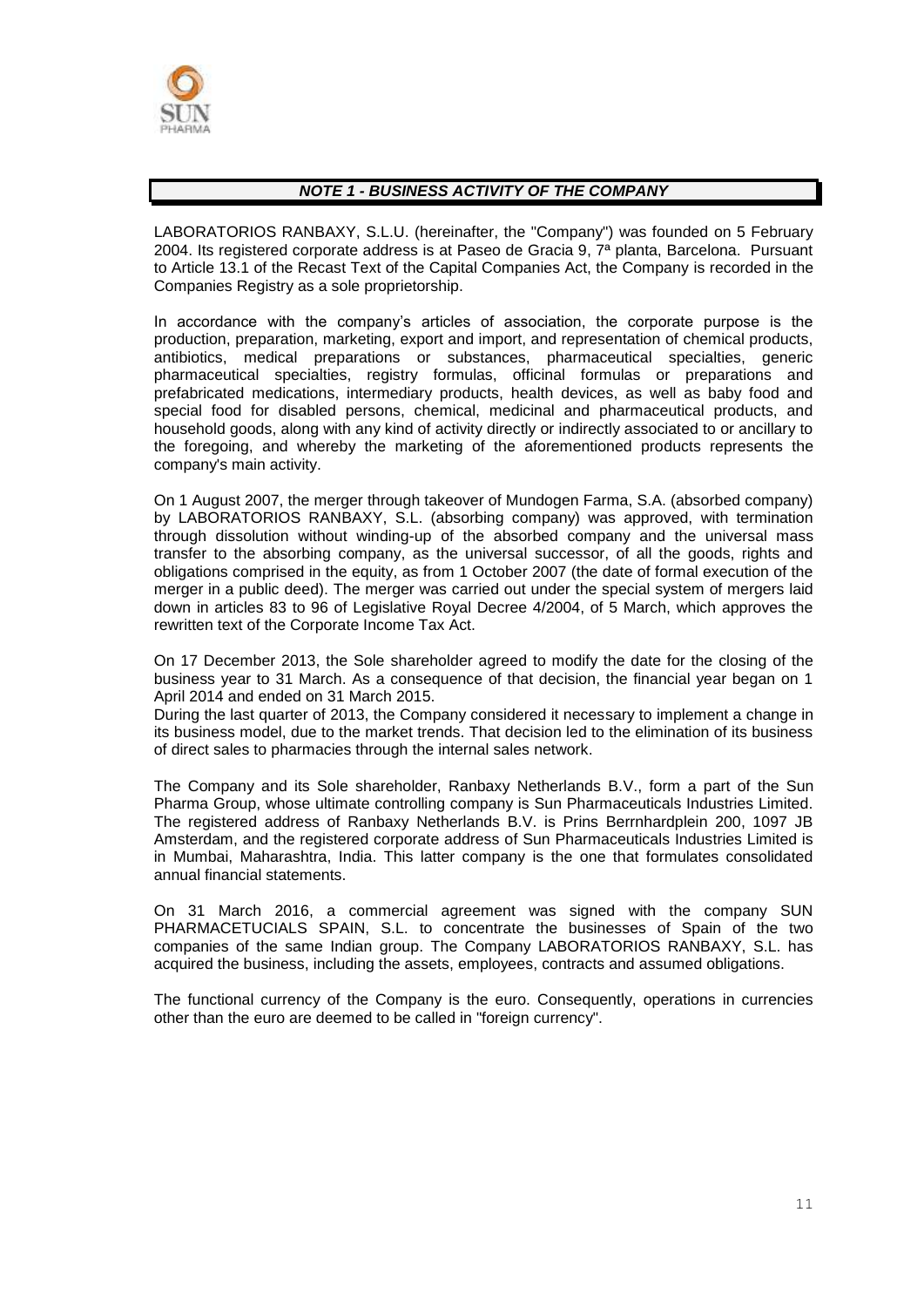

#### *NOTE 2 - BASES FOR PRESENTING THE ANNUAL FINANCIAL STATEMENTS*

#### **a) TRUE AND FAIR VIEW**

The attached annual financial statements have been obtained from the accounting records of the Company, and they are presented in accordance with commercial legislation in force and with the standards established in the General Accounting Plan, approved by Royal Decree 1514/2007 of 16 November, such that they show a true and fair view of the equity, of the financial situation, of the profits/losses of the company and of the cash flows during the financial year.

The attached annual financial statements of the company have been formulated by the Board of Directors and will be submitted to the approval of the Sole shareholder, and they are expected to be approved without modification.

All the standards and criteria in force established in the General Accounting Plan at the time when these financial statements were prepared have been followed, without exception.

#### **b) NON-MANDATORY ACCOUNTING PRINCIPLES APPLIED**

No non-mandatory accounting principles have been applied.

#### **c) CRITICAL ASPECTS OF ASSESSMENT AND ESTIMATION OF UNCERTAINTY**

The company's directors deem that there are no uncertainties, beyond those that are normal for the business activity, which could bring into question the application of the going concern basis.

Estimates by the Company's Directors have been used to assess some of the assets, liabilities, income, expenses and commitments reported in the attached annual financial statements. These estimates basically refer to:

- Calculation of impairment of the accounts receivable and inventories (Notes 8 c) and 9 respectively)
- Determination of forecasts of trade operations

#### **d) COMPARISON OF INFORMATION**

There have not been any exceptional reasons that justify a modification of the structure of the balance sheet, of the profit and loss statement, of the statement of changes in equity and of the cash flow statement of the preceding financial year.

There is no cause that might prevent a comparison between the financial statements of the current year and those of the preceding financial year.

#### **e) GROUPING OF ITEMS**

There are no items that have been the object of grouping on the Balance Sheet, in the Profit and Loss Statement, in the statement of changes in equity or in the cash flow statement.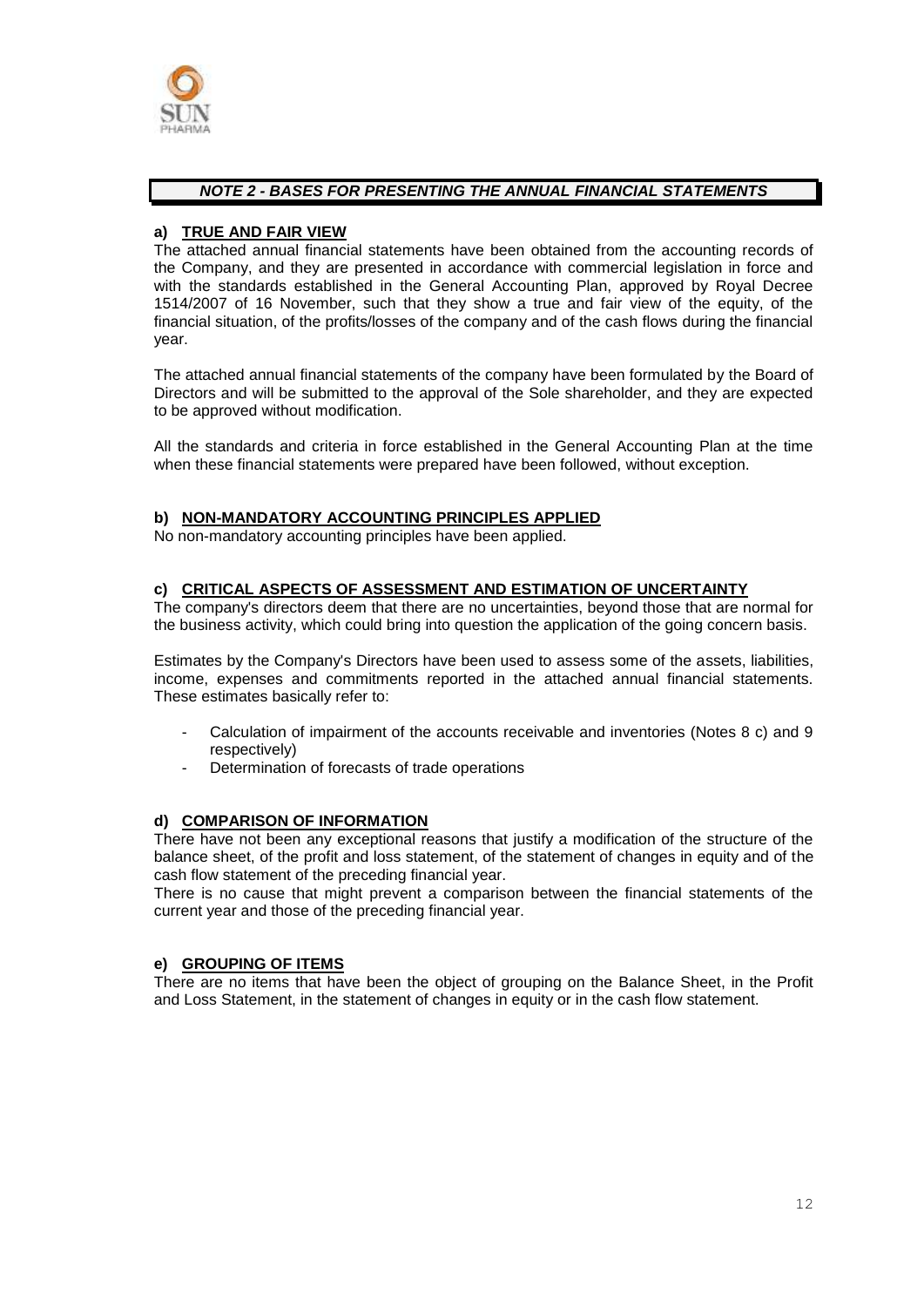

#### **f) ELEMENTS RECORDED IN VARIOUS ITEMS**

There are no equity elements that are recorded in more than one item of the Balance Sheet.

#### **g) CHANGES IN ACCOUNTING CRITERIA**

No changes have been made due to changes in accounting criteria during the year.

#### **h) CORRECTION OF ERRORS**

No errors existing at the close of the financial year have been detected, which would require a re-formulation of the financial accounts. Any significant events that were learned about after the close and that could make it advisable to adjust the estimates at the close of the financial year have been mentioned in the corresponding sections.

#### *NOTE 3 - APPROPRIATION OF EARNINGS*

#### **a) PROPOSED APPROPRIATION OF EARNINGS OF THE FINANCIAL YEAR**

| <b>AVAILABLE FOR DISTRIBUTION</b>                                       | 2016         | 2015         |
|-------------------------------------------------------------------------|--------------|--------------|
| Balance of the Profit and Loss Statement                                | 1,424,628.29 | 2,538,742.86 |
| TOTAL AVAILABLE FOR DISTRIBUTION = TOTAL<br><b>APPROPRIATION</b>        | 1,424,628.29 | 2,538,742.86 |
|                                                                         |              |              |
| <b>APPLIED TO</b>                                                       | 2016         | 2015         |
| Offsetting of losses from previous financial years                      | 1.424.628.29 | 2,538,742.86 |
| <b>TOTAL APPROPRIATION = TOTAL AVAILABLE FOR</b><br><b>DISTRIBUTION</b> | 1,424,628.29 | 2,538,742.86 |

#### **b) DISTRIBUTION OF INTERIM DIVIDENDS**

No interim dividends were distributed during the financial year.

#### **c) LIMITATIONS ON THE DISTRIBUTION OF DIVIDENDS**

There is no limitation on the distribution of dividends.

#### *NOTE 4 - RECORDING AND ASSESSMENT STANDARDS*

#### **1. INTANGIBLE FIXED ASSETS**

Intangible fixed assets are initially recognised at their cost of acquisition, and they are subsequently valued at cost, less the corresponding cumulative depreciation, calculated according to their useful life and the impairment losses that may have been experienced, if applicable.

The Company recognises, accounting-wise, any loss that may have occurred in the recorded value of these assets as a consequence of impairment. The criteria for recognising the impairment losses of these assets and, if applicable, the recoveries of the same recorded in previous financial years are similar to those applied for tangible fixed assets.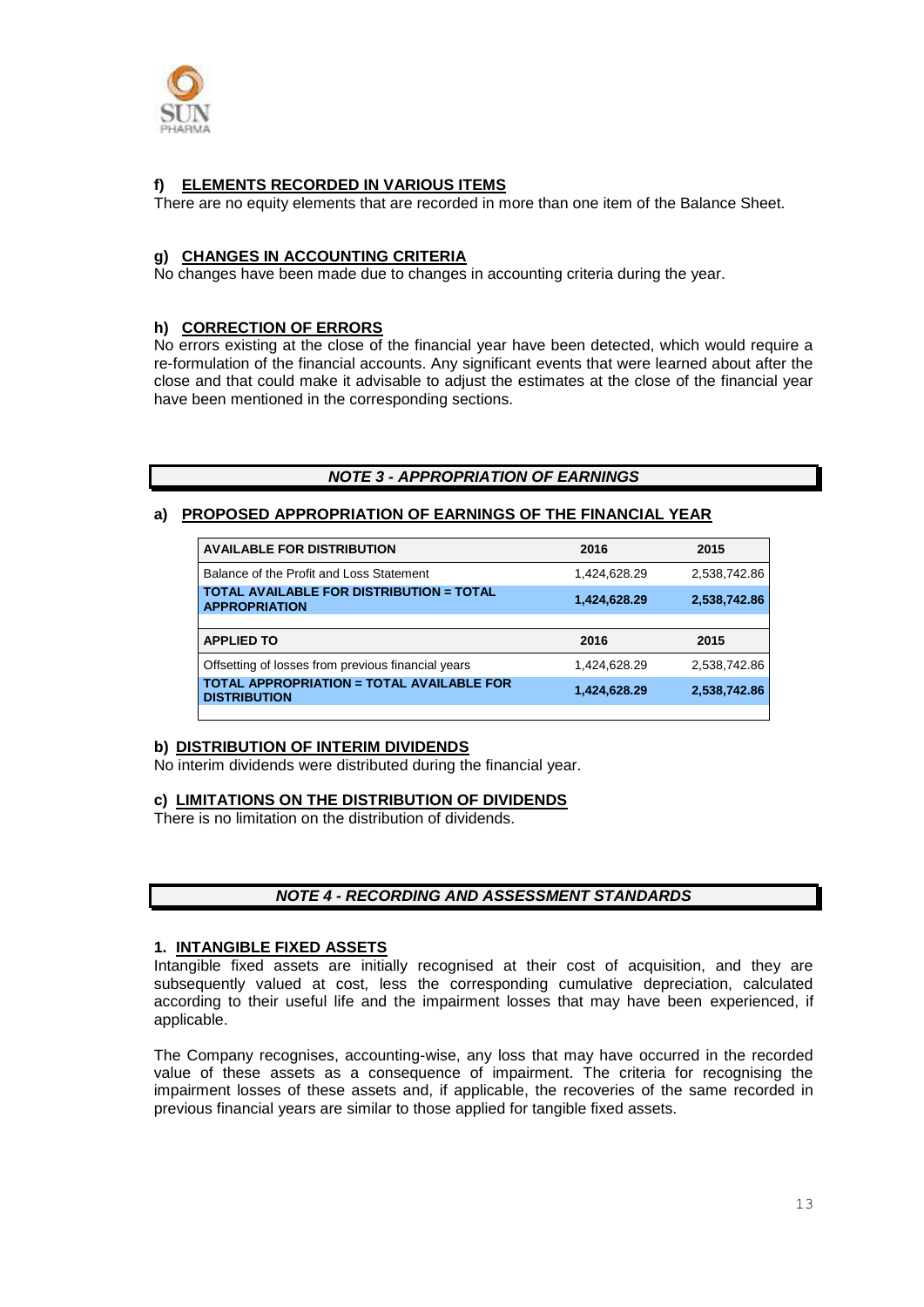

#### **Computer applications**

The costs of acquisition and development of IT programmes are recorded as IT Applications. The maintenance costs of are charged to the income statement in the year in which they occur.

IT applications are only recognised as an intangible fixed asset if they meet the following conditions:

- They are perfectly individualised by projects and their cost is clearly established so that it can be distributed over time.
- There are well-founded reasons for the technical success and for the commercial and financial return of the project in question.

They are depreciated according to the useful life, which must be estimated at 5 years, and the possible capital losses are analysed to make the corresponding value correction due to impairment.

#### **2. TANGIBLE FIXED ASSETS**

The goods included in Tangible Fixed Assets are valued at their acquisition price or cost of production, less cumulative depreciation and, if applicable, the cumulative amount of the recognised value corrections due to impairment. The following constitute a greater value of the items of tangible fixed assets:

- Indirect taxes that encumber elements of tangible fixed assets and that cannot be directly recovered from public finance.
- The initial estimate of the current value of the assumed obligations derived from dismantling or removal of the asset.
- The costs of renovation, expansion or improvement that represent an increase in capacity, productivity or expansion of useful life.

For fixed assets that need a period of time greater than one year to be in condition for use, the financial expenses accrued before placing the asset in conditions for use, which have been drawn by the supplier or corresponding to loans or another type of third-party financing, whether specific or generic and directly attributable to the acquisition, manufacture or construction of the asset, are included in the acquisition price or cost of production.

The costs of major repairs are recognised at the book value of the fixed asset as replacements, as long as the conditions for the recognition thereof are met.

#### **Technical installations, machinery and tools**

The valuation thereof includes all acquisition or manufacturing and construction expenses until they are placed in operating condition.

#### **Implements and tools incorporated in mechanical elements**

The implements and tools that do not form a part of a machine and whose period of use is not estimated to be over one year are charged as an expense of the financial year. If their period of use is more than one year, an annual adjustment is made by taking a physical count.

The templates and moulds that are used permanently in mass manufacturing form a part of tangible fixed assets, and the depreciation thereof is calculated according to their estimated useful life. Custom-ordered moulds used for isolated manufacturing are not considered subject to inventory, except when they have a net realisable value.

#### **Tangible fixed assets in progress**

The expenditures made during the financial year due to the projects and works that the company carries out for itself are charged to the expense accounts of the financial year. The accounts of tangible fixed assets in progress are charged by the amount of said expenses, with a credit to the income item that includes the work performed by the company for itself. **Depreciation**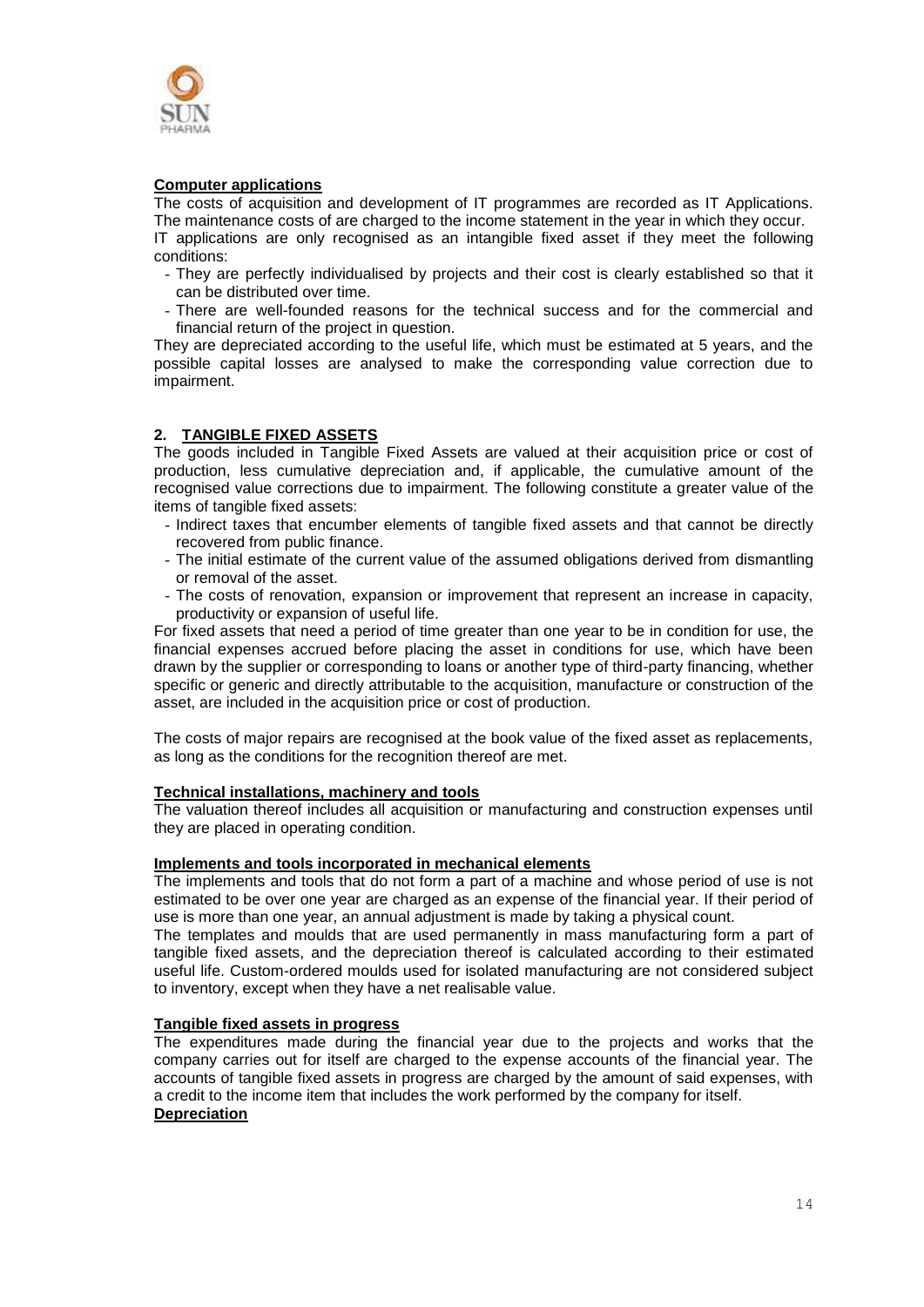

Items of tangible fixed assets are depreciated systematically and rationally according to the useful life of the goods and their residual value. Each part of an element with a useful life that is different from the rest is depreciated differently.

|                                                                         | Useful life         |
|-------------------------------------------------------------------------|---------------------|
| Plants, machinery and equipment<br>Other facilities, tools and property | 18 years<br>8 years |
| Other fixed assets                                                      | 8 years             |

#### **Impairment of tangible and intangible assets**

On the date of the balance sheet, the Company revises the book amounts of its tangible and intangible assets to determine if there are signs that said assets have sustained a loss due to impairment. If there is any sign, the recoverable amount of the asset is calculated (the greater value of either the fair value less the cost of sale or the value of use) in order to determine the scope of the loss due to impairment (if there were any). In the event that the asset does not generate cash flows that are independent from other assets, the recoverable amount of the cash-generating unit to which the asset belongs is calculated.

When a loss due to impairment is subsequently reversed, the book value of the asset increases to the revised estimate of its recoverable amount, but such that the increased book value does not exceed the book value that would have been determined had there not been a loss due to impairment in previous financial years. A reversal of an impairment loss is immediately recognised as income.

#### **3. LEASES**

Tangible assets acquired under a financial lease are recorded in the asset category to which the leased good belongs, and it is depreciated according to its expected useful life, following the same method as for owned assets.

Leases are classified as financial leases whenever the conditions of the same substantially transfer the risks and advantages derived from ownership to the lessee. All other leases are classified as operational leases.

#### **4. SWAPS**

No swap occurred during the financial year.

#### **5. FINANCIAL INSTRUMENTS**

#### **Categories of financial assets and liabilities**

#### **a) Financial Assets**

Financial assets are recognised on the balance sheet when they are acquired, and they are classified as:

- **Loans and receivables**: credits due to commercial and non-commercial operations.
- Initial assessment: at their fair value, except for credits for commercial operations that have a maturity of no more than one year and that have no contractual interest rate and except for advances or credits to personnel, dividends receivable and payouts required on equity instruments that are expected to be received in the short term, which are assessed at their nominal value.
- Subsequent assessment: at their amortised cost, except for credits with a maturity of no more than one year, as stated, which continue to be assessed at the same amount.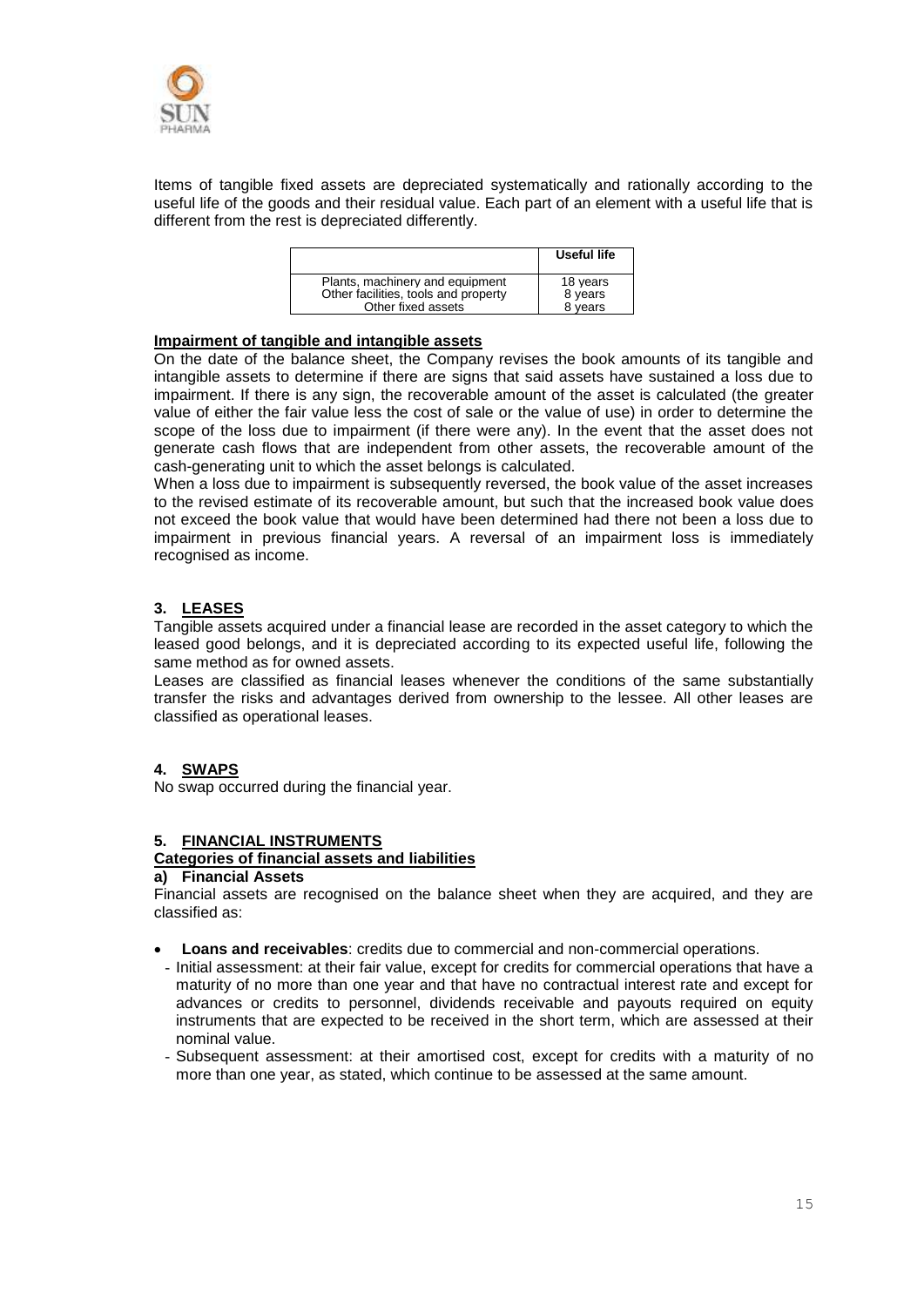

 **Investments held to maturity**: securities representing debt, with a fixed maturity date, receivables of a certain or determinable amount, which are negotiated on an active market and regarding which the company has the effective intention and capacity to hold until maturity.

- Initial valuation: at their fair value.
- Subsequent valuation: at their amortised cost.
- **Financial assets held for trading**: assets whose acquisition originates for the purpose of selling the assets in the short term.
	- Initial valuation: at their fair value. The directly attributable transaction costs are recognised in the Profit and Loss Statement.
- Subsequent valuation: at their fair value, without deducting the transaction costs that could be incurred in the disposal thereof. Changes in the fair value are taken to the profit and loss statement of the financial year.

 **Other financial assets at fair value, with changes in the profit and loss statement**: hybrid financial assets.

- Initial valuation: at their fair value. The directly attributable transaction costs are recognised in the Profit and Loss Statement.
- Subsequent valuation: at their fair value, without deducting the transaction costs that could be incurred in the disposal thereof. Changes in the fair value are taken to the profit and loss statement of the financial year.
- **Investments in the equity of the group, multi-group and associated companies**:
- Initial valuation: at cost.
- Subsequent valuation: at cost, less the cumulated amount of the value corrections due to impairment, if applicable.

 **Financial assets available for sale**: securities representing debt and equity instruments of other companies that have not been classified in any of the preceding categories.

- Initial valuation: at their fair value.
- Subsequent valuation: at their fair value, without deducting the transaction costs that could be incurred in the disposal thereof. Changes in the fair value are allocated to net equity until the asset is written off or impaired, at which time the recognised amount is allocated to profit and loss.

#### **b) Financial Liabilities**

Financial liabilities are classified, according to the content of the contractual agreements and considering the economic background of the operation, into the following categories:

- **Debts and payables**: debts due to commercial and non-commercial operations.
- Initial valuation: at their fair value (except for debts due to commercial operations that have a maturity of no more than one year and that have no contractual interest rate and except for payouts required by third parties on equity holdings that are expected to be paid in the short term, which are assessed at their nominal value).
- Subsequent valuation: at their amortised cost (except for debts with a maturity of no more than one year, as stated, which continue to be valued at the same amount).
- Accrued interest: posted in the profit and loss statement, thereby applying the effective interest rate method.

 **Financial liabilities held for trading**: liabilities issued for the purpose of re-acquiring them in the short term.

- Initial valuation: at their fair value. The directly attributable transaction costs are recognised in the Profit and Loss Statement.
- Subsequent valuation: at their fair value, without deducting the transaction costs that could be incurred in the disposal thereof. Changes in the fair value are taken to the profit and loss statement of the financial year.

 **Other financial liabilities at fair value, with changes in the profit and loss statement**: hybrid financial liabilities.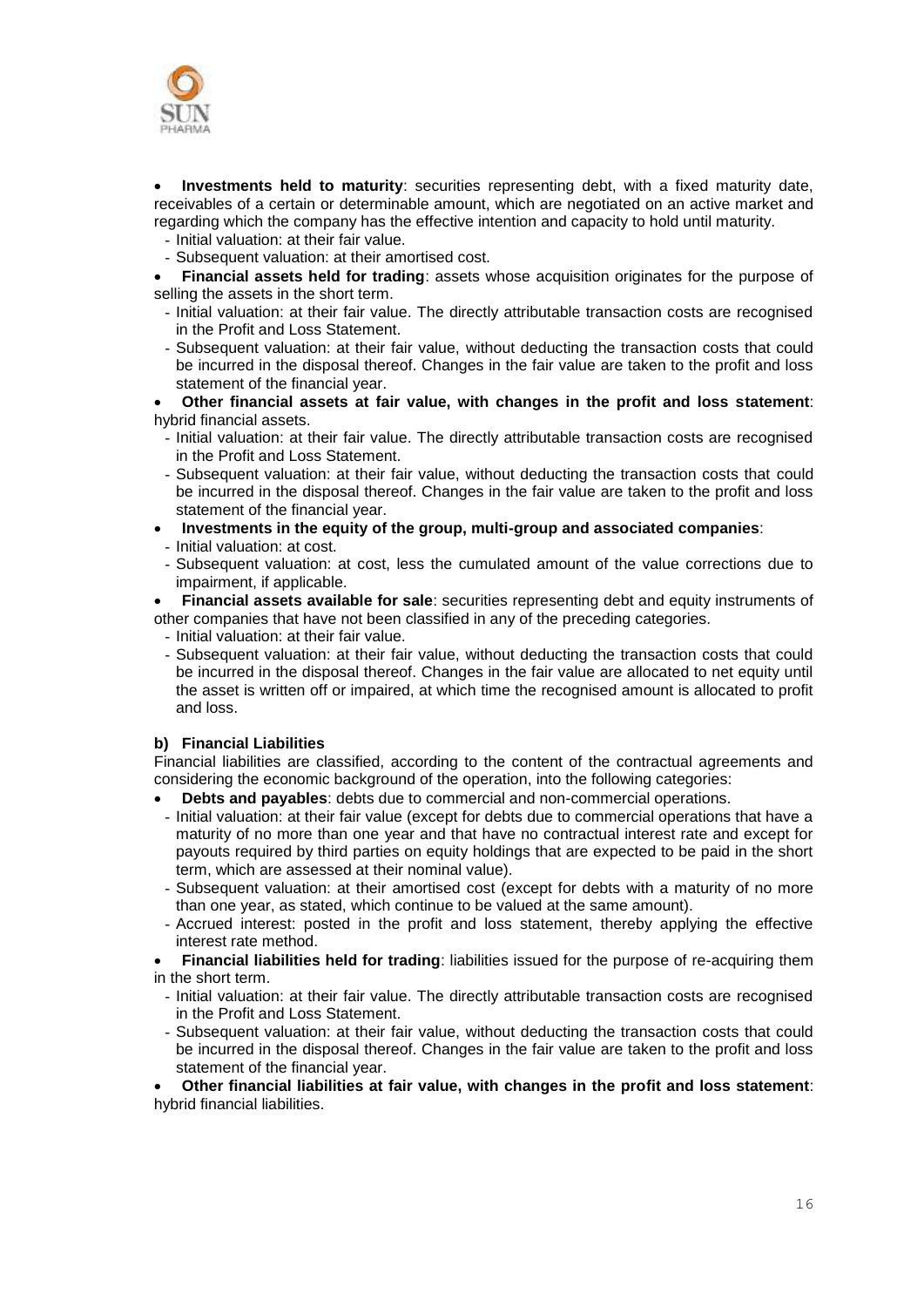

- Initial valuation: at their fair value. The directly attributable transaction costs are recognised in the Profit and Loss Statement.
- Subsequent valuation: at their fair value, without deducting the transaction costs that could be incurred in the disposal thereof. Changes in the fair value are taken to the profit and loss statement of the financial year.

#### **c) Own equity instruments**

Own equity instruments are classified according to the content of the contractual agreements and considering the economic background of the operation. The expenses derived from transactions with own equity instruments are recorded directly against own equity as lower reserves.

#### **Impairment**

Valuation corrections are made at the end of the year due to impairment whenever there is objective evidence that the value of a credit or of an investment has been impaired.

The loss is:

- For loans and receivables and for investments held to maturity, the difference between the book value of the asset and the present value of future cash flows estimated to be generated, discounted at the effective interest rate calculated at the time of initial recognition (or the market value of the instrument for investments held to maturity, if this value is sufficiently reliable).
- For investments in the equity of companies of the group or multi-group and associated companies, the difference between the book value of the asset and the recoverable amount (the higher of the fair value less the costs of sale and the present value of future cash flows derived from the investment).
- For financial assets available for sale, the difference between the cost less any value correction due to impairment recorded in the profit and loss statement and the fair value at the time when the valuation is made.

All corrections, as well as the reversal thereof, are recognised as an expense or as income, respectively, in the profit and loss statement. The reversal of impairment has a limit of the book value of the credit or of the investment that would be recognised on the reversal date if impairment of the value had not been recorded.

#### **De-registration of financial assets and liabilities**

The criteria used for de-registering a financial asset are the following:

- it must have expired or
- the contractual rights over the cash flows of the financial asset have been transferred, with substantial transfer of the risks and profits inherent in the ownership thereof.

Once the asset has been de-registered, the profit or loss generated by the operation forms a part of the profit/loss of the financial year in which it occurs.

In the case of financial liabilities, the company de-registers them when the obligation has extinguished. A financial liability is also de-registered when an exchange of financial instruments occurs, with substantially different conditions. The difference between the book value of the financial liability and the consideration paid, including the attributable transaction costs, is recorded in the profit and loss statement.

#### **Hybrid financial instruments**

Hybrid financial instruments are classified as those that combine a main, non-derivative contract and a financial contract (implicit derivative), which cannot be transferred independently and whose effect is that some of the cash flows of the hybrid instrument vary similarly to the cash flows of the derivative considered independently. The main contract and the implicit derivative are presented and valued separately when the following circumstances occur simultaneously: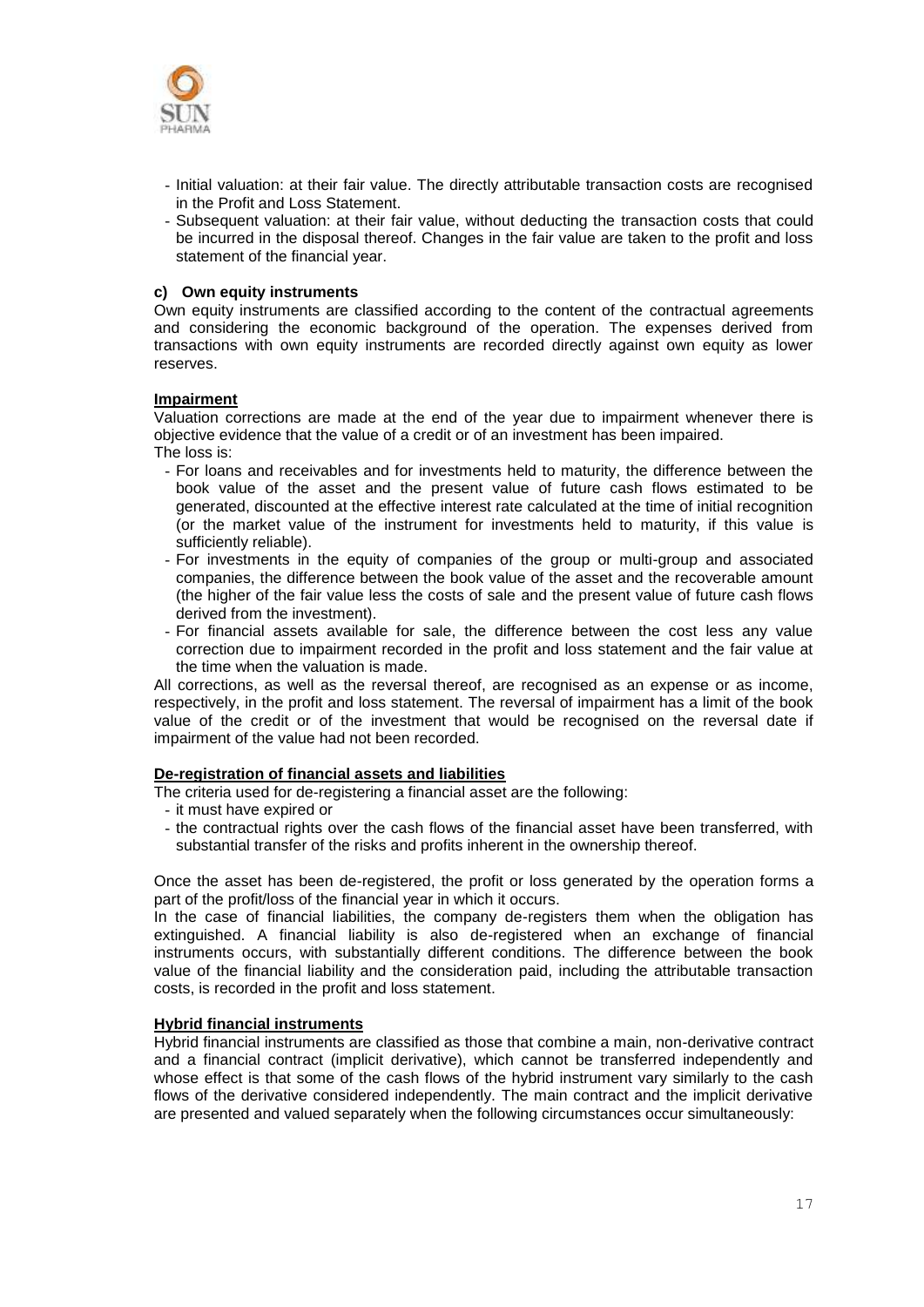

- The financial characteristics and risks inherent in the implicit derivative are not closely related to those of the main contract.
- An independent instrument with the same conditions as those of the implicit derivative would fulfil the definition of derivative instrument.
- The hybrid instrument is not valued at its fair value with changes in the profit and loss statement.

The implicit derivative is treated accounting-wise as a derivative financial instrument, and the main contract is accounted for according to the nature thereof.

#### **Compound financial instruments**

For compound financial instruments issued by the company, the components thereof are recognised, valued and presented separately. The book value is distributed according to the following criteria:

- The fair value of a similar liability that does not have the equity component associated is assigned to the liability component.
- The difference between the initial amount and the value assigned to the liability component is assigned to the equity component.
- The transaction costs are distributed at the same proportion.

#### **Financial guarantee contracts**

Financial guarantee contracts are initially valued at their fair value, which, barring evidence to the contrary, is equal to the premium received, plus the present value of premiums to be received, if applicable. After the initial recognition, they are valued at the greater of:

- The value that results according to the provisions set forth in the standard on provisions and contingencies.
- The initially recognised value less, when applicable, the part of the value allocated to the profit and loss statement because it corresponds to accrued income.

#### **Income or expenses coming from financial instruments**

The interest and dividends from financial assets reported after the time of acquisition have been recognised as income in the profit and loss statement. The effective interest rate method has been used to recognise interest. Dividends are recognised when the right of the shareholder to receive it is declared.

#### **6. INVENTORY**

Inventory is valued at its acquisition price or at the cost of production. All indirect taxes that encumber inventory and that are not directly recoverable from public finance are included in the acquisition price.

For inventory that needs a period of time of greater than one year to be in condition to be sold, the financial expenses accrued before placing the inventory in condition to be sold, which have been charged by the supplier or corresponding to loans or another type of third-party financing, whether specific or generic and directly attributable to the acquisition, manufacture or construction of the asset, are included in the acquisition or manufacturing of the inventory.

When the net realisable value of inventories is lower than the acquisition cost or cost of production, valuation corrections are made, recognising them as an expense in the profit and loss statement. For raw materials and other consumables, no valuation correction is made if the finished products into which they are incorporated are expected to be sold at above the cost.

Those goods and services that may have been the object of a firm contract of sale or for the provision of services, according to which compliance will take place subsequently, are not the object of a valuation correction if the sale price stipulated in the contract at least covers the cost of the goods and services, plus all the pending costs that may be necessary for performance of the contract.

In the event that the circumstances that caused a value correction cease to exist, such a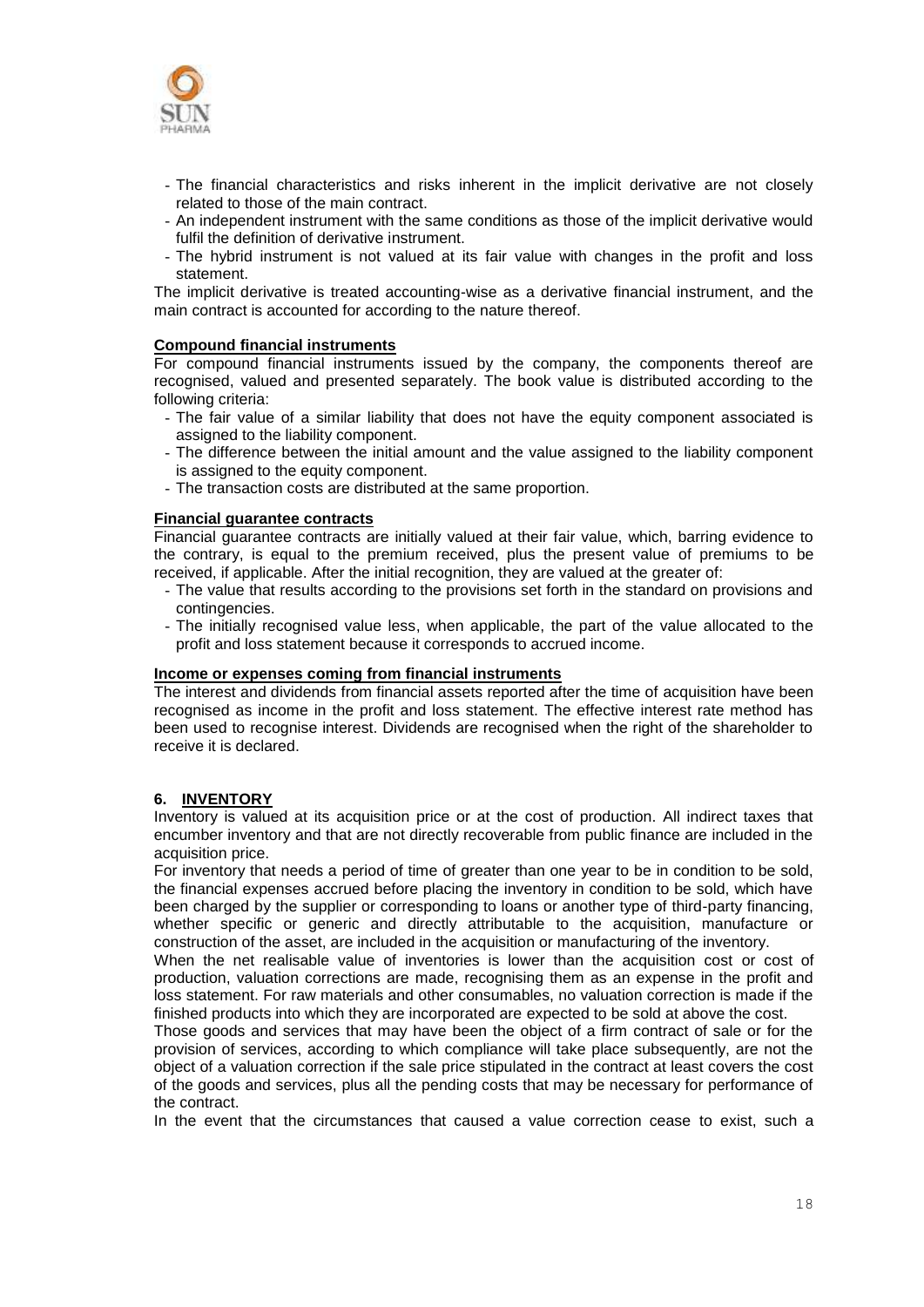

correction will be reversed and will be recognised as income in the profit and loss statement.

#### **7. TRANSACTIONS IN FOREIGN CURRENCY**

Transactions in foreign currency are recorded at the time of initial recognition, therefore using the functional currency and applying the exchange rate in force between the functional currency and the foreign currency on the date of the transaction.

On the date of each balance sheet, all monetary assets and liabilities in foreign currency are converted according to the exchange rates in force on the close date. All non-monetary items in foreign currency measured in terms of the historical cost are converted at the exchange rate on the transaction date. The exchange rate differences of monetary items arising when settled and when converting them to the closing interest rate are recognised in the profits/losses for the year, except those forming part of investing in a foreign business, which are recognised directly in equity, after tax and up to the time of their disposal.

On some occasions, in order to cover exposure to certain exchange rate risks, the Company formally executes term contracts and options in foreign currency.

The adjustments of goodwill and the fair value generated in the acquisition of an entity with a functional currency other than the euro are considered assets and liabilities of that entity, and they are converted at the exchange rate at close.

#### **8. PROFITS TAXES**

The income tax expense of the financial year is calculated by totalling the current tax that results from applying the tax rate to the tax base of the financial year after applying the deductions that are fiscally permitted, plus the variation of the assets and liabilities due to deferred taxes.

Assets and liabilities due to deferred taxes include the temporary differences that are identified as those amounts expected to be payable or recoverable due to the differences between the book values of assets and liabilities and their tax value, as well as negative tax bases that are pending offset and credits through tax allowances that are not fiscally applied. These amounts are recorded by applying the tax rate to the temporary difference or credit at which they are expected to be recovered or settled.

Liabilities due to deferred taxes are recognised due to all attributable, temporary differences, except if they arise from the initial recognition of goodwill or from the initial recognition of an asset or liability in a transaction that is not a business combination and that did not affect either the accounting result or the tax base of the tax.

In turn, assets due to deferred taxes are only recognised in the event that it is deemed likely that the Company, in the future, will have sufficient tax income advantages against which to make them effective, and they do not come from the initial recognition of an asset or liability in a transaction that is not a business combination and that did not affect either the accounting result or the tax base of the tax.

On occasion of the accounting close, recognised deferred tax assets and those that were not previously recognised are reviewed in order to check that the recovery thereof is likely, therefore making the appropriate corrections to the same according to the result of the analyses that are conducted.

#### **9. INCOME AND EXPENSES**

Income and expenses are attributed according to the accrual basis. Income is calculated at the fair value of the consideration received or to be received, and it represents the amounts that are charged or to be charged for goods that are delivered and services that are provided within the ordinary framework of business activity, after deducting any type of discount and taxes.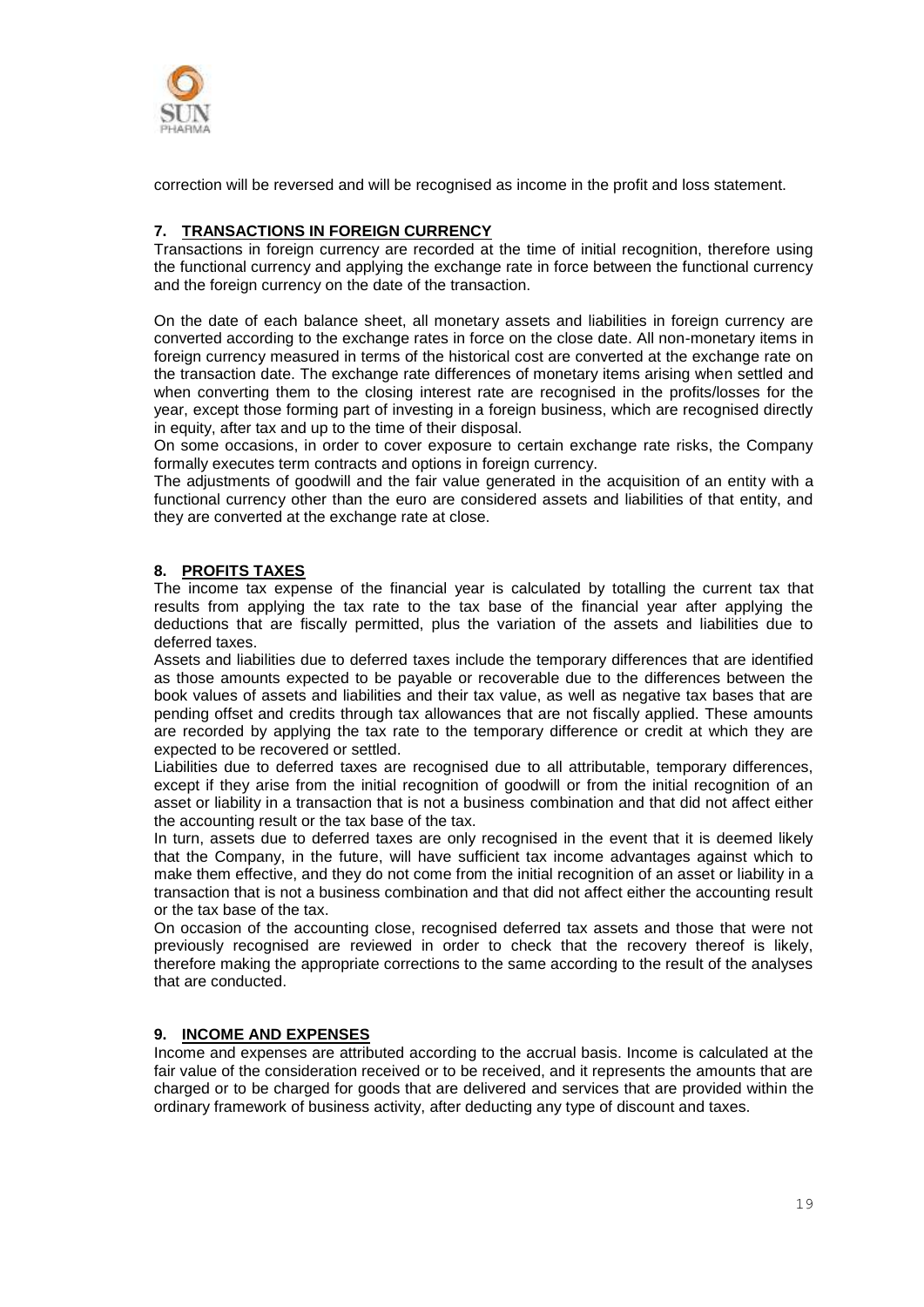

Sales of goods are recognised when all the significant risks and benefits inherent in ownership of the goods have been transferred. Income associated with the provision of services is recognised based on the degree to which the services have been provided on the balance sheet date, as long as the result of the transaction can be reliably estimated. Interest income is reported following a time financial criterion according to the principle pending collection and the applicable effective interest rate.

#### **10. PROVISIONS AND CONTINGENCIES**

The Company's annual financial statements record all the significant provisions with respect to which it is estimated that there is the likelihood that an obligation will have to be taken care of. Contingent liabilities are not recognised in the annual financial statements, rather they are included in the annual report, if they exist.

Provisions are only recognised based on present or past events that generate future obligations. They are quantified considering the best available information about the consequences of the event from which they are originated, and they are re-estimated on the occasion of each accounting close. They are used to cover the specific obligations for which they were originally recognised. They are completely or partially reversed when the obligations cease to exist or decrease.

#### **11. PERSONNEL EXPENSES**

Personnel expenses include all remuneration and mandatory or voluntary social security obligations reported at any given time, therefore recognising the obligations for bonuses, holidays or variable remuneration and the associated expenses thereof.

#### **12. BUSINESS COMBINATIONS**

The company did not conduct any operations of this nature during the financial year.

#### **13. JOINT VENTURES**

There is no economic activity controlled jointly with another natural or legal person.

#### **14. CRITERIA USED IN RELATED-PARTY TRANSACTIONS**

Commercial or financial operations with related parties are conducted at market price. No profit or loss is recognised in internal operations.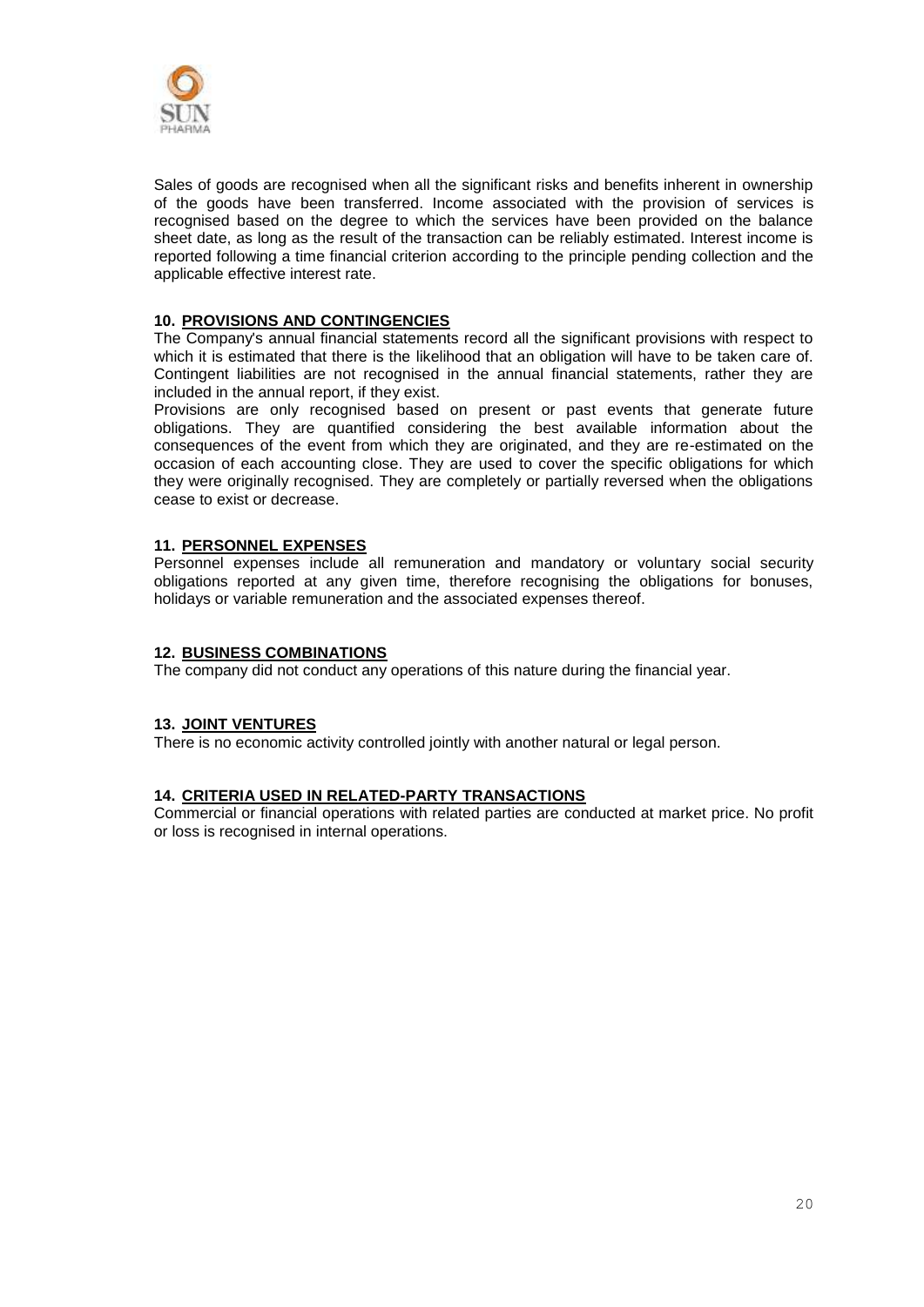

#### *NOTE 5 - TANGIBLE FIXED ASSETS*

#### **MOVEMENT OF TANGIBLE FIXED ASSET ITEMS DURING THE YEAR**

#### **FINANCIAL YEAR ENDED AT 31/03/2017**

|                                                                                                                                                                                               |                                                                          | <b>FIXED ASSETS</b>                                                               |                                              |                                                                   |                                                      |                                                            |                                                                 |                                                    |                                                    |                                                                              |
|-----------------------------------------------------------------------------------------------------------------------------------------------------------------------------------------------|--------------------------------------------------------------------------|-----------------------------------------------------------------------------------|----------------------------------------------|-------------------------------------------------------------------|------------------------------------------------------|------------------------------------------------------------|-----------------------------------------------------------------|----------------------------------------------------|----------------------------------------------------|------------------------------------------------------------------------------|
|                                                                                                                                                                                               | <b>ADDITIONS</b>                                                         |                                                                                   |                                              |                                                                   |                                                      | <b>DISPOSALS</b><br><b>TRANSFERS</b>                       |                                                                 |                                                    | <b>VALUE</b>                                       | <b>BALANC</b>                                                                |
| <b>FIXED ASSETS</b>                                                                                                                                                                           | <b>BALANCE</b><br><b>AT</b><br>31/Mar./2016                              | NON-<br><b>BUSINESS</b><br><b>MONETARY</b><br><b>COMBINAT.</b><br><b>CONTRIB.</b> |                                              | <b>EXPANSIONS</b><br><b>AND</b><br><b>IMPROVEMEN</b><br><b>TS</b> |                                                      | , WRITE-<br><b>OFFS OR</b><br><b>REDUCTION</b><br>s        | <b>TO/FROM</b><br><b>NCAHS OR</b><br><b>INTERRUP</b><br>T. OPS. | <b>TO/FRO</b><br>М<br><b>OTHER</b><br><b>ITEMS</b> | <b>CORRECTION</b><br>S DUE TO<br><b>REAPPRAISA</b> | E AT<br>31/03/201                                                            |
|                                                                                                                                                                                               |                                                                          |                                                                                   |                                              |                                                                   |                                                      |                                                            |                                                                 |                                                    |                                                    |                                                                              |
| <b>LAND AND BUILDINGS</b>                                                                                                                                                                     | 0.00                                                                     | 0.00                                                                              | 0.00                                         | 0.00                                                              | 0.00                                                 | 0.00                                                       | 0.00                                                            | 0.00                                               | 0.00                                               | 0.00                                                                         |
| <b>TECHNICAL FACILITIES</b><br><b>OTHER FACILITIES</b><br><b>FURNITURE</b><br><b>VEHICLES</b><br><b>OTHER TANGIBLE FIXED ASSETS</b><br>TECHN. INSTALL. AND OTHER TANG.<br><b>FIXED ASSETS</b> | 28,925.80<br>95,858.36<br>469.65<br>44,367.06<br>36,591.21<br>206,212.08 | 0.00<br>0.00<br>0.00<br>0.00<br>0.00<br>0.00                                      | 0.00<br>0.00<br>0.00<br>0.00<br>0.00<br>0.00 | 0.00<br>0.00<br>0.00<br>0.00<br>0.00<br>0.00                      | 2,309.28<br>0.00<br>0.00<br>0.00<br>0.00<br>2,309.28 | 0.00<br>0.00<br>0.00<br>$-1,152.80$<br>0.00<br>$-1,152.80$ | 0.00<br>0.00<br>0.00<br>0.00<br>0.00<br>0.00                    | 0.00<br>0.00<br>0.00<br>0.00<br>0.00<br>0.00       | $0.00\,$<br>0.00<br>0.00<br>0.00<br>0.00<br>0.00   | 31,235.08<br>95,858.36<br>469.65<br>43,214.26<br>36,591.21<br>207,368.5<br>6 |
| <b>TOTAL FIXED ASSETS IN PROGRESS</b>                                                                                                                                                         | 0.00                                                                     | 0.00                                                                              | 0.00                                         | 0.00 <sub>1</sub>                                                 | 0.00                                                 | 0.00                                                       | 0.00                                                            | 0.00                                               | 0.00                                               | 0.00                                                                         |
| <b>TOTAL</b>                                                                                                                                                                                  | 206,212.08                                                               | 0.00                                                                              | 0.00                                         | 0.00                                                              | 2,309.28                                             | $-1,152.80$                                                | 0.00                                                            | 0.00                                               | 0.00                                               | 207,368.5<br>6                                                               |

| <b>FIXED ASSETS</b>                                           | <b>BALANCE AT</b><br>31/Mar./2016 | <b>DEPRECIATION</b><br><b>CHARGES</b> | <b>INCREASES</b>  | <b>REDUCTIONS</b> | <b>VALUE</b><br><b>CORRECTIONS DUE</b><br><b>TO REAPPRAISAL</b> | <b>BALANCE</b><br><b>AT</b><br>31/03/2017 | <b>NET FIXED ASSETS</b><br>(FIX. ASST.-DEPREC.) |
|---------------------------------------------------------------|-----------------------------------|---------------------------------------|-------------------|-------------------|-----------------------------------------------------------------|-------------------------------------------|-------------------------------------------------|
|                                                               |                                   |                                       |                   |                   |                                                                 |                                           |                                                 |
| <b>LAND AND BUILDINGS</b>                                     | 0.00                              | 0.00                                  | 0.00 <sub>1</sub> | 0.00              | 0.00                                                            | 0.00                                      | 0.00                                            |
|                                                               |                                   |                                       |                   |                   |                                                                 |                                           |                                                 |
| <b>TECHNICAL FACILITIES</b>                                   | 21,028.19                         | 2,929.38                              | 0.00              | 0.00              | 0.00                                                            | 23,957.57                                 | 7,277.51                                        |
| OTHER FACILITIES                                              | 68.565.14                         | 20,868.47                             | 0.00              | 0.00              | 0.00                                                            | 89,433.61                                 | 6,424.75                                        |
| <b>FURNITURE</b>                                              | 0.00                              | 0.00                                  | 0.00              | 0.00              | 0.00                                                            | 0.00                                      | 469.65                                          |
| <b>VEHICLES</b>                                               | 0.00                              | 0.00                                  | 0.00              | $-115.58$         | 0.00                                                            | $-115.58$                                 | 43,329.84                                       |
| OTHER TANGIBLE FIXED ASSETS                                   | 29,201.63                         | 1,939.93                              | 0.00              | 0.00              | 0.00                                                            | 31,141.56                                 | 5,449.65                                        |
| <b>TECHN. INSTALL, AND OTHER TANG.</b><br><b>FIXED ASSETS</b> | 118,794.96                        | 25.737.78                             | 0.00 <sub>1</sub> | $-115.58$         | 0.00                                                            | 144,417.16                                | 62,951.40                                       |
|                                                               |                                   |                                       |                   |                   |                                                                 |                                           |                                                 |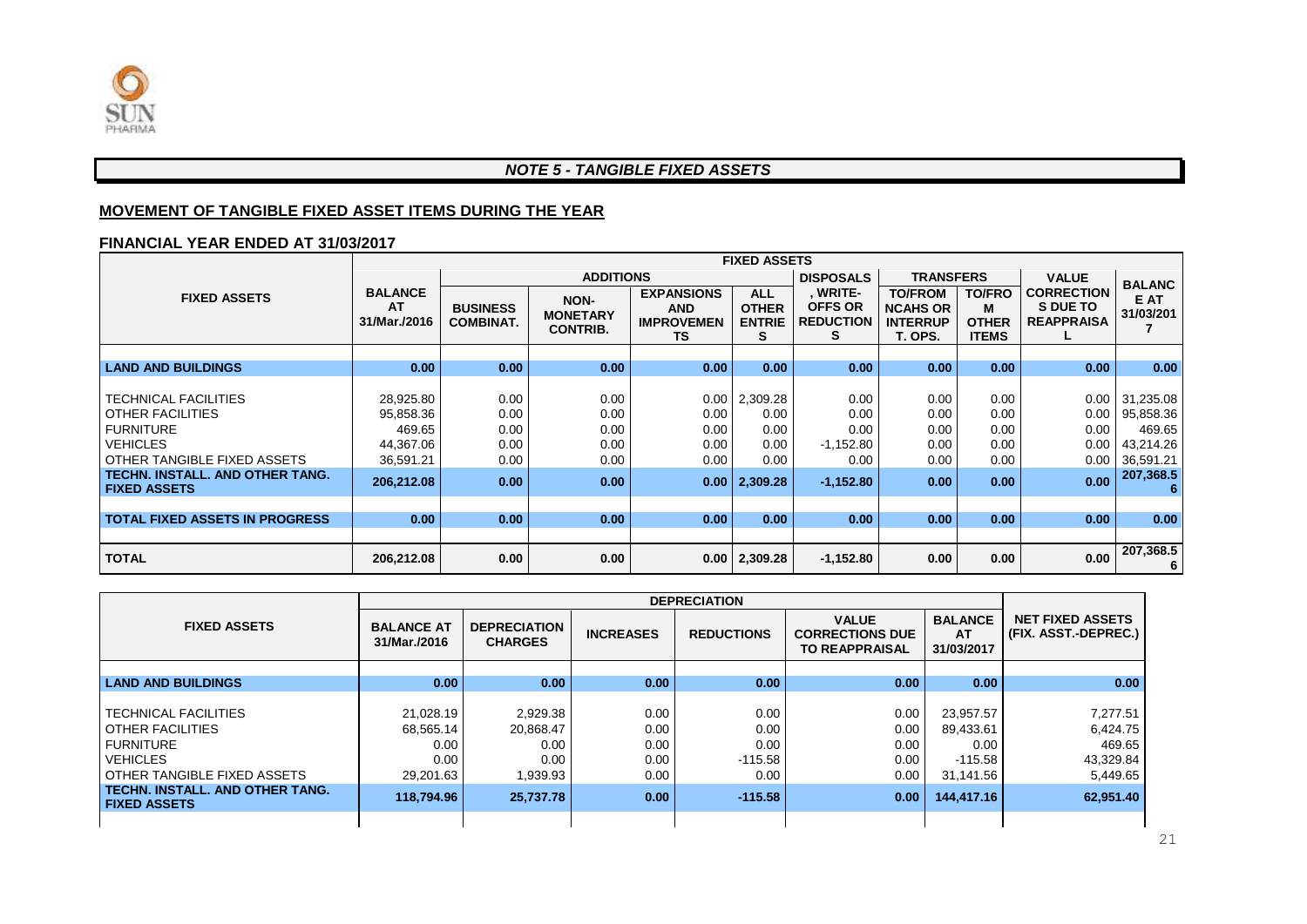

|              | <br><br><br>.<br>~~~~~~~~~~<br>,,,,,,,,,,,,,,,,,,,,,,,<br>~~~~~~~~~~<br>~~~~~~~~~~~~<br>,,,,,,,,,,,,,,,,,,,,,,,,<br><br>~~~~~~~~~~~<br>,,,,,,,,,,,,,,,,,,,,,,,,<br><br>~~~~~~~~~~~<br><br><br><br><br><br><br><br> | ,,,,,,,,,,,,,,,,,,,,,,,,<br>.<br><br><br>~~~~~~~~~~<br><br><br><br>.<br><br>,,,,,,,,,,,,,,,,,,,,,,,,,,,,,,<br>~~~~~~~~~~~<br>~~~~~~~~~~~~~~~~<br>,,,,,,,,,,,,,,,,,,,,,,,,,,,,,,,<br>.<br><br><br><br><br><br><br>~~~~~~~~~~~~ | <br><br><br><br><br>~~~~~~~~~~~~~~~<br><br><br><br><br><br><br><br><br> | ,,,,,,,,,,,,,,,,,,,,,,,,,<br>.<br>~~~~~~~~~~~~~~~~~<br><br>,,,,,,,,,,,,,,,,,,,,,,,,,,,,,,<br><br>,,,,,,,,,,,,,,,,,,,,,<br><br>.<br><br><br>,,,,,,,,,,,,,,,,,,,,,,,,,,,,,<br><br>~~~~~~~~~~~~<br>~~~~~~~~~~~~~~~<br><br><br><br><br><br><br><br>,,,,,,,,,,,,,,,,,,,,,,,,,<br> | <br>~~~~~~~~~~~~~~~~~~~~~~~~~~~~~<br><br>~~~~~~~~~~~~~~~~~~~~~~~~~~~<br>.<br><br>~~~~~~~~~~~~~~~~~~~~~~~~~~~~<br>~~~~~~<br>~~~~~~~~~~~~~~~~~~~~~~~~~~~<br><br><br>~~~~~~~~~~~~~~~~~~~~~~~~~~~<br> | <br>~~~~~~~~~~~~~~~~~~~~~<br><br><br><br><br><br><br><br><br> | 0.00 |
|--------------|--------------------------------------------------------------------------------------------------------------------------------------------------------------------------------------------------------------------|-------------------------------------------------------------------------------------------------------------------------------------------------------------------------------------------------------------------------------|-------------------------------------------------------------------------|------------------------------------------------------------------------------------------------------------------------------------------------------------------------------------------------------------------------------------------------------------------------------|---------------------------------------------------------------------------------------------------------------------------------------------------------------------------------------------------|---------------------------------------------------------------|------|
|              |                                                                                                                                                                                                                    |                                                                                                                                                                                                                               |                                                                         |                                                                                                                                                                                                                                                                              |                                                                                                                                                                                                   |                                                               |      |
| <b>TOTAL</b> | ΩC                                                                                                                                                                                                                 | 70                                                                                                                                                                                                                            | 0.00                                                                    | AF EO                                                                                                                                                                                                                                                                        | 0.00                                                                                                                                                                                              | <u>л</u>                                                      | 40   |

| <b>FIXED ASSETS</b>                                                                                                                                                                           | <b>ASSETS (FIX.</b><br>ASST -<br>DEPREC.)                                       | <b>BALANCE AT</b><br>31/Mar./2016                            | <b>CORRECT.</b><br><b>RECOGNISED</b><br><b>DURING YEAR</b>   | <b>REVERSAL OF</b><br><b>CORRECTIONS</b>                     | <b>REDUCTIONS</b>                                            | <b>BALANCE AT</b><br>31/03/2017                              | <b>NET FIXED</b><br><b>ASSETS</b>                                               |
|-----------------------------------------------------------------------------------------------------------------------------------------------------------------------------------------------|---------------------------------------------------------------------------------|--------------------------------------------------------------|--------------------------------------------------------------|--------------------------------------------------------------|--------------------------------------------------------------|--------------------------------------------------------------|---------------------------------------------------------------------------------|
|                                                                                                                                                                                               |                                                                                 |                                                              |                                                              |                                                              |                                                              |                                                              |                                                                                 |
| <b>LAND AND BUILDINGS</b>                                                                                                                                                                     | 0.00                                                                            | 0.00                                                         | 0.00                                                         | 0.00                                                         | 0.00                                                         | 0.00                                                         | 0.00                                                                            |
| <b>TECHNICAL FACILITIES</b><br><b>MACHINERY</b><br><b>TOOLS</b><br><b>OTHER FACILITIES</b><br><b>FURNITURE</b><br>DATA PROCESSING EQUIPMENT<br><b>VEHICLES</b><br>OTHER TANGIBLE FIXED ASSETS | 7,277.51<br>0.00<br>0.00<br>6,424.75<br>469.65<br>0.00<br>43,329.84<br>5,449.65 | 0.00<br>0.00<br>0.00<br>0.00<br>0.00<br>0.00<br>0.00<br>0.00 | 0.00<br>0.00<br>0.00<br>0.00<br>0.00<br>0.00<br>0.00<br>0.00 | 0.00<br>0.00<br>0.00<br>0.00<br>0.00<br>0.00<br>0.00<br>0.00 | 0.00<br>0.00<br>0.00<br>0.00<br>0.00<br>0.00<br>0.00<br>0.00 | 0.00<br>0.00<br>0.00<br>0.00<br>0.00<br>0.00<br>0.00<br>0.00 | 7,277.51<br>0.00<br>0.00<br>6,424.75<br>469.65<br>0.00<br>43,329.84<br>5,449.65 |
| TECHN. INSTALL. AND OTHER TANG.<br><b>FIXED ASSETS</b>                                                                                                                                        | 62,951.40                                                                       | 0.00 <sub>1</sub>                                            | 0.00                                                         | 0.00                                                         | 0.00                                                         | 0.00                                                         | 62,951.40                                                                       |
| <b>TOTAL FIXED ASSETS IN PROGRESS</b>                                                                                                                                                         | 0.00                                                                            |                                                              |                                                              |                                                              |                                                              |                                                              | 0.00                                                                            |
| <b>TOTAL</b>                                                                                                                                                                                  | 62,951.40                                                                       | 0.00 <sub>1</sub>                                            | 0.00                                                         | 0.00                                                         | 0.00                                                         | 0.00                                                         | 62,951.40                                                                       |

#### **FINANCIAL YEAR ENDED AT 31/03/2016**

|                                                                            |                                |                                             |                                           |                                                            |                                                  | <b>FIXED ASSETS</b>                                      |                                                                 |                                                    |                                                           |                                  |
|----------------------------------------------------------------------------|--------------------------------|---------------------------------------------|-------------------------------------------|------------------------------------------------------------|--------------------------------------------------|----------------------------------------------------------|-----------------------------------------------------------------|----------------------------------------------------|-----------------------------------------------------------|----------------------------------|
|                                                                            | <b>BALANCE</b>                 |                                             |                                           | <b>ADDITIONS</b>                                           |                                                  | <b>DISPOSALS</b>                                         | <b>TRANSFERS</b>                                                |                                                    | <b>VALUE</b>                                              | <b>BALANCE</b>                   |
| <b>FIXED ASSETS</b>                                                        | AT<br>31/Mar./20<br>15         | <b>BUSINES</b><br>S<br><b>COMBINA</b><br>т. | NON-<br><b>MONETAR</b><br><b>CONTRIB.</b> | <b>EXPANSIONS</b><br><b>AND</b><br><b>IMPROVEMEN</b><br>TS | <b>ALL</b><br><b>OTHER</b><br><b>ENTRIE</b><br>s | <b>WRITE-</b><br><b>OFFS OR</b><br><b>REDUCTION</b><br>s | <b>TO/FROM</b><br><b>NCAHS OR</b><br><b>INTERRUP</b><br>T. OPS. | <b>TO/FRO</b><br>м<br><b>OTHER</b><br><b>ITEMS</b> | <b>CORRECTIO</b><br><b>NS DUE TO</b><br><b>REAPPRAISA</b> | AT<br>31/Mar./20<br>16           |
|                                                                            |                                |                                             |                                           |                                                            |                                                  |                                                          |                                                                 |                                                    |                                                           |                                  |
| <b>LAND AND BUILDINGS</b>                                                  | 0.00                           | 0.00 <sub>1</sub>                           | 0.00 <sub>1</sub>                         | 0.00                                                       | 0.00                                             | 0.00 <sub>1</sub>                                        | 0.00                                                            | 0.00                                               | 0.00                                                      | 0.00                             |
| <b>TECHNICAL FACILITIES</b><br><b>OTHER FACILITIES</b><br><b>FURNITURE</b> | 27.900.80<br>95.858.36<br>0.00 | 0.00<br>0.00<br>0.00                        | 0.00<br>0.00<br>0.00                      | 0.00<br>0.00<br>0.00                                       | 1,025.00<br>0.00<br>469.65<br>44,367.0           | 0.00<br>0.00<br>0.00                                     | 0.00<br>0.00<br>0.00                                            | 0.00<br>0.00<br>0.00                               | 0.00<br>0.00<br>0.00                                      | 28,925.80<br>95,858.36<br>469.65 |
| <b>VEHICLES</b>                                                            | 0.00                           | 0.00                                        | 0.00                                      | 0.00                                                       |                                                  | 0.00                                                     | 0.00                                                            | 0.00                                               | 0.00                                                      | 44,367.06                        |
| OTHER TANGIBLE FIXED ASSETS                                                | 36,591.21                      | 0.00                                        | 0.00                                      | 0.00                                                       | 0.00                                             | 0.00                                                     | 0.00                                                            | 0.00                                               | 0.00                                                      | 36,591.21<br>22                  |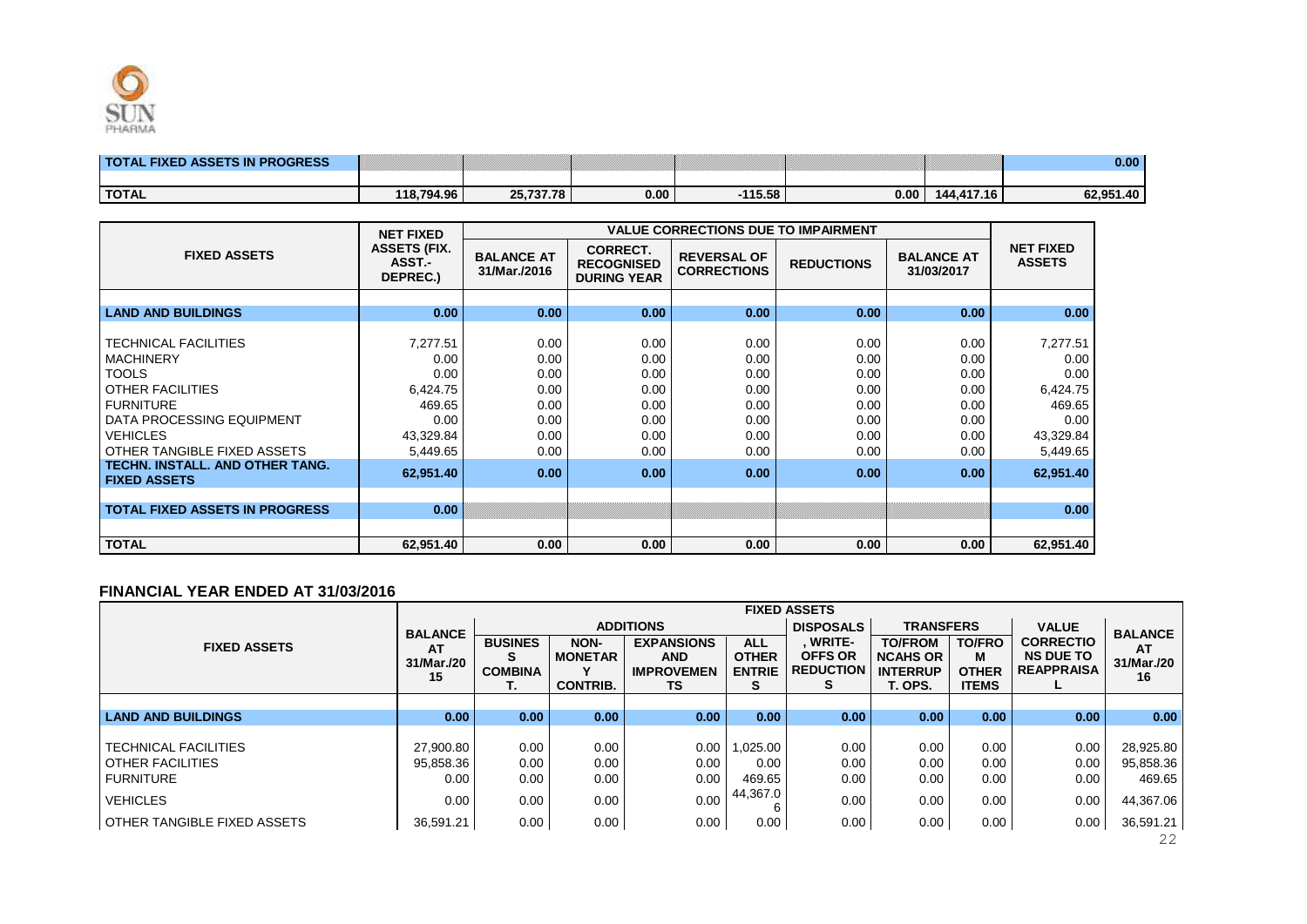

| TECHN. INSTALL. AND OTHER TANG. FIXED<br><b>ASSETS</b> | 160.350.37        | 0.00 | 0.00 <sub>1</sub> | 0.00 <sub>1</sub> | 45,861.7 | 0.00 | 0.00              | 0.00 <sub>1</sub> | 0.00 <sub>1</sub> | 206,212.08 |
|--------------------------------------------------------|-------------------|------|-------------------|-------------------|----------|------|-------------------|-------------------|-------------------|------------|
| TOTAL FIXED ASSETS IN PROGRESS_                        | 0.00 <sub>1</sub> | 0.00 | 0.00 <sub>1</sub> | 0.00              | 0.00     | 0.00 | 0.00 <sub>1</sub> | 0.00 <sub>1</sub> | 0.00 <sub>1</sub> | 0.00       |
|                                                        |                   |      |                   |                   |          |      |                   |                   |                   |            |
| <b>TOTAL</b>                                           | 160,350.37        | 0.00 | 0.00              | 0.00              | 45,861.7 | 0.00 | 0.00              | 0.00              | 0.00              | 206,212.08 |

|                                                                                                                                                                                       |                                                                   |                                                                |                                              | <b>DEPRECIATION</b>                                       |                                                                 |                                                                   |                                                                       |
|---------------------------------------------------------------------------------------------------------------------------------------------------------------------------------------|-------------------------------------------------------------------|----------------------------------------------------------------|----------------------------------------------|-----------------------------------------------------------|-----------------------------------------------------------------|-------------------------------------------------------------------|-----------------------------------------------------------------------|
| <b>FIXED ASSETS</b>                                                                                                                                                                   | <b>BALANCE AT</b><br>31/Mar./2015                                 | <b>DEPRECIATION</b><br><b>CHARGES</b>                          | <b>INCREASES</b>                             | <b>REDUCTIONS</b>                                         | <b>VALUE</b><br><b>CORRECTIONS DUE</b><br><b>TO REAPPRAISAL</b> | <b>BALANCE AT</b><br>31/Mar./2016                                 | <b>NET FIXED</b><br><b>ASSETS (FIX.</b><br><b>ASST.-DEPREC.)</b>      |
|                                                                                                                                                                                       |                                                                   |                                                                |                                              |                                                           |                                                                 |                                                                   |                                                                       |
| <b>LAND AND BUILDINGS</b>                                                                                                                                                             | 0.00                                                              | 0.00                                                           | 0.00                                         | 0.00 <sub>1</sub>                                         | 0.00                                                            | 0.00                                                              | 0.00                                                                  |
| <b>TECHNICAL FACILITIES</b><br><b>OTHER FACILITIES</b><br><b>I FURNITURE</b><br><b>VEHICLES</b><br><b>OTHER TANGIBLE FIXED ASSETS</b><br>TECHN. INSTALL. AND OTHER TANG. FIXED ASSETS | 18,580.95<br>56,523.94<br>0.00<br>0.00<br>27.261.70<br>102.366.59 | 2.447.24<br>12,041.20<br>0.00<br>0.00<br>1,939.93<br>16.428.37 | 0.00<br>0.00<br>0.00<br>0.00<br>0.00<br>0.00 | 0.00<br>0.00<br>0.00<br>0.00<br>0.00<br>0.00 <sub>1</sub> | 0.00<br>0.00<br>0.00<br>0.00<br>0.00<br>0.00                    | 21,028.19<br>68,565.14<br>0.00<br>0.00<br>29,201.63<br>118.794.96 | 7,897.61<br>27,293.22<br>469.65<br>44,367.06<br>7,389.58<br>87,417.12 |
|                                                                                                                                                                                       |                                                                   |                                                                |                                              |                                                           |                                                                 |                                                                   |                                                                       |
| <b>TOTAL FIXED ASSETS IN PROGRESS</b>                                                                                                                                                 |                                                                   |                                                                |                                              |                                                           |                                                                 |                                                                   | 0.00                                                                  |
|                                                                                                                                                                                       |                                                                   |                                                                |                                              |                                                           |                                                                 |                                                                   |                                                                       |
| I TOTAL                                                                                                                                                                               | 102,366.59                                                        | 16,428.37                                                      | 0.00                                         | 0.00                                                      | 0.00                                                            | 118,794.96                                                        | 87,417.12                                                             |

|                                              |                                                                  |                                   |                                                            | <b>VALUE CORRECTIONS DUE TO IMPAIRMENT</b> |                   |                                   |                                   |
|----------------------------------------------|------------------------------------------------------------------|-----------------------------------|------------------------------------------------------------|--------------------------------------------|-------------------|-----------------------------------|-----------------------------------|
| <b>FIXED ASSETS</b>                          | <b>NET FIXED</b><br><b>ASSETS (FIX.</b><br><b>ASST.-DEPREC.)</b> | <b>BALANCE AT</b><br>31/Mar./2015 | <b>CORRECT.</b><br><b>RECOGNISED</b><br><b>DURING YEAR</b> | <b>REVERSAL OF</b><br><b>CORRECTIONS</b>   | <b>REDUCTIONS</b> | <b>BALANCE AT</b><br>31/Mar./2016 | <b>NET FIXED</b><br><b>ASSETS</b> |
|                                              |                                                                  |                                   |                                                            |                                            |                   |                                   |                                   |
| <b>LAND AND BUILDINGS</b>                    | 0.00                                                             | 0.00                              | 0.00                                                       | 0.00                                       | 0.00              | 0.00                              | 0.00                              |
|                                              |                                                                  |                                   |                                                            |                                            |                   |                                   |                                   |
| I TECHNICAL FACILITIES                       | 7.897.61                                                         | 0.00                              | 0.00                                                       | 0.00                                       | 0.00              | 0.00                              | 7.897.61                          |
| I OTHER FACILITIES                           | 27.293.22                                                        | 0.00                              | 0.00                                                       | 0.00                                       | 0.00              | 0.00                              | 27,293.22                         |
| <b>FURNITURE</b>                             | 469.65                                                           | 0.00                              | 0.00                                                       | 0.00                                       | 0.00              | 0.00                              | 469.65                            |
| <b>VEHICLES</b>                              | 44.367.06                                                        | 0.00                              | 0.00                                                       | 0.00                                       | 0.00              | 0.00                              | 44,367.06                         |
| I OTHER TANGIBLE FIXED ASSETS                | 7,389.58                                                         | 0.00                              | 0.00                                                       | 0.00                                       | 0.00              | 0.00                              | 7,389.58                          |
| TECHN. INSTALL. AND OTHER TANG. FIXED ASSETS | 87,417.12                                                        | 0.00                              | 0.00                                                       | 0.00                                       | 0.00              | 0.00                              | 87,417.12                         |
|                                              |                                                                  |                                   |                                                            |                                            |                   |                                   |                                   |
| <b>TOTAL FIXED ASSETS IN PROGRESS</b>        | 0.00                                                             |                                   |                                                            |                                            |                   |                                   | 0.00                              |
|                                              |                                                                  |                                   |                                                            |                                            |                   |                                   |                                   |
| <b>TOTAL</b>                                 | 87.417.12                                                        | 0.00                              | 0.00                                                       | 0.00                                       | 0.00              | 0.00                              | 87.417.12                         |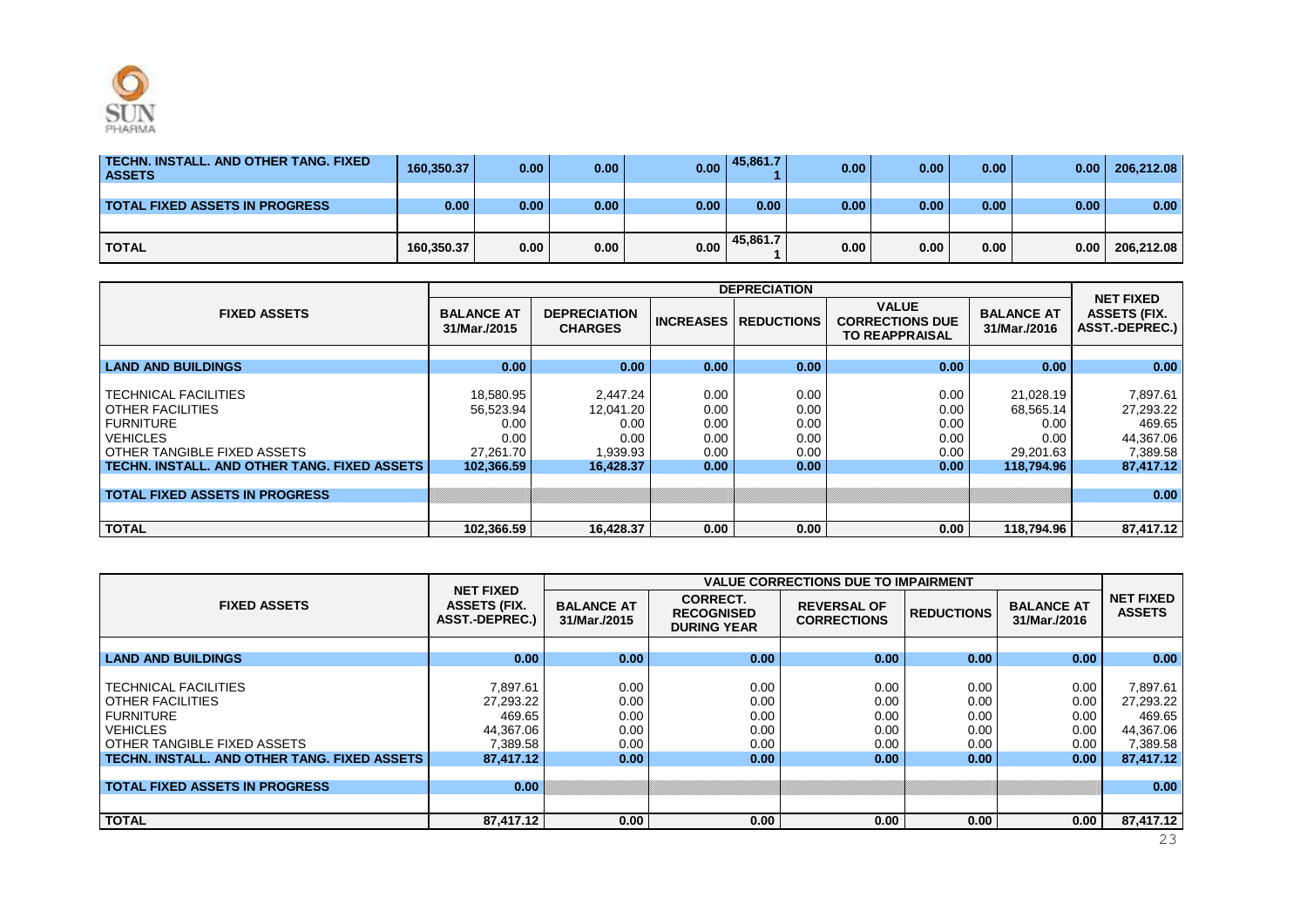

#### **OTHER INFORMATION**

|                                                                                                             |                                 | FINANCIAL YEAR ENDED AT 31/03/2017 |                                                            |                                 | FINANCIAL YEAR ENDED AT 31/03/2016              |                                                            |
|-------------------------------------------------------------------------------------------------------------|---------------------------------|------------------------------------|------------------------------------------------------------|---------------------------------|-------------------------------------------------|------------------------------------------------------------|
|                                                                                                             | <b>CARRYING</b><br><b>VALUE</b> | <b>CUMULATIVE</b><br>DEPREC.       | <b>VALUE</b><br><b>CORREC. DUE</b><br><b>TO IMPAIRMENT</b> | <b>CARRYING</b><br><b>VALUE</b> | <b>CUMULATIVE</b><br>DEPREC.                    | <b>VALUE</b><br><b>CORREC. DUE</b><br><b>TO IMPAIRMENT</b> |
| TANGIBLE FIXED ASSETS ACQUIRED FROM GROUP COMPANIES (TOTAL)                                                 | 0.00                            | 0.00                               | 0.00                                                       | 11,826.42                       | 0.00                                            | 0.00                                                       |
| TANGIBLE FIXED ASSETS ACQUIRED FROM ASSOCIATED COMPANIES (TOTAL)                                            | 0.00                            | 0.00                               | 0.00                                                       | 0.00                            | 0.00                                            | 0.00                                                       |
| INV. IN TANGIBLE FIXED ASSETS OUTSIDE SPANISH TERRITORY (TOTAL)                                             | 0.00                            | 0.00                               | 0.00                                                       | 0.00                            | 0.00                                            | 0.00                                                       |
| TANGIBLE FIXED ASSETS NOT DIRECTLY RELATED TO OPERATIONS (TOTAL)                                            | 0.00                            | 0.00                               | 0.00                                                       | 0.00                            | 0.00                                            | 0.00                                                       |
|                                                                                                             |                                 |                                    |                                                            |                                 | <b>FINANCIAL</b><br>YEAR ENDED AT<br>31/03/2017 | <b>FINANCIAL</b><br><b>YEAR ENDED AT</b><br>31/03/2016     |
| ESTIMATED COSTS OF DISMANTLING, REMOVAL OR RENOVATION, INCLUDED AS THE GREATER VALUE OF THE ASSETS          |                                 |                                    |                                                            |                                 | 0.00                                            | 0.00                                                       |
| FINANCIAL EXPENSES CAPITALISED DURING THE YEAR                                                              |                                 |                                    |                                                            |                                 | 0.00                                            | 0.00                                                       |
| COMPENSATION FROM THIRD PARTIES, INCLUDED IN PROFIT/LOSS OF THE YEAR DUE TO IMPAIRED, LOST OR REMOVED ITEMS |                                 |                                    |                                                            |                                 | 0.00                                            | 0.00                                                       |
| AMOUNT OF COMPLETELY DEPRECIATED ASSETS IN USE                                                              |                                 |                                    | <b>BUILDINGS</b><br>ALL OTHER TANG. FIXED ASSETS           |                                 | 0.00<br>56,149.73                               | 0.00<br>56,109.73                                          |
| ASSETS SUBJECT TO GUARANTEES                                                                                |                                 |                                    |                                                            |                                 | 0.00                                            | 0.00                                                       |
| ASSETS SUBJECT TO REVERSAL                                                                                  |                                 |                                    |                                                            |                                 | 0.00                                            | 0.00                                                       |
| AMOUNT OF RESTRICTIONS TO OWNERSHIP                                                                         |                                 |                                    |                                                            |                                 | 0.00                                            | 0.00                                                       |
| GRANTS, DONATIONS AND BEQUESTS RECEIVED AND RELATED TO INTANG. FIXED ASSETS                                 |                                 |                                    | AMOUNT OF THE GRANT<br>AMOUNT OF THE ASSETS                |                                 | 0.00<br>0.00                                    | 0.00<br>0.00                                               |
| <b>REAL PROPERTY</b>                                                                                        |                                 |                                    | VALUE OF THE BUILDING<br>VALUE OF THE LAND                 |                                 | 0.00<br>0.00                                    | 0.00<br>0.00                                               |
| PROFIT/LOSS FOR THE YEAR DERIVED FROM DISPOSAL OR SALE OF TANG. FIXED ASST. ITEMS BY OTHER MEANS            |                                 |                                    |                                                            |                                 | 1.677.71                                        | 0.00                                                       |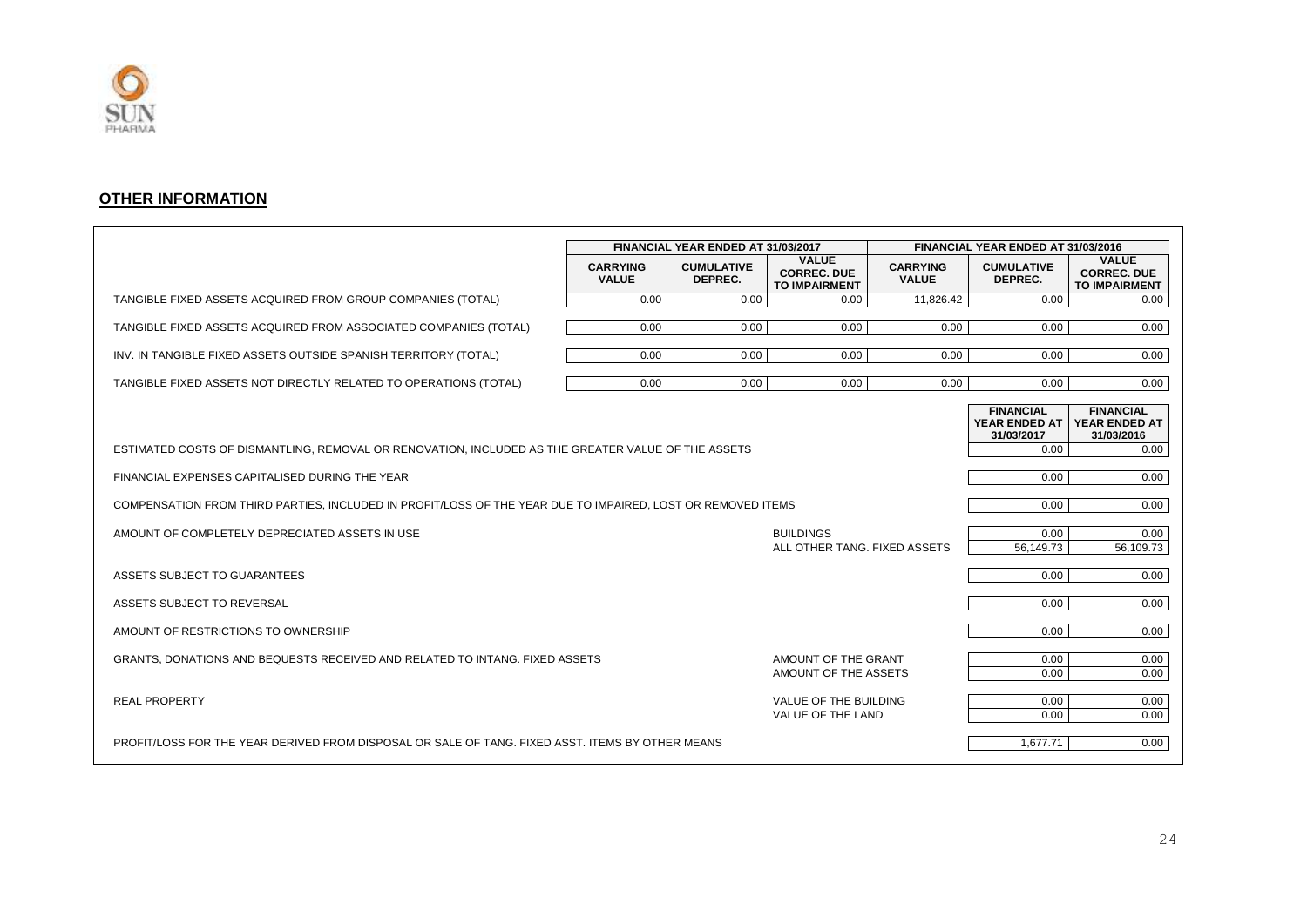

#### *NOTE 6 - INTANGIBLE FIXED ASSETS*

#### **MOVEMENT OF INTANGIBLE FIXED ASSET ITEMS DURING THE YEAR**

#### **FINANCIAL YEAR ENDED AT 31/03/2017**

|                       |                                   | <b>FIXED ASSETS</b>                 |                                                   |                                                        |                                    |                                                     |                                                                |                                      |                                 |  |  |
|-----------------------|-----------------------------------|-------------------------------------|---------------------------------------------------|--------------------------------------------------------|------------------------------------|-----------------------------------------------------|----------------------------------------------------------------|--------------------------------------|---------------------------------|--|--|
|                       |                                   | <b>ADDITIONS</b>                    |                                                   |                                                        |                                    | <b>DISPOSALS.</b>                                   | <b>TRANSFERS</b>                                               |                                      |                                 |  |  |
| <b>FIXED ASSETS</b>   | <b>BALANCE AT</b><br>31/Mar./2016 | <b>BUSINESS</b><br><b>COMBINAT.</b> | <b>NON-</b><br><b>MONETARY</b><br><b>CONTRIB.</b> | <b>EXPANSIONS</b><br><b>AND</b><br><b>IMPROVEMENTS</b> | <b>ALL OTHER</b><br><b>ENTRIES</b> | <b>WRITE-OFFS</b><br><b>OR</b><br><b>REDUCTIONS</b> | <b>TO/FROM</b><br><b>NCAHS OR</b><br><b>INTERRUPT.</b><br>OPS. | <b>TO/FROM</b><br><b>OTHER ITEMS</b> | <b>BALANCE AT</b><br>31/03/2017 |  |  |
| COMPUTER APPLICATIONS | 50.116.24                         | 0.00                                | 0.00                                              | 0.00                                                   | 0.00                               | 0.00                                                | 0.00                                                           | 0.00                                 | 50,116.24                       |  |  |
| <b>TOTAL</b>          | 50.116.24                         | 0.00                                | 0.00 <sub>1</sub>                                 | 0.00                                                   | 0.00                               | 0.00                                                | 0.00                                                           | 0.00                                 | 50,116.24                       |  |  |

|                       |                                   |                                       | <b>DEPRECIATION</b> |                   |                                 | <b>NET FIXED</b>                          |
|-----------------------|-----------------------------------|---------------------------------------|---------------------|-------------------|---------------------------------|-------------------------------------------|
| <b>FIXED ASSETS</b>   | <b>BALANCE AT</b><br>31/Mar./2016 | <b>DEPRECIATION</b><br><b>CHARGES</b> | <b>INCREASES</b>    | <b>REDUCTIONS</b> | <b>BALANCE AT</b><br>31/03/2017 | <b>ASSETS (FIX.</b><br>ASST.-<br>DEPREC.) |
| COMPUTER APPLICATIONS | 28.060.81                         | 8.226.04                              | 0.00                | 0.00              | 36.286.85                       | 13,829.39                                 |
| <b>TOTAL</b>          | 28.060.81                         | 8.226.04                              | 0.00                | 0.00              | 36.286.85                       | 13,829.39                                 |

|                         | <b>NET FIXED</b>                          |                                   | <b>VALUE CORRECTIONS DUE TO IMPAIRMENT</b>                 |                                          |                   |                                 |                                   |  |  |  |
|-------------------------|-------------------------------------------|-----------------------------------|------------------------------------------------------------|------------------------------------------|-------------------|---------------------------------|-----------------------------------|--|--|--|
| <b>FIXED ASSETS</b>     | <b>ASSETS (FIX.</b><br>ASST.-<br>DEPREC.) | <b>BALANCE AT</b><br>31/Mar./2016 | <b>CORRECT.</b><br><b>RECOGNISED</b><br><b>DURING YEAR</b> | <b>REVERSAL OF</b><br><b>CORRECTIONS</b> | <b>REDUCTIONS</b> | <b>BALANCE AT</b><br>31/03/2017 | <b>NET FIXED</b><br><b>ASSETS</b> |  |  |  |
| I COMPUTER APPLICATIONS | 13.829.39                                 | 0.00                              | $0.00\,$                                                   | 0.00                                     | 0.00              | 0.00 <sub>1</sub>               | 13.829.39                         |  |  |  |
| <b>TOTAL</b>            | 13.829.39                                 | 0.00                              | 0.00                                                       | 0.00                                     | 0.00              | 0.00                            | 13,829.39                         |  |  |  |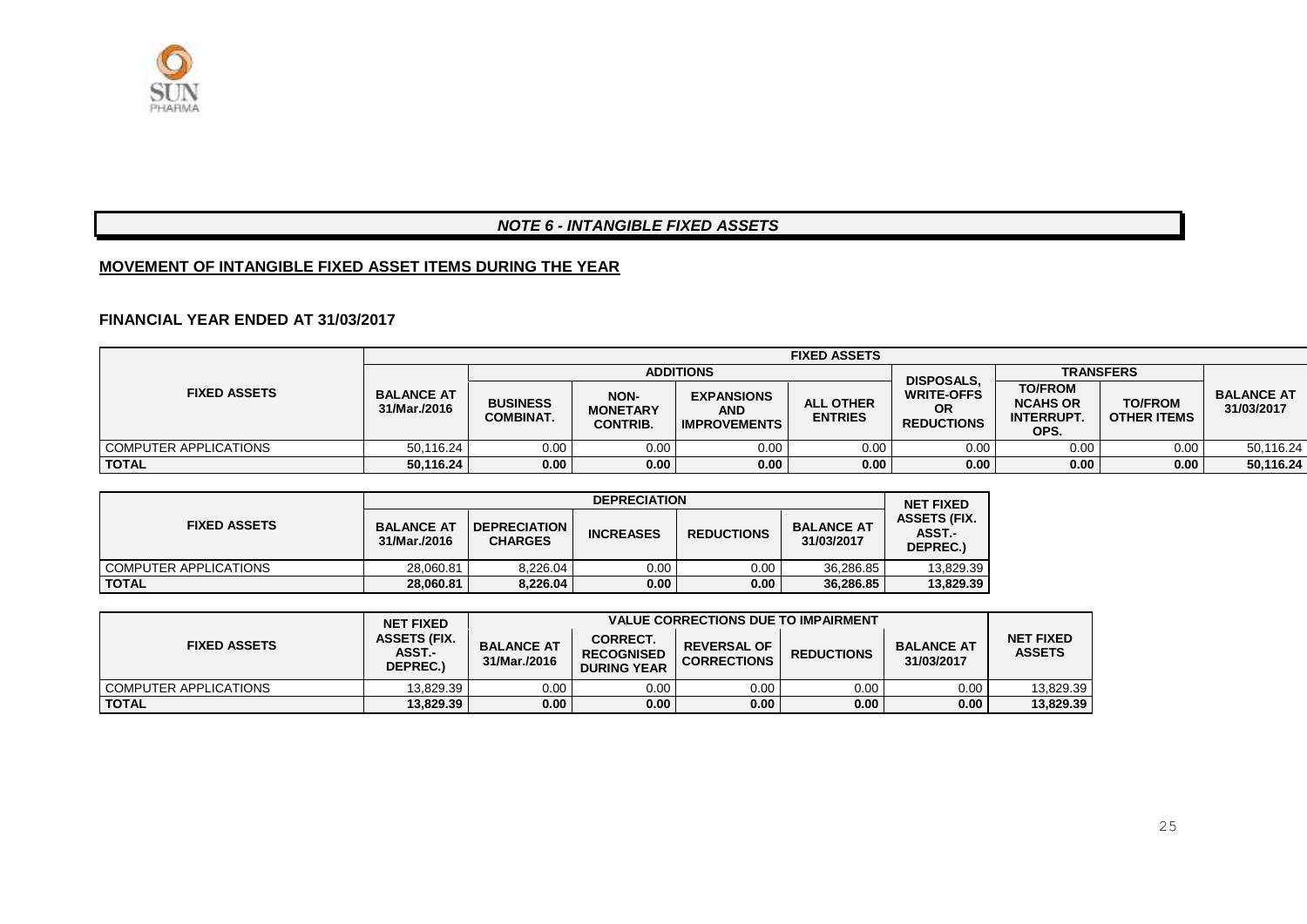

#### **FINANCIAL YEAR ENDED AT 31/03/2016**

|                       |                                   | <b>FIXED ASSETS</b>                |                                                   |                                                 |                                    |                                                     |                                                                |                                         |                                     |  |
|-----------------------|-----------------------------------|------------------------------------|---------------------------------------------------|-------------------------------------------------|------------------------------------|-----------------------------------------------------|----------------------------------------------------------------|-----------------------------------------|-------------------------------------|--|
|                       |                                   | <b>ADDITIONS</b>                   |                                                   |                                                 |                                    | <b>DISPOSALS.</b>                                   | <b>TRANSFERS</b>                                               |                                         |                                     |  |
| <b>FIXED ASSETS</b>   | <b>BALANCE AT</b><br>31/Mar./2015 | <b>BUSINESS</b><br><b>COMBINAT</b> | <b>NON-</b><br><b>MONETARY</b><br><b>CONTRIB.</b> | <b>EXPANSIONS</b><br>AND<br><b>IMPROVEMENTS</b> | <b>ALL OTHER</b><br><b>ENTRIES</b> | <b>WRITE-OFFS</b><br><b>OR</b><br><b>REDUCTIONS</b> | <b>TO/FROM</b><br><b>NCAHS OR</b><br><b>INTERRUPT.</b><br>OPS. | <b>TO/FROM</b><br>OTHER<br><b>ITEMS</b> | <b>BALANCE AT I</b><br>31/Mar./2016 |  |
| COMPUTER APPLICATIONS | 50.116.24                         | 0.00                               | 0.00                                              | 0.00                                            | 0.00                               | 0.00                                                | 0.00 <sub>1</sub>                                              | 0.00                                    | 50,116.24                           |  |
| <b>TOTAL</b>          | 50.116.24                         | 0.00                               | 0.00                                              | 0.00                                            | 0.00                               | 0.00                                                | 0.00                                                           | 0.00                                    | 50,116.24                           |  |

|                       |                                   |                                       | <b>DEPRECIATION</b> |                   |                                   | <b>NET FIXED</b>                          |
|-----------------------|-----------------------------------|---------------------------------------|---------------------|-------------------|-----------------------------------|-------------------------------------------|
| <b>FIXED ASSETS</b>   | <b>BALANCE AT</b><br>31/Mar./2015 | <b>DEPRECIATION</b><br><b>CHARGES</b> | <b>INCREASES</b>    | <b>REDUCTIONS</b> | <b>BALANCE AT</b><br>31/Mar./2016 | <b>ASSETS (FIX.</b><br>ASST.-<br>DEPREC.) |
| COMPUTER APPLICATIONS | 19.834.77                         | 8.226.04                              | 0.00 <sub>1</sub>   | $0.00\,$          | 28.060.81                         | 22.055.43                                 |
| <b>TOTAL</b>          | 19.834.77                         | 8,226.04                              | 0.00                | 0.00              | 28.060.81                         | 22,055.43                                 |

|                       | <b>NET FIXED</b>                                 |                                   | <b>VALUE CORRECTIONS DUE TO IMPAIRMENT</b>          |                                          |                   |                                   |                                   |  |  |  |
|-----------------------|--------------------------------------------------|-----------------------------------|-----------------------------------------------------|------------------------------------------|-------------------|-----------------------------------|-----------------------------------|--|--|--|
| <b>FIXED ASSETS</b>   | <b>ASSETS (FIX.</b><br><b>ASST.-</b><br>DEPREC.) | <b>BALANCE AT</b><br>31/Mar./2015 | CORRECT.<br><b>RECOGNISED</b><br><b>DURING YEAR</b> | <b>REVERSAL OF</b><br><b>CORRECTIONS</b> | <b>REDUCTIONS</b> | <b>BALANCE AT</b><br>31/Mar./2016 | <b>NET FIXED</b><br><b>ASSETS</b> |  |  |  |
| COMPUTER APPLICATIONS | 22.055.43                                        | 0.00                              | 0.00                                                | 0.00                                     | 0.00              | 0.00                              | 22.055.43                         |  |  |  |
| <b>TOTAL</b>          | 22.055.43                                        | 0.00                              | 0.00                                                | 0.00                                     | 0.00              | 0.00                              | 22,055.43                         |  |  |  |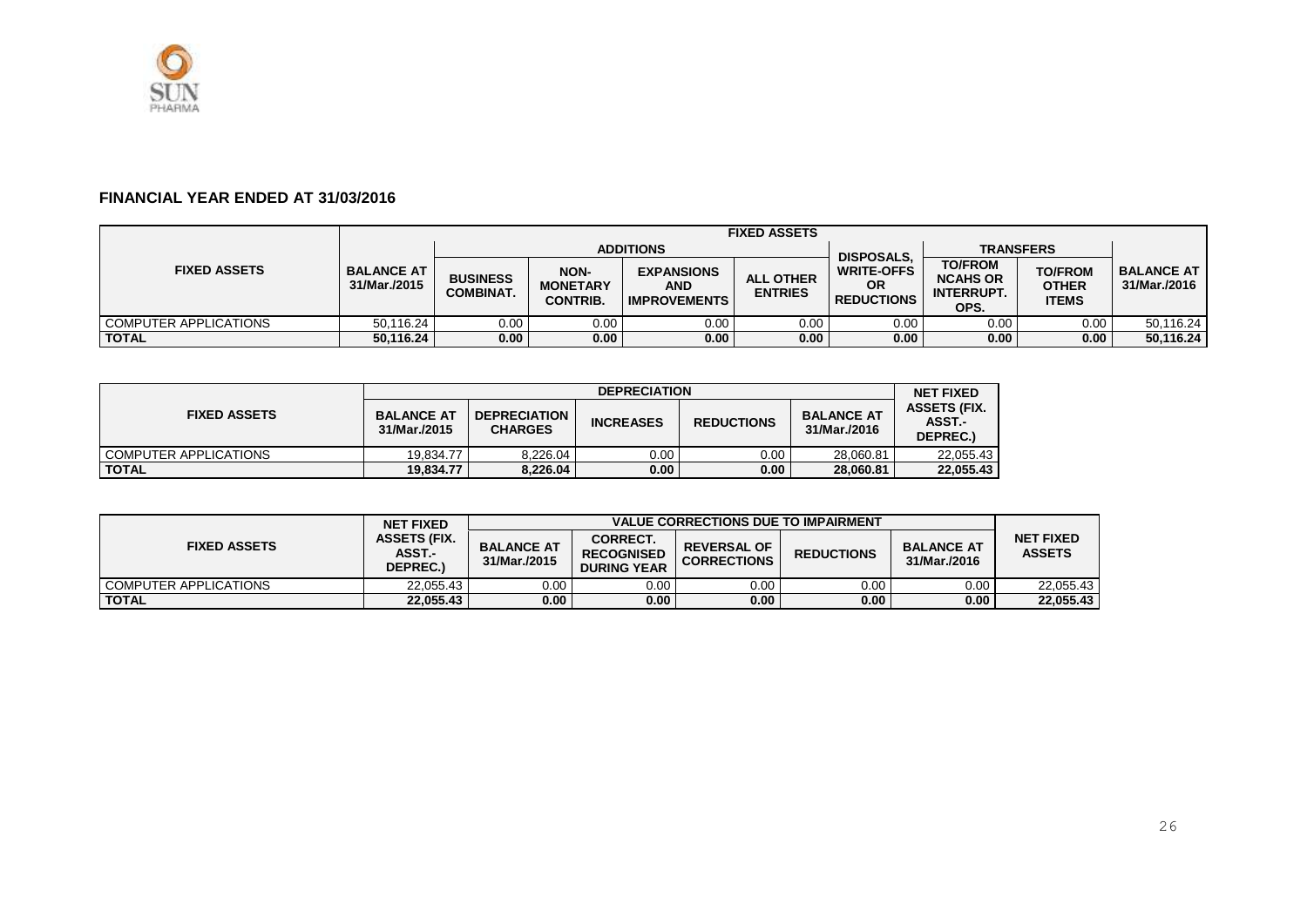

#### **OTHER INFORMATION**

|                                                                                                     |                       | FINANCIAL YEAR ENDED AT 31/03/2017 |                                                            |                       | FINANCIAL YEAR ENDED AT 31/03/2016                     |                                                            |
|-----------------------------------------------------------------------------------------------------|-----------------------|------------------------------------|------------------------------------------------------------|-----------------------|--------------------------------------------------------|------------------------------------------------------------|
|                                                                                                     | <b>CARRYING VALUE</b> | <b>CUMULATIVE</b><br>DEPREC.       | <b>VALUE CORREC.</b><br><b>DUE TO</b><br><b>IMPAIRMENT</b> | <b>CARRYING VALUE</b> | <b>CUMULATIVE</b><br>DEPREC.                           | <b>VALUE CORREC.</b><br><b>DUE TO</b><br><b>IMPAIRMENT</b> |
| INTANGIBLE FIXED ASSETS ACQUIRED FROM GROUP COMPANIES (TOTAL)                                       | 0.00                  | 0.00                               | 0.00                                                       | 0.00                  | 0.00                                                   | 0.00                                                       |
| INTANGIBLE FIXED ASSETS ACQUIRED FROM ASSOCIATED COMPANIES (TOTAL)                                  | 0.00                  | 0.00                               | 0.00                                                       | 0.00                  | 0.00                                                   | 0.00                                                       |
| INV. IN INTANGIBLE FIXED ASSETS OUTSIDE SPANISH TERRITORY (TOTAL)                                   | 0.00                  | 0.00                               | 0.00                                                       | 0.00                  | 0.00                                                   | 0.00                                                       |
| INTANGIBLE FIXED ASSETS NOT DIRECTLY RELATED TO OPERATIONS (TOTAL)                                  | 0.00                  | 0.00                               | 0.00                                                       | 0.00                  | 0.00                                                   | 0.00                                                       |
|                                                                                                     |                       |                                    |                                                            |                       | <b>FINANCIAL YEAR</b><br><b>ENDED AT</b><br>31/03/2017 | <b>FINANCIAL YEAR</b><br><b>ENDED AT</b><br>31/03/2016     |
| ASSETS SUBJECT TO GUARANTEES                                                                        |                       |                                    |                                                            |                       | 0.00                                                   | 0.00                                                       |
| ASSETS SUBJECT TO REVERSAL                                                                          |                       |                                    |                                                            |                       | 0.00                                                   | 0.00                                                       |
| AMOUNT OF RESTRICTIONS TO OWNERSHIP                                                                 |                       |                                    |                                                            |                       | 0.00                                                   | 0.00                                                       |
| FINANCIAL EXPENSES CAPITALISED DURING THE YEAR                                                      |                       |                                    |                                                            |                       | 0.00                                                   | 0.00                                                       |
| AMOUNT OF COMPLETELY DEPRECIATED ASSETS IN USE                                                      |                       |                                    |                                                            |                       | 8,985.98                                               | 40.00                                                      |
| GRANTS, DONATIONS AND BEQUESTS RECEIVED AND RELATED TO INTANG. FIXED ASSETS                         |                       |                                    | AMOUNT OF THE GRANT<br>AMOUNT OF THE ASSETS                |                       | 0.00<br>0.00                                           | 0.00<br>0.00                                               |
| PROFIT/LOSS FOR THE YEAR DERIVED FROM DISPOSAL OR SALE OF INTANG. FIXED ASSET ITEMS BY OTHER MEANS  |                       |                                    |                                                            |                       | 0.00                                                   | 0.00                                                       |
| AGGREGATE AMOUNT OF DISBURSEMENTS FOR RESEARCH AND DEVELOPMENT RECOGNISED AS AN EXPENSE OF THE YEAR |                       |                                    |                                                            |                       | 0.00                                                   | 0.00                                                       |
| AMOUNT OF ASSETS OTHER THAN GOODWILL WITH AN INDEFINITE USEFUL LIFE                                 |                       |                                    |                                                            |                       | 0.00                                                   | 0.00                                                       |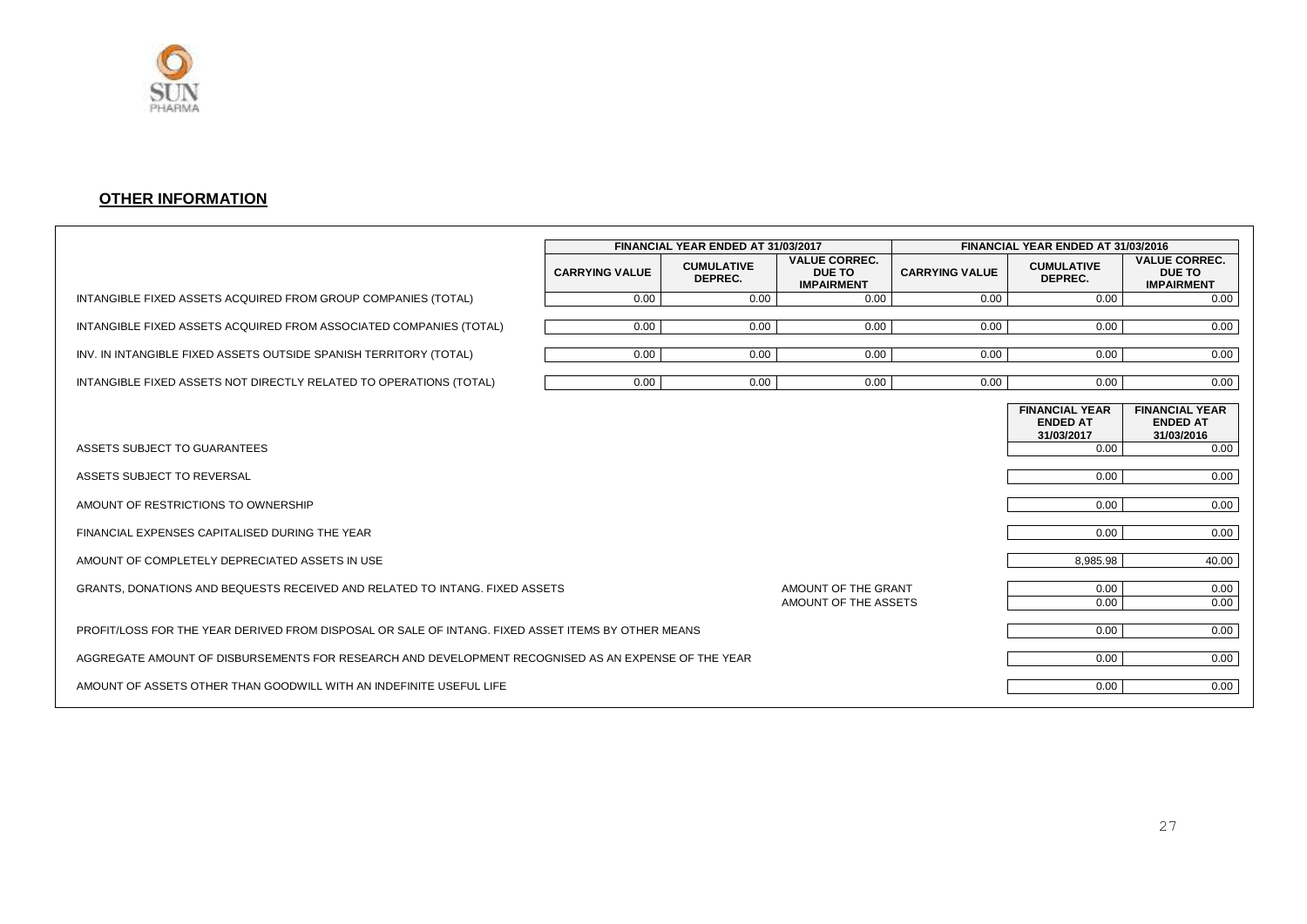

#### *NOTE 7 - LEASES AND OTHER OPERATIONS OF A SIMILAR NATURE*

#### **OPERATIONAL LEASES**

The total amount of future minimum collections from a lease, corresponding to non-cancellable operational leases, depending on the terms, and the amount of the contingent instalments recognised as income of the year, are the following:

|                       | <b>FINANCIAL</b><br><b>YEAR ENDED</b><br>AT 31/03/2017 | <b>FINANCIAL</b><br><b>YEAR ENDED</b><br>AT 31/03/2016 |
|-----------------------|--------------------------------------------------------|--------------------------------------------------------|
| Up to 1 year          | 38,988.00                                              | 38,988.00                                              |
| Between 1 and 5 years | 87,723.00                                              | 90.972.00                                              |
| Over 5 years          | 0.00                                                   | 0.00                                                   |
| <b>Total</b>          | 126,711.00                                             | 129,960.00                                             |

Total expenditure during the financial year ending on 31/Mar./2017 amounted to 49,273.21 euros (46,273.21 euros in the financial year ending on 31/Mar./2016).

The Company's most significant operating lease agreement at the end of the financial year is basically the rental of the office it occupies in Barcelona.

The other lease contracts correspond to the lease of vehicles.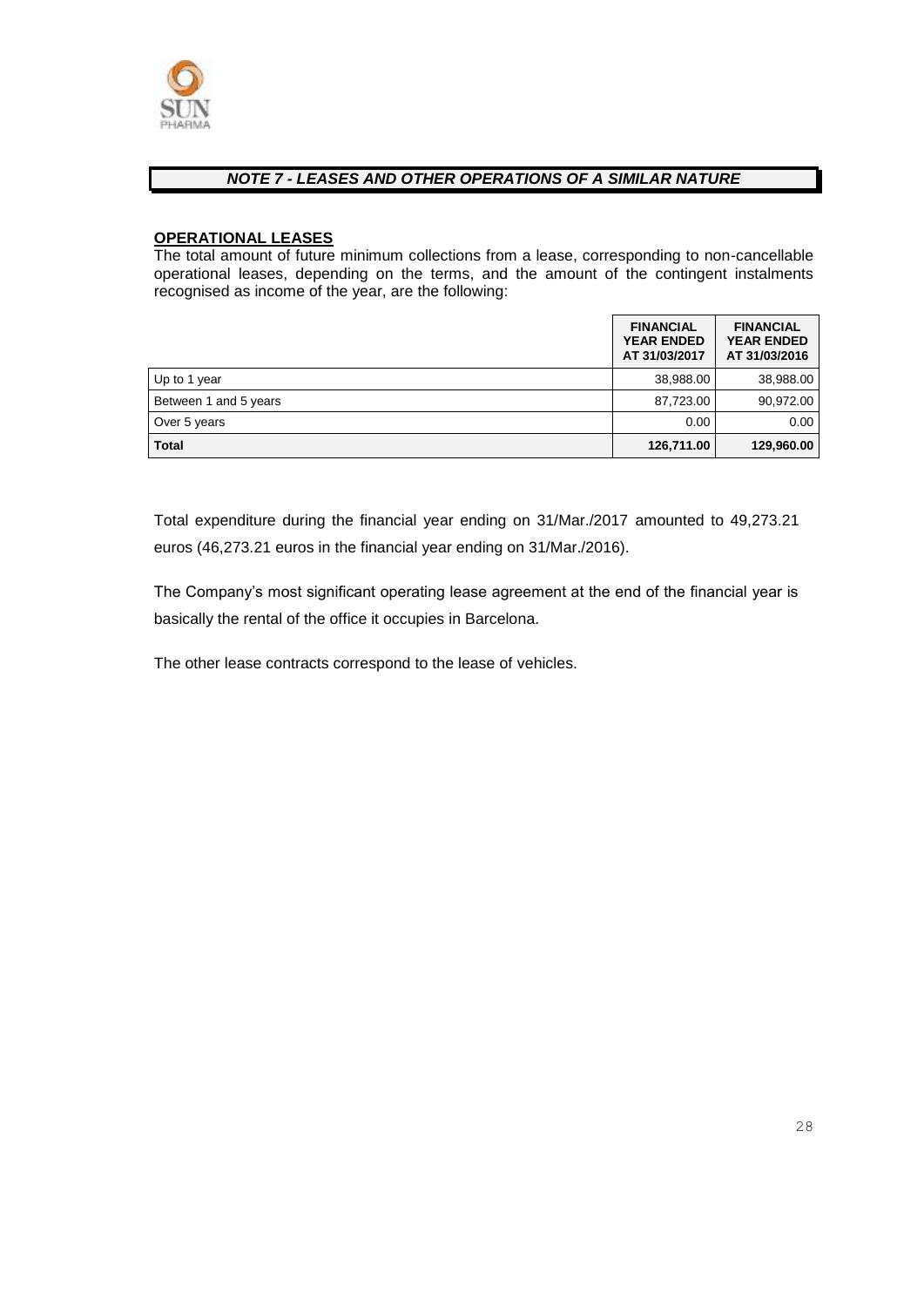

#### *NOTE 8 - FINANCIAL INSTRUMENTS*

#### **1. INFORMATION ABOUT THE RELEVANCE OF FINANCIAL INSTRUMENTS IN THE FINANCIAL SITUATION AND PROFIT/LOSS OF THE COMPANY**

#### **a) Categories of financial assets and liabilities:**

#### **- Long-term financial assets:**

|              |                                  |                                                                                                          |                                                        | <b>CLASSES OF LONG-TERM FINANCIAL ASSETS</b>           |                                                        |                                                        |                                                        |                                                        |                                                        |
|--------------|----------------------------------|----------------------------------------------------------------------------------------------------------|--------------------------------------------------------|--------------------------------------------------------|--------------------------------------------------------|--------------------------------------------------------|--------------------------------------------------------|--------------------------------------------------------|--------------------------------------------------------|
|              |                                  | <b>EQUITY INSTRUMENTS (except</b><br>equity holdings of group, multi-<br>group and associated companies) |                                                        |                                                        | <b>SECURITIES REPRESENTING</b><br><b>DEBT</b>          |                                                        | <b>CREDITS, DERIVATIVES AND</b><br><b>OTHERS</b>       | <b>TOTAL</b>                                           |                                                        |
|              |                                  | <b>FINANCIAL</b><br><b>YEAR ENDED AT</b><br>31/03/2017                                                   | <b>FINANCIAL</b><br><b>YEAR ENDED AT</b><br>31/03/2016 | <b>FINANCIAL</b><br><b>YEAR ENDED</b><br>AT 31/03/2017 | <b>FINANCIAL</b><br><b>YEAR ENDED</b><br>AT 31/03/2016 | <b>FINANCIAL</b><br><b>YEAR ENDED</b><br>AT 31/03/2017 | <b>FINANCIAL</b><br><b>YEAR ENDED</b><br>AT 31/03/2016 | <b>FINANCIAL</b><br><b>YEAR ENDED</b><br>AT 31/03/2017 | <b>FINANCIAL</b><br><b>YEAR ENDED</b><br>AT 31/03/2016 |
|              | ASSETS AT FV WITH CHANGES TO P&L |                                                                                                          |                                                        |                                                        |                                                        |                                                        |                                                        |                                                        |                                                        |
|              | <b>HELD FOR TRADING</b>          | 0.00                                                                                                     | 0.00                                                   | 0.00                                                   | 0.00                                                   | 0.00                                                   | 0.00                                                   | 0.00                                                   | 0.00                                                   |
|              | <b>OTHERS</b>                    | 0.00                                                                                                     | 0.00                                                   | 0.00                                                   | 0.00                                                   | 0.00                                                   | 0.00                                                   | 0.00                                                   | 0.00                                                   |
| CATEGORY     | INV. HELD TO MATURITY            | 0.00                                                                                                     | 0.00                                                   | 0.00                                                   | 0.00                                                   | 0.00                                                   | 0.00                                                   | 0.00                                                   | 0.00                                                   |
|              | <b>LOANS AND RECEIVABLES</b>     | 0.00                                                                                                     | 0.00                                                   | 0.00                                                   | 0.00                                                   | 51,936.39                                              | 7.249.61                                               | 51,936.39                                              | 7,249.61                                               |
|              | ASSETS AVAILABLE FOR SALE        |                                                                                                          |                                                        |                                                        |                                                        |                                                        |                                                        |                                                        |                                                        |
|              | VALUED AT FAIR VALUE             | 0.00                                                                                                     | 0.00                                                   | 0.00                                                   | 0.00                                                   | 0.00                                                   | 0.00                                                   | 0.00                                                   | 0.00                                                   |
|              | <b>VALUED AT COST</b>            | 0.00                                                                                                     | 0.00                                                   | 0.00                                                   | 0.00                                                   | 0.00                                                   | 0.00                                                   | 0.00                                                   |                                                        |
|              | <b>HEDGING DERIVATIVES</b>       | 0.00                                                                                                     | 0.00                                                   | 0.00                                                   | 0.00                                                   | 0.00                                                   | 0.00                                                   | 0.00                                                   | 0.00                                                   |
| <b>TOTAL</b> |                                  | 0.00                                                                                                     | 0.00                                                   | 0.00                                                   | 0.00                                                   | 51,936.39                                              | 7,249.61                                               | 51,936.39                                              | 7,249.61                                               |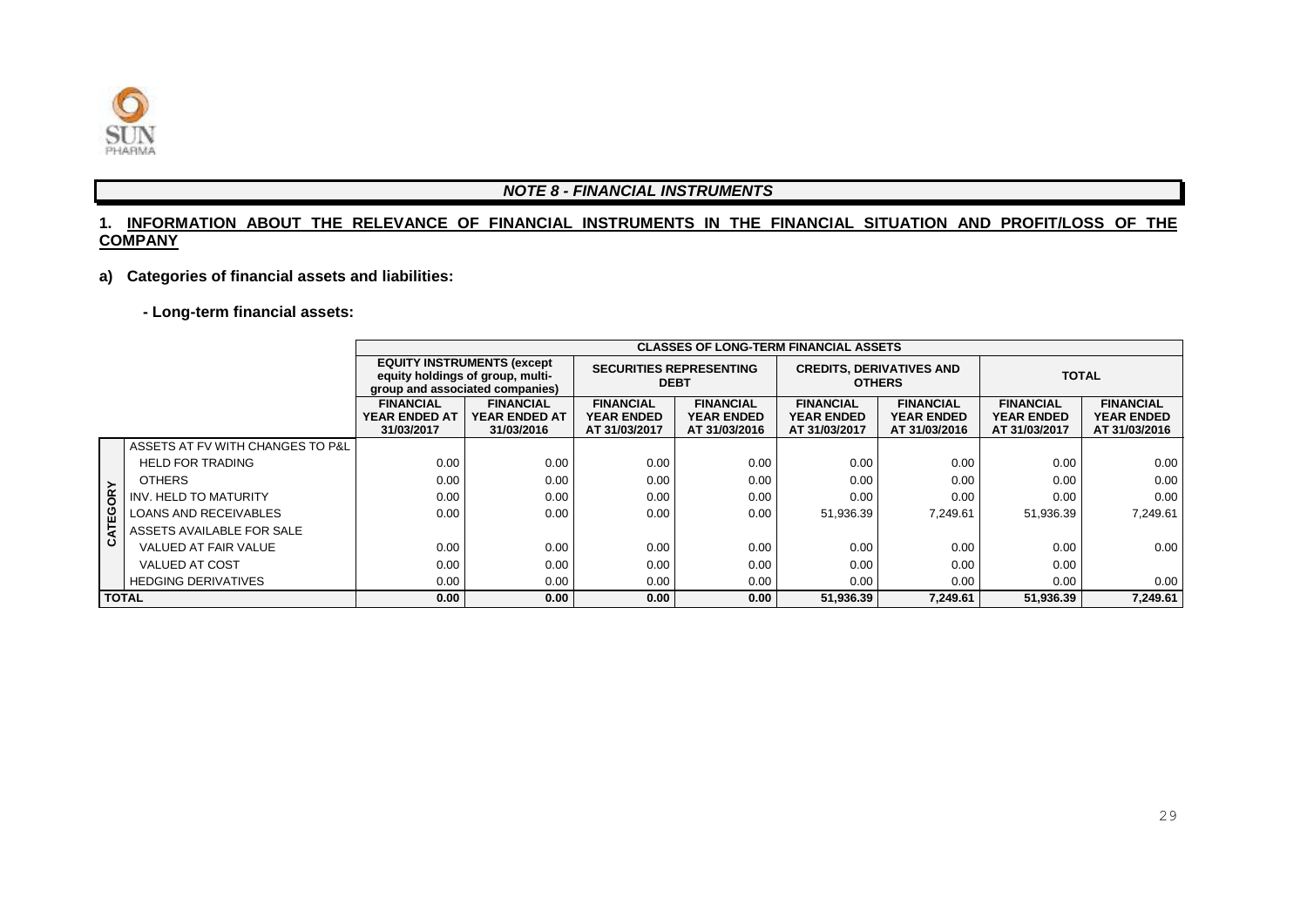

#### **- Short-term financial assets:**

|              |                                     | <b>EQUITY INSTRUMENTS</b><br>(except equity holdings of<br>group, multi-group and<br>associated companies) |                                                                  | <b>SECURITIES</b><br><b>REPRESENTING DEBT</b>                    |                                                           | <b>TRADE DEBTORS AND</b><br><b>OTHER ACCOUNTS</b><br><b>RECEIVABLE</b> |                                                                  | <b>CREDITS, DERIVATIVES</b><br><b>AND OTHERS</b>                 |                                                                  | <b>TOTAL</b>                                                     |                                                                  |
|--------------|-------------------------------------|------------------------------------------------------------------------------------------------------------|------------------------------------------------------------------|------------------------------------------------------------------|-----------------------------------------------------------|------------------------------------------------------------------------|------------------------------------------------------------------|------------------------------------------------------------------|------------------------------------------------------------------|------------------------------------------------------------------|------------------------------------------------------------------|
|              |                                     | <b>FINANCIAL</b><br><b>YEAR</b><br><b>ENDED AT</b><br>31/03/2017                                           | <b>FINANCIAL</b><br><b>YEAR</b><br><b>ENDED AT</b><br>31/03/2016 | <b>FINANCIAL</b><br><b>YEAR</b><br><b>ENDED AT</b><br>31/03/2017 | <b>FINANCIAL</b><br>YEAR<br><b>ENDED AT</b><br>31/03/2016 | <b>FINANCIAL</b><br><b>YEAR</b><br><b>ENDED AT</b><br>31/03/2017       | <b>FINANCIAL</b><br><b>YEAR</b><br><b>ENDED AT</b><br>31/03/2016 | <b>FINANCIAL</b><br><b>YEAR</b><br><b>ENDED AT</b><br>31/03/2017 | <b>FINANCIAL</b><br><b>YEAR</b><br><b>ENDED AT</b><br>31/03/2016 | <b>FINANCIAL</b><br><b>YEAR</b><br><b>ENDED AT</b><br>31/03/2017 | <b>FINANCIAL</b><br><b>YEAR</b><br><b>ENDED AT</b><br>31/03/2016 |
|              | ASSETS AT FV WITH CHANGES TO P&L    |                                                                                                            |                                                                  |                                                                  |                                                           |                                                                        |                                                                  |                                                                  |                                                                  |                                                                  |                                                                  |
|              | <b>HELD FOR TRADING</b>             | 0.00                                                                                                       | 0.00                                                             | 0.00                                                             | 0.00                                                      | 0.00                                                                   | 0.00                                                             | 0.00                                                             | 0.00                                                             | 0.00                                                             | 0.00                                                             |
|              | <b>OTHERS</b>                       | 0.00                                                                                                       | 0.00                                                             | 0.00                                                             | 0.00                                                      | 0.00                                                                   | 0.00                                                             | 0.00                                                             | 0.00                                                             | 0.00                                                             | 0.00                                                             |
| CATEGORY     | <b>INVESTMENTS HELD TO MATURITY</b> | 0.00                                                                                                       | 0.00                                                             | 0.00                                                             | 0.00                                                      | 0.00                                                                   | 0.00                                                             | 0.00                                                             | 0.00                                                             | 0.00                                                             | 0.00                                                             |
|              | <b>LOANS AND RECEIVABLES</b>        | 0.00                                                                                                       | 0.00                                                             | 0.00                                                             | 0.00                                                      | 9,097,355.43                                                           | 8,346,028.04                                                     | 0.00                                                             | 0.00                                                             | 9,097,355.43                                                     | 8,346,028.04                                                     |
|              | ASSETS AVAILABLE FOR SALE           |                                                                                                            |                                                                  |                                                                  |                                                           |                                                                        |                                                                  |                                                                  |                                                                  |                                                                  |                                                                  |
|              | VALUED AT FAIR VALUE                | 0.00                                                                                                       | 0.00                                                             | 0.00                                                             | 0.00                                                      | 0.00                                                                   | 0.00                                                             | 0.00                                                             | 0.00                                                             | 0.00                                                             | 0.00                                                             |
|              | <b>VALUED AT COST</b>               | 0.00                                                                                                       | 0.00                                                             | 0.00                                                             | 0.00                                                      | 0.00                                                                   | 0.00                                                             | 0.00                                                             | 0.00                                                             | 0.00                                                             | 0.00                                                             |
|              | <b>HEDGING DERIVATIVES</b>          | 0.00                                                                                                       | 0.00                                                             | 0.00                                                             | 0.00                                                      | 0.00                                                                   | 0.00                                                             | 0.00                                                             | 0.00                                                             | 0.00                                                             | 0.00                                                             |
| <b>TOTAL</b> |                                     | 0.00                                                                                                       | 0.00                                                             | 0.00                                                             | 0.00                                                      | 9,097,355.43                                                           | 8,346,028.04                                                     | 0.00                                                             | 0.00                                                             | 9,097,355.43                                                     | 8,346,028.04                                                     |

**- Long-term financial liabilities:**

|                |                                         |                                                        | <b>CLASSES OF LONG-TERM FINANCIAL LIABILITIES</b>      |                                                             |                                                        |                                                        |                                                        |                                                        |                                                        |  |  |
|----------------|-----------------------------------------|--------------------------------------------------------|--------------------------------------------------------|-------------------------------------------------------------|--------------------------------------------------------|--------------------------------------------------------|--------------------------------------------------------|--------------------------------------------------------|--------------------------------------------------------|--|--|
|                |                                         | <b>DEBTS WITH CREDIT</b><br><b>INSTITUTIONS</b>        |                                                        | <b>DEBENTURES AND OTHER</b><br><b>MARKETABLE SECURITIES</b> |                                                        | <b>DERIVATIVES AND OTHERS</b>                          |                                                        | <b>TOTAL</b>                                           |                                                        |  |  |
|                |                                         | <b>FINANCIAL</b><br><b>YEAR ENDED</b><br>AT 31/03/2017 | <b>FINANCIAL</b><br><b>YEAR ENDED</b><br>AT 31/03/2016 | <b>FINANCIAL</b><br><b>YEAR ENDED</b><br>AT 31/03/2017      | <b>FINANCIAL</b><br><b>YEAR ENDED</b><br>AT 31/03/2016 | <b>FINANCIAL</b><br><b>YEAR ENDED</b><br>AT 31/03/2017 | <b>FINANCIAL</b><br><b>YEAR ENDED</b><br>AT 31/03/2016 | <b>FINANCIAL</b><br><b>YEAR ENDED</b><br>AT 31/03/2017 | <b>FINANCIAL</b><br><b>YEAR ENDED</b><br>AT 31/03/2016 |  |  |
|                | <b>I DEBTS AND PAYABLES</b>             | 0.00                                                   | 0.00                                                   | 0.00                                                        | 0.00 <sub>1</sub>                                      | 0.00                                                   | 0.00                                                   | 0.00                                                   | 0.00                                                   |  |  |
| CATEGORY       | LIABILITIES AT FV WITH CHANGES TO P&L I |                                                        |                                                        |                                                             |                                                        |                                                        |                                                        |                                                        |                                                        |  |  |
|                | <b>HELD FOR TRADING</b>                 | 0.00                                                   | 0.00                                                   | 0.00                                                        | 0.00                                                   | 0.00                                                   | 0.00                                                   | 0.00                                                   | 0.00                                                   |  |  |
|                | <b>OTHERS</b>                           | 0.00                                                   | 0.00                                                   | 0.00                                                        | 0.00                                                   | 0.00                                                   | 0.00                                                   | 0.00                                                   | 0.00                                                   |  |  |
|                | <b>HEDGING DERIVATIVES</b>              | 0.00                                                   | 0.00                                                   | 0.00                                                        | 0.00                                                   | 0.00                                                   | 0.00                                                   | 0.00                                                   | 0.00                                                   |  |  |
| <b>I TOTAL</b> |                                         | 0.00                                                   | 0.00                                                   | 0.00                                                        | 0.00                                                   | 0.00                                                   | 0.00                                                   | 0.00                                                   | 0.00                                                   |  |  |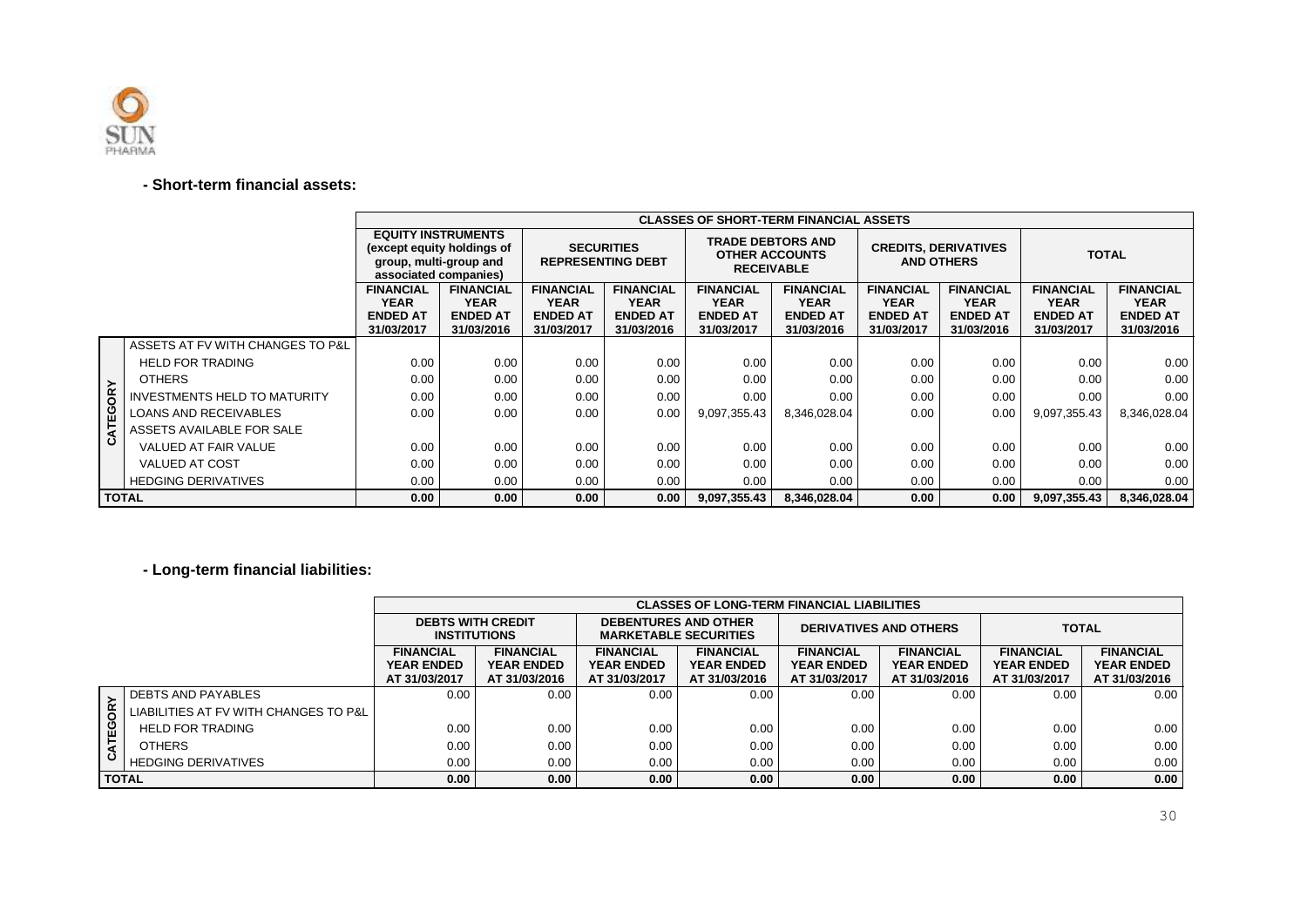

#### **- Short-term financial liabilities:**

|              |                                       |                                                                  |                                                           |                                                           |                                                           | <b>CLASSES OF SHORT-TERM FINANCIAL LIABILITIES</b>               |                                                           |                                                        |                                                        |                                                        |                                                        |
|--------------|---------------------------------------|------------------------------------------------------------------|-----------------------------------------------------------|-----------------------------------------------------------|-----------------------------------------------------------|------------------------------------------------------------------|-----------------------------------------------------------|--------------------------------------------------------|--------------------------------------------------------|--------------------------------------------------------|--------------------------------------------------------|
|              |                                       | <b>DEBTS WITH CREDIT</b><br><b>INSTITUTIONS</b>                  |                                                           | <b>DEBENTURES AND</b>                                     | <b>OTHER MARKETABLE</b>                                   | <b>TRADE CREDITORS AND</b><br><b>OTHER ACCOUNTS</b>              |                                                           | <b>DERIVATIVES AND OTHERS</b>                          |                                                        | <b>TOTAL</b>                                           |                                                        |
|              |                                       |                                                                  |                                                           | <b>SECURITIES</b>                                         |                                                           | <b>PAYABLE</b>                                                   |                                                           |                                                        |                                                        |                                                        |                                                        |
|              |                                       | <b>FINANCIAL</b><br><b>YEAR</b><br><b>ENDED AT</b><br>31/03/2017 | <b>FINANCIAL</b><br>YEAR<br><b>ENDED AT</b><br>31/03/2016 | <b>FINANCIAL</b><br>YEAR<br><b>ENDED AT</b><br>31/03/2017 | <b>FINANCIAL</b><br>YEAR<br><b>ENDED AT</b><br>31/03/2016 | <b>FINANCIAL</b><br><b>YEAR</b><br><b>ENDED AT</b><br>31/03/2017 | <b>FINANCIAL</b><br>YEAR<br><b>ENDED AT</b><br>31/03/2016 | <b>FINANCIAL</b><br><b>YEAR ENDED</b><br>AT 31/03/2017 | <b>FINANCIAL</b><br><b>YEAR ENDED</b><br>AT 31/03/2016 | <b>FINANCIAL</b><br><b>YEAR ENDED</b><br>AT 31/03/2017 | <b>FINANCIAL</b><br><b>YEAR ENDED</b><br>AT 31/03/2016 |
|              | <b>DEBTS AND PAYABLES</b>             | 0.00                                                             | 0.00                                                      | 0.00                                                      | 0.00                                                      | 1,067,266.00                                                     | 4,270,620.08                                              | 12,028,964.49                                          | 10.806.494.09                                          | 13,096,230.49                                          | 15,077,114.17                                          |
| CATEGORY     | LIABILITIES AT FV WITH CHANGES TO P&L |                                                                  |                                                           |                                                           |                                                           |                                                                  |                                                           |                                                        |                                                        |                                                        |                                                        |
|              | <b>HELD FOR TRADING</b>               | 0.00                                                             | 0.00                                                      | 0.00                                                      | 0.00                                                      | 0.00                                                             | 0.00                                                      | 0.00                                                   | 0.00                                                   | 0.00                                                   | 0.00                                                   |
|              | <b>OTHERS</b>                         | 0.00                                                             | 0.00                                                      | 0.00                                                      | 0.00                                                      | 0.00                                                             | 0.00                                                      | 0.00                                                   | 0.00                                                   | 0.00                                                   | 0.00                                                   |
|              | <b>HEDGING DERIVATIVES</b>            | 0.00                                                             | 0.00                                                      | 0.00                                                      | 0.00                                                      | 0.00                                                             | 0.00                                                      | 0.00                                                   | 0.00                                                   | 0.00                                                   | 0.00                                                   |
| <b>TOTAL</b> |                                       | 0.00                                                             | 0.00                                                      | 0.00                                                      | 0.00                                                      | 1.067.266.00                                                     | 4.270.620.08                                              | 12.028.964.49                                          | 10.806.494.09                                          | 13.096.230.49                                          | 15.077.114.17                                          |

Balances with Public Administrations are not included in the following tables.

There are no significant differences between the book value and the fair value of the financial liabilities.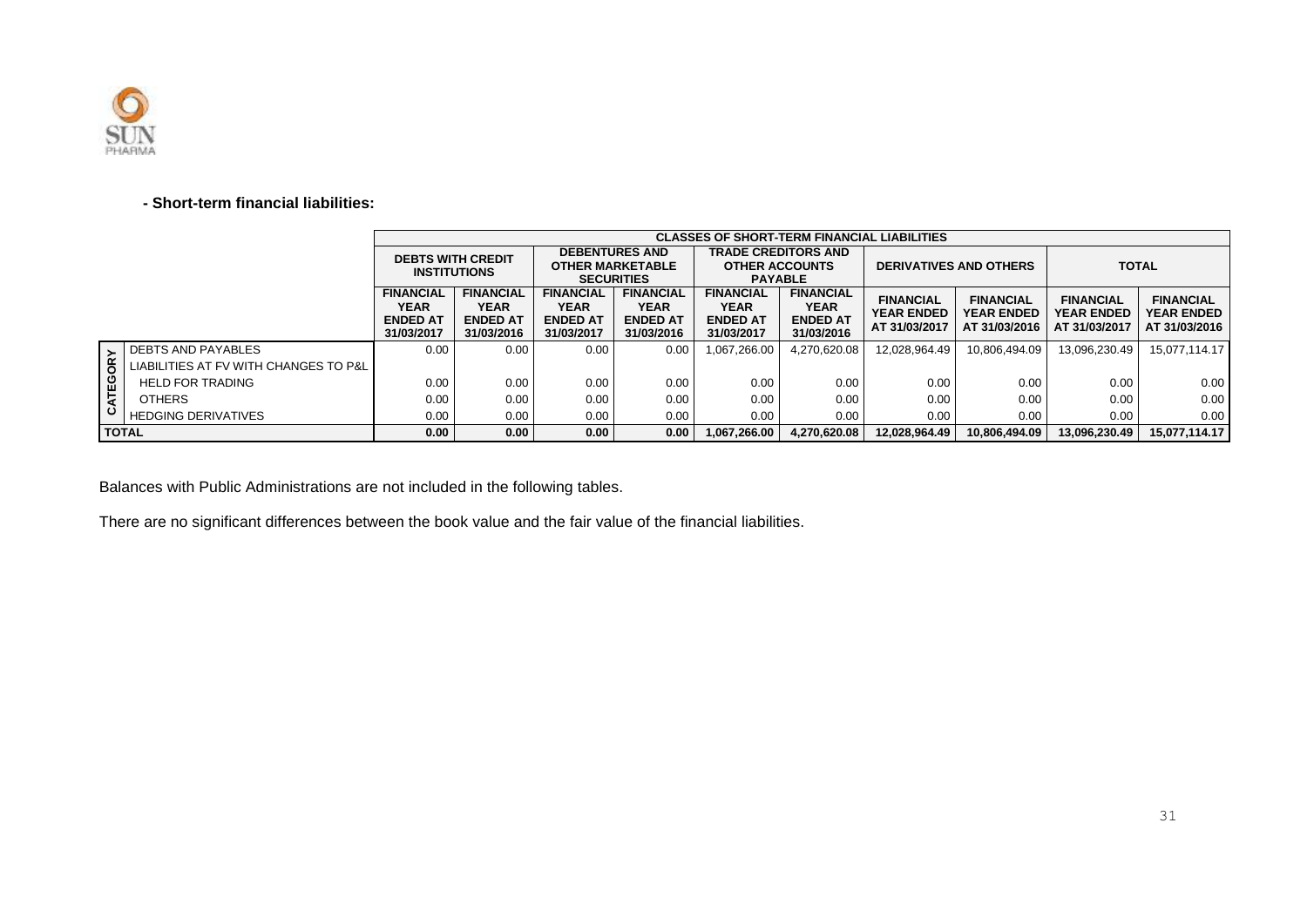

## **b) Classification by maturity:**

### - **Financial instruments - assets:**

|                                                      | <b>MATURITY IN YEARS</b> |              |      |           |      |                  |              |
|------------------------------------------------------|--------------------------|--------------|------|-----------|------|------------------|--------------|
|                                                      | 1                        | $\mathbf{2}$ | 3    | 4         | 5    | <b>OVER</b><br>5 | <b>TOTAL</b> |
| <b>INVESTMENTS IN GROUP AND ASSOCIATED COMPANIES</b> |                          |              |      |           |      |                  |              |
| <b>LOANS TO COMPANIES</b>                            | 0.00                     | 0.00         | 0.00 | 0.00      | 0.00 | 0.00             | 0.00         |
| SECURITIES REPRESENTING DEBT                         | 0.00                     | 0.00         | 0.00 | 0.00      | 0.00 | 0.00             | 0.00         |
| <b>DERIVATIVES</b>                                   | 0.00                     | 0.00         | 0.00 | 0.00      | 0.00 | 0.00             | 0.00         |
| OTHER FINANCIAL ASSETS                               | 0.00                     | 0.00         | 0.00 | 0.00      | 0.00 | 0.00             | 0.00         |
| OTHER INVESTMENTS                                    | 0.00                     | 0.00         | 0.00 | 51.936.39 | 0.00 | 0.00             | 51,936.39    |
| <b>FINANCIAL INVESTMENTS</b>                         |                          |              |      |           |      |                  |              |
| <b>LOANS TO COMPANIES</b>                            | 0.00                     | 0.00         | 0.00 | 0.00      | 0.00 | 0.00             | 0.00         |
| SECURITIES REPRESENTING DEBT                         | 0.00                     | 0.00         | 0.00 | 0.00      | 0.00 | 0.00             | 0.00         |
| <b>DERIVATIVES</b>                                   | 0.00                     | 0.00         | 0.00 | 0.00      | 0.00 | 0.00             | 0.00         |
| OTHER FINANCIAL ASSETS                               | 0.00                     | 0.00         | 0.00 | 0.00      | 0.00 | 0.00             | 0.00         |
| <b>OTHER INVESTMENTS</b>                             | 0.00                     | 0.00         | 0.00 | 0.00      | 0.00 | 0.00             | 0.00         |
| NON-CURRENT TRADE PAYABLES                           | 0.00                     | 0.00         | 0.00 | 0.00      | 0.00 | 0.00             | 0.00         |
| ADVANCES TO SUPPLIERS                                | 0.00                     | 0.00         | 0.00 | 0.00      | 0.00 | 0.00             | 0.00         |
| TRADE DEBTORS AND OTHER ACCOUNTS RECEIVABLE          |                          |              |      |           |      |                  |              |
| CLIENTS FROM SALES AND PROVISION OF SERVICES         | 8,474,953.95             | 0.00         | 0.00 | 0.00      | 0.00 | 0.00             | 8,474,953.95 |
| CUSTOMERS, GROUP AND ASSOCIATED COMPANIES            | 622,401.48               | 0.00         | 0.00 | 0.00      | 0.00 | 0.00             | 622,401.48   |
| <b>SUNDRY DEBTORS</b>                                | 0.00                     | 0.00         | 0.00 | 0.00      | 0.00 | 0.00             | 0.00         |
| PERSONNEL                                            | 0.00                     | 0.00         | 0.00 | 0.00      | 0.00 | 0.00             | 0.00         |
| SHAREHOLDERS (PARTNERS) FOR PAYMENTS REQUIRED        | 0.00                     | 0.00         | 0.00 | 0.00      | 0.00 | 0.00             | 0.00         |
| <b>TOTAL</b>                                         | 9,097,355.43             | 0.00         | 0.00 | 51,936.39 | 0.00 | 0.00             | 9.149.291.82 |

#### - **Financial instruments - liabilities:**

|                                                      |               |                |      | <b>MATURITY IN YEARS</b> |      |                  |               |
|------------------------------------------------------|---------------|----------------|------|--------------------------|------|------------------|---------------|
|                                                      | 1             | $\overline{2}$ | 3    | 4                        | 5    | <b>OVER</b><br>5 | <b>TOTAL</b>  |
| <b>DEBTS</b>                                         |               |                |      |                          |      |                  |               |
| DEBENTURES AND OTHER MARKETABLE<br><b>SECURITIES</b> | 0.00          | 0.00           | 0.00 | 0.00                     | 0.00 | 0.00             | 0.00          |
| <b>DEBTS WITH CREDIT INSTITUTIONS</b>                | 0.00          | 0.00           | 0.00 | 0.00                     | 0.00 | 0.00             | 0.00          |
| <b>LEASING CREDITORS</b>                             | 0.00          | 0.00           | 0.00 | 0.00                     | 0.00 | 0.00             | 0.00          |
| <b>DERIVATIVES</b>                                   | 0.00          | 0.00           | 0.00 | 0.00                     | 0.00 | 0.00             | 0.00          |
| OTHER FINANCIAL LIABILITIES                          | 12,028,964.49 | 0.00           | 0.00 | 0.00                     | 0.00 | 0.00             | 12,028,964.49 |
| DEBTS WITH GROUP AND ASSOCIATED COMPANIES            | 0.00          | 0.00           | 0.00 | 0.00                     | 0.00 | 0.00             | 0.00          |
| NON-CURRENT TRADE PAYABLES                           | 0.00          | 0.00           | 0.00 | 0.00                     | 0.00 | 0.00             | 0.00          |
| TRADE CREDITORS AND OTHER ACCOUNTS PAYABLE           |               |                |      |                          |      |                  |               |
| <b>SUPPLIERS</b>                                     | 62,856.65     | 0.00           | 0.00 | 0.00                     | 0.00 | 0.00             | 62,856.65     |
| SUPPLIERS, GROUP AND ASSOCIATED COMPANIES            | 816,095.55    | 0.00           | 0.00 | 0.00                     | 0.00 | 0.00             | 816,095.55    |
| <b>SUNDRY CREDITORS</b>                              | 108,836.59    | 0.00           | 0.00 | 0.00                     | 0.00 | 0.00             | 108,836.59    |
| <b>PERSONNEL</b>                                     | 79.477.21     | 0.00           | 0.00 | 0.00                     | 0.00 | 0.00             | 79,477.21     |
| <b>CUSTOMER ADVANCES</b>                             | 0.00          | 0.00           | 0.00 | 0.00                     | 0.00 | 0.00             | 0.00          |
| DEBT WITH SPECIAL CHARACTERISTICS                    | 0.00          | 0.00           | 0.00 | 0.00                     | 0.00 | 0.00             | 0.00          |
| <b>TOTAL</b>                                         | 13,096,230.49 | 0.00           | 0.00 | 0.00                     | 0.00 | 0.00             | 13,096,230.49 |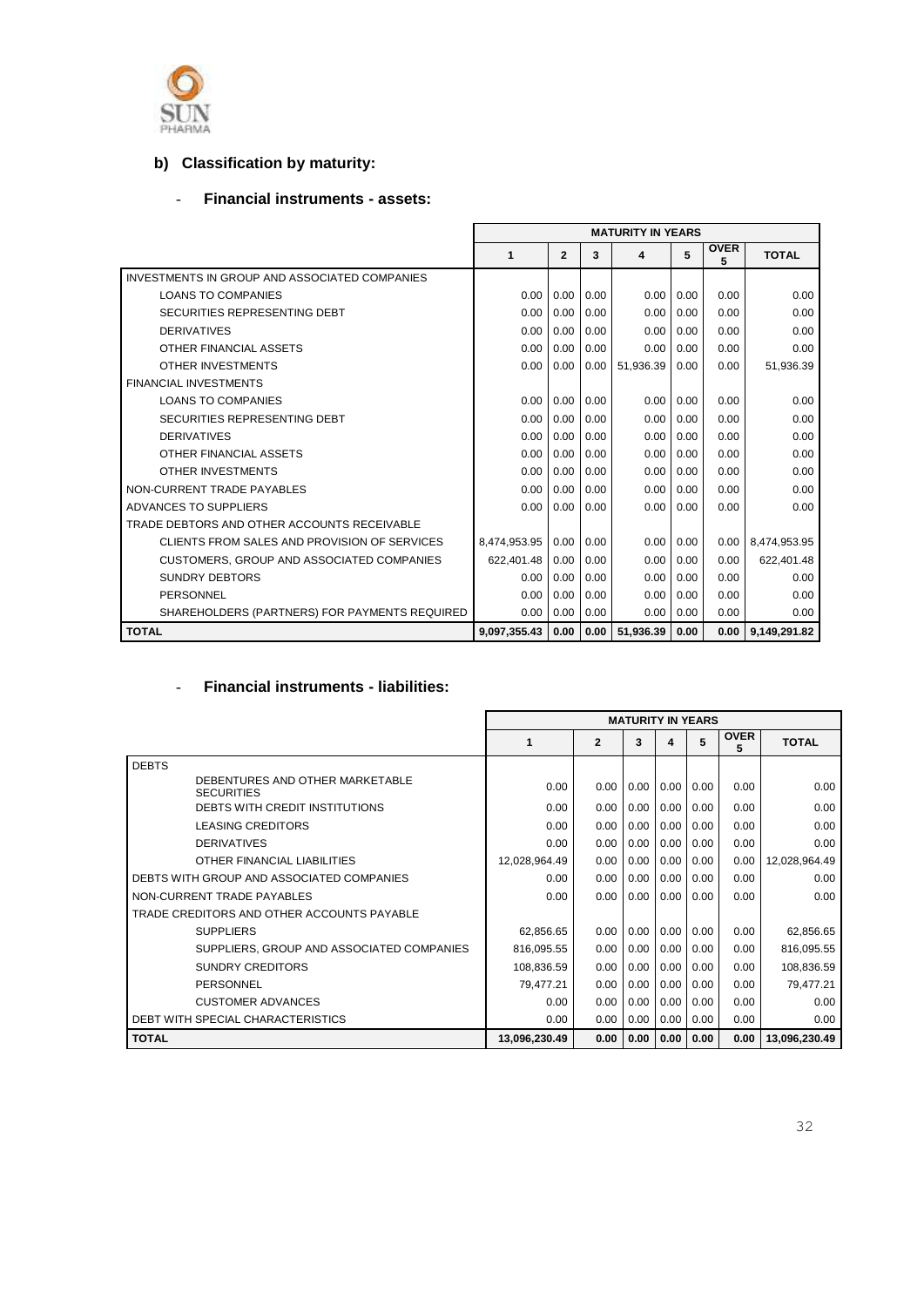

#### **c) Corrections due to impairment caused by the credit risk**:

|                          |                                            |                            |                                               |                            | <b>CLASSES OF FINANCIAL ASSETS</b>               |                            |                             |
|--------------------------|--------------------------------------------|----------------------------|-----------------------------------------------|----------------------------|--------------------------------------------------|----------------------------|-----------------------------|
|                          |                                            |                            | <b>SECURITIES</b><br><b>REPRESENTING DEBT</b> |                            | <b>CREDITS, DERIVATIVES</b><br><b>AND OTHERS</b> |                            | <b>TOTAL</b>                |
|                          |                                            | <b>LONG</b><br><b>TERM</b> | <b>SHORT</b><br><b>TERM</b>                   | <b>LONG</b><br><b>TERM</b> | <b>SHORT</b><br><b>TERM</b>                      | <b>LONG</b><br><b>TERM</b> | <b>SHORT</b><br><b>TERM</b> |
|                          | <b>LOSSES FOR IMPAIRMENT AT 01/04/2016</b> | 0.00                       | 0.00                                          | 0.00                       | 279,447.76                                       | 0.00                       | 279,447.76                  |
| $\ddot{}$                | VALUE CORRECTION DUE TO IMPAIRMENT         | 0.00                       | 0.00                                          | 0.00                       | 36,858.53                                        | 0.00                       | 36,858.53                   |
| $\overline{\phantom{a}}$ | REVERSAL OF IMPAIRMENT                     | 0.00                       | 0.00                                          | 0.00                       | -41.155.24                                       | 0.00                       | $-41.155.24$                |
| $\overline{\phantom{a}}$ | DISPOSALS AND REDUCTIONS                   | 0.00                       | 0.00                                          | 0.00                       | 0.00                                             | 0.00                       | 0.00                        |
| $+/-$                    | TRANSFERS AND OTHER VARIATIONS             | 0.00                       | 0.00                                          | 0.00                       | 0.00                                             | 0.00                       | 0.00                        |
|                          | <b>IMPAIRMENT LOSS AT 31/Mar./2016</b>     | 0.00                       | 0.00                                          | 0.00                       | 275.151.05                                       | 0.00                       | 275.151.05                  |
| $\ddot{}$                | VALUE CORRECTION DUE TO IMPAIRMENT         | 0.00                       | 0.00                                          | 0.00                       | 0.00                                             | 0.00                       | 0.00                        |
| $\blacksquare$           | REVERSAL OF IMPAIRMENT                     | 0.00                       | 0.00                                          | 0.00                       | $-2,865.07$                                      | 0.00                       | $-2,865.07$                 |
| $\blacksquare$           | DISPOSALS AND REDUCTIONS                   | 0.00                       | 0.00                                          | 0.00                       | $-91.607.57$                                     | 0.00                       | $-91.607.57$                |
| $+/-$                    | TRANSFERS AND OTHER VARIATIONS             | 0.00                       | 0.00                                          | 0.00                       | 0.00                                             | 0.00                       | 0.00                        |
|                          | <b>LOSSES FOR IMPAIRMENT AT 31/03/2017</b> | 0.00                       | 0.00                                          | 0.00                       | 180.678.41                                       | 0.00                       | 180.678.41                  |

#### **d) Information related to the profit and loss statement:**

#### - **Liabilities for the financial year ending on 31/03/2017:**

| -                                     |               |                |                                               |                                   |                                       |
|---------------------------------------|---------------|----------------|-----------------------------------------------|-----------------------------------|---------------------------------------|
| <b>CATEGORY</b>                       | <b>LOSSES</b> | <b>PROFITS</b> | <b>PROFIT OR LOSS ON</b><br><b>NET ASSETS</b> | <b>INTEREST ON</b><br><b>DEBT</b> | FIN. EXP. BY<br><b>APPLIC, OF EIR</b> |
| <b>DEBTS AND PAYABLES</b>             | 0.00          | 0.00           | 0.00                                          | 62.135.44                         | 0.00                                  |
| LIABILITIES AT FV WITH CHANGES TO P&L |               |                |                                               |                                   |                                       |
| <b>HELD FOR TRADING</b>               | 0.00          | 0.00           | 0.00                                          | 0.00                              |                                       |
| <b>OTHERS</b>                         | 0.00          | 0.00           | 0.00                                          | 0.00                              |                                       |
| <b>HEDGING DERIVATIVES</b>            | 0.00          | 0.00           | 0.00                                          | 0.00                              |                                       |
| <b>TOTAL</b>                          | 0.00          | 0.00           | 0.00                                          | 62,135.44                         | 0.00                                  |

#### - **Liabilities of the financial year ending at 31/Mar./2016:**

| <b>CATEGORY</b>                       | <b>LOSSES</b> | <b>PROFITS</b> | <b>PROFITS OR</b><br><b>LOSS ON NET</b><br><b>ASSETS</b> | <b>DEBT</b> | INTEREST ON FIN. EXP. BY APPLIC. OF<br>EIR |
|---------------------------------------|---------------|----------------|----------------------------------------------------------|-------------|--------------------------------------------|
| DEBTS AND PAYABLES                    | 0.00          | 0.00           | 0.00                                                     | 97.878.31   | 0.00                                       |
| LIABILITIES AT FV WITH CHANGES TO P&L |               |                |                                                          |             |                                            |
| <b>HELD FOR TRADING</b>               | 0.00          | 0.00           | 0.00                                                     | 0.00        |                                            |
| <b>OTHERS</b>                         | 0.00          | 0.00           | 0.00                                                     | 0.00        |                                            |
| <b>HEDGING DERIVATIVES</b>            | 0.00          | 0.00           | 0.00                                                     | 0.00%       |                                            |
| TOTAL                                 | 0.00          | 0.00           | 0.00                                                     | 97.878.31   | 0.00                                       |

#### **e) Group, multi-group and associated companies:**

Information about companies of the group:

On 28 December 2005, 14 July 2006 and 9 October 2009, Ranbaxy Netherlands, BV, the Company's Sole shareholder, extended participative loans of 350,000, 5,500,000 and 3,000,000 euros, respectively, with maturity extended until 31 December 2013, 15 July 2013 and 31 December 2013, respectively. The fixed remuneration was a fixed interest rate of 2.5% plus a percentage of 0.06% on Company sales in relation to the loan of 350,000 euros, a fixed interest rate of 2.5% plus a percentage of 0.6% on sales in relation to the loan of 5,500,000 euros and a fixed interest rate of 2.5% plus a percentage of 0.33% on sales in relation to the loan of 3,000,000 euros.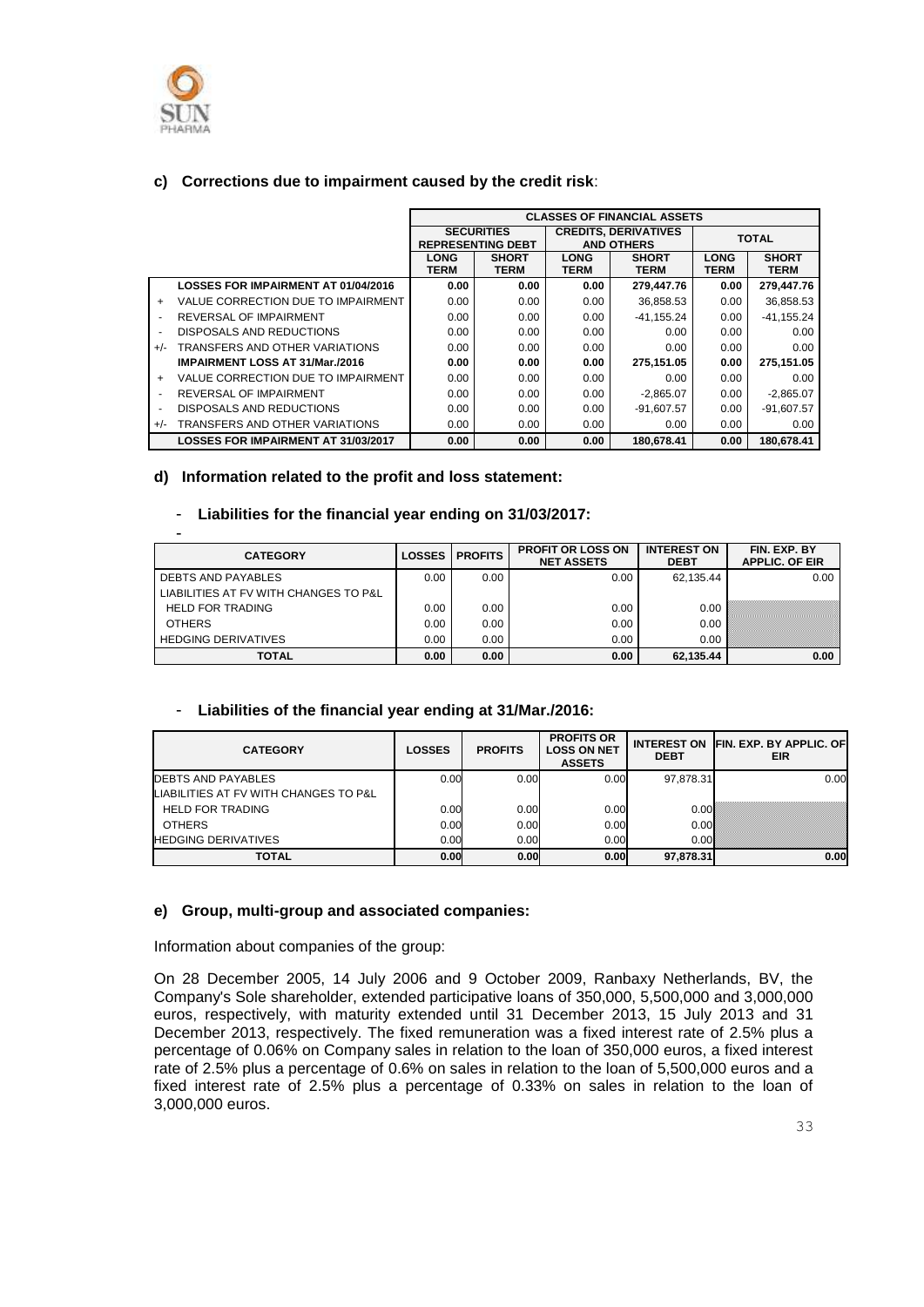

On 18 October 2011, the Company made a partial repayment of 1,000,000 euros in relation to the participative loan of 5,500,000 euros. Subsequently, on 28 October 2011 the agreement dated 7 October 2011 came into force, whereby Ranbaxy Netherlands, BV agreed to allocate 3,350,000 euros corresponding to its loan of 14 July 2006 to offset losses from prior years.

On 31 December 2012, the agreement whereby Ranbaxy Netherlands, BV agreed to allocate the full amount of the 3,000,000-euro loan to making a shareholders' contribution (see note 8.2) came into force.

On 13 February 2014, a new participative loan was received, amounting to 2,000,000 euros and maturing on 12 February 2017. This loan accrues interest at a fixed rate of 2.5%, plus a spread of 0.25% on sales.

On 30 May 2014, the Sole shareholder agreed to allocate the participative loans amounting to 1,500,000 euros to making a shareholders' contribution (see note 8.2).

As a result, the participative loans included in the balance sheet as of 31 March 2016 amount to 2,000,000 euros. In February 2017 this loan was cancelled in full and so the balance at 31 March 2017 is 0.00 euros.

At 31 March 2017, there is no accrued interest to be paid to the group due to the cancellation of the participative loan in February 2017 (82,300.70 euros at 31 March 2016).

#### **f) Information about the nature and level of risk coming from financial instruments:**

Financial risks are managed by the Finance Department, which has the mechanisms required to control exposure to changes in interest rates and exchange rates, as well as credit and liquidity risks. The main financial risks that have an impact on the Company are shown below:

- Credit risk:

In general, the Company keeps its cash and cash equivalents at banks with a high credit rating. The Company has not taken out any insurance policies to cover the risk of bad debts. The Company's credit policy is based on the characteristics of each customer, and a range is therefore established for the purposes of setting the credit limit.

There is no significant concentration of credit risk with third parties.

- Liquidity risk:

To guarantee liquidity and deal with all the payment commitments as a result of the Company's activity, it has the cash balance shown on the balance sheet, as well as the funding received from its Sole shareholder, which is detailed in Note 8.1. e). It likewise has the financial support of the Group.

- Interest rate risk:

The Company has settled the participative loans with its Sole shareholder for an overall amount of 2,000,000 euros, with fixed interest rates plus a spread pegged to the Company's sales (see note 8.1 e)).

- Exchange rate risk:

The company has not made any hedges for the risk of fluctuations of exchange rates.

#### **g) Other information:**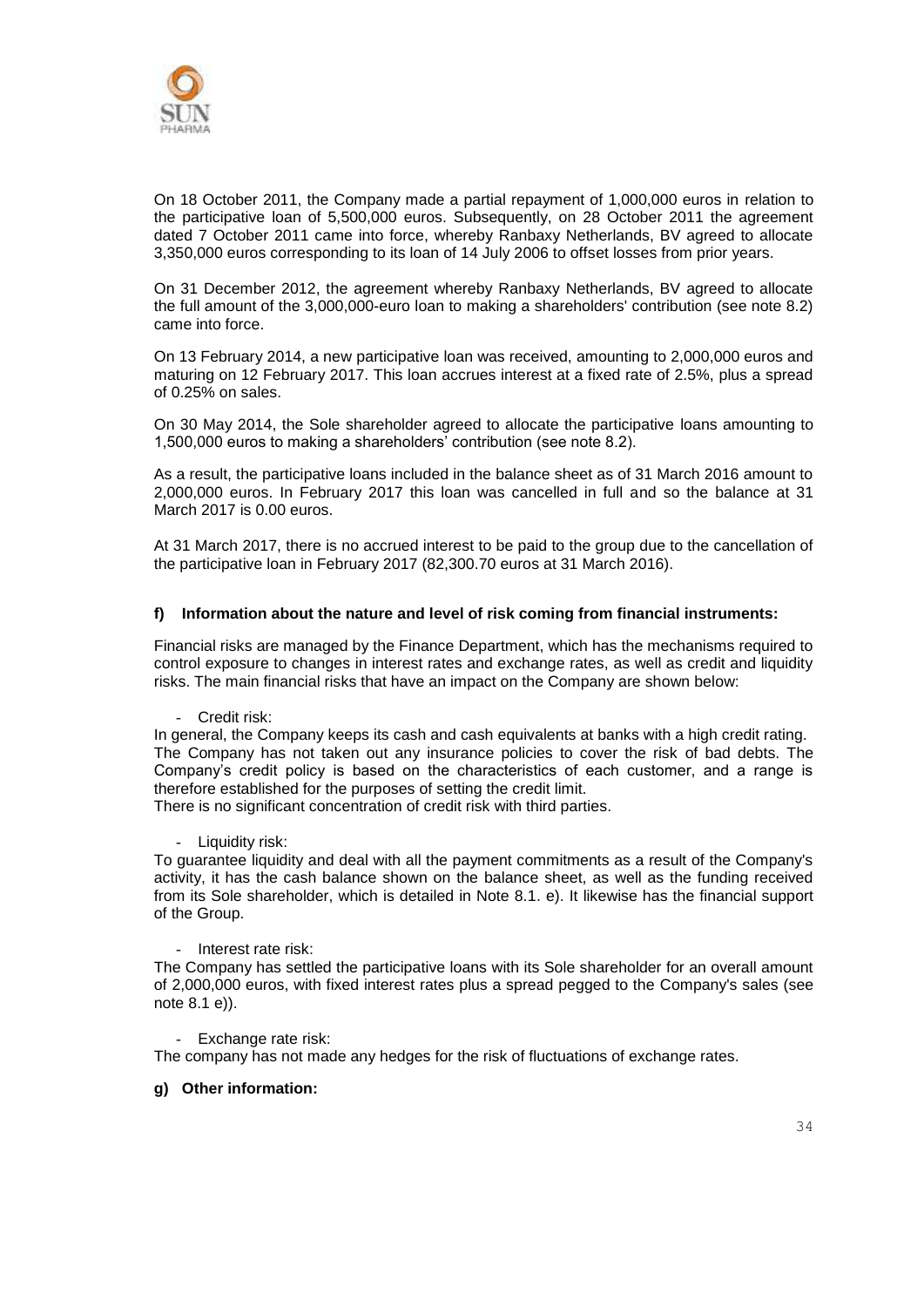

There are no debts with tangible security. There are no assets or rights located abroad. The Company has liquid funds at the financial year close date amounting to 5,722 thousand euros (5,539 thousand euros at 31 March 2016).

#### **2. OWN FUNDS**

Following the share capital increase carried out on 31 December 2008, the registered share capital amounted to 5,000,000 euros at 31 March 2014, represented by 500,000 equity units a face value of 10 euros each, all of the same class, fully subscribed and paid up, and conferring the same rights to the holders thereof.

After the capital decrease of 30 May 2014, the deeded capital amounts to 1,000,000 euros, represented by 500,000 equity units, each with face value of 2 euros.

At 31 March 2017 and 31 March 2016, all the share capital belongs to Ranbaxy Netherlands, B.V.

For the purposes of the provisions set forth in Article 274 of the Capital Companies Act, it must be kept in mind that the participative loans described in note 8.1 are counted as equity assets for the purposes of determining whether an asset imbalance exists. Therefore, the Company did not present an asset imbalance at either 31 March 2017 or at 31 March 2016.

On 7 October 2011, the Sole shareholder Ranbaxy Netherlands, BV agreed to earmark €3,350,000 of the participative loan extended on 14 July 2006 to offset losses from prior years. On 31 December 2012, the Sole shareholder agreed to allocate the participative loan signed on 9 October 2009 in the amount of 3,000,000 euros to shareholder's contributions.

On 30 May 2014, the Sole shareholder agreed to allocate the outstanding participative loans amounting to 1,500,000 euros as shareholders' contributions in order to increase the Company's own funds.

There are no payments pending.

At the close date of the financial year, there is no capital expansion in progress.

In accordance with the Recast Text of the Capital Companies Act, a sum equal to 10% of the year's profits must be allocated to the legal reserve until it reaches at least 20% of the share capital.

The legal reserve may only be used to increase capital by the part of the balance that exceeds 10% of the capital already increased. Barring the aforementioned purpose and whilst the reserve does not exceed 20% of the share capital, the reserve may only be available to offset losses and only as long as there are no other available reserves that are sufficient for this purpose.

There are no obstacles to the availability of reserves other than those derived from the legal scheme.

Considering the negative results of the Company over the last 5 years, no dividends have been distributed.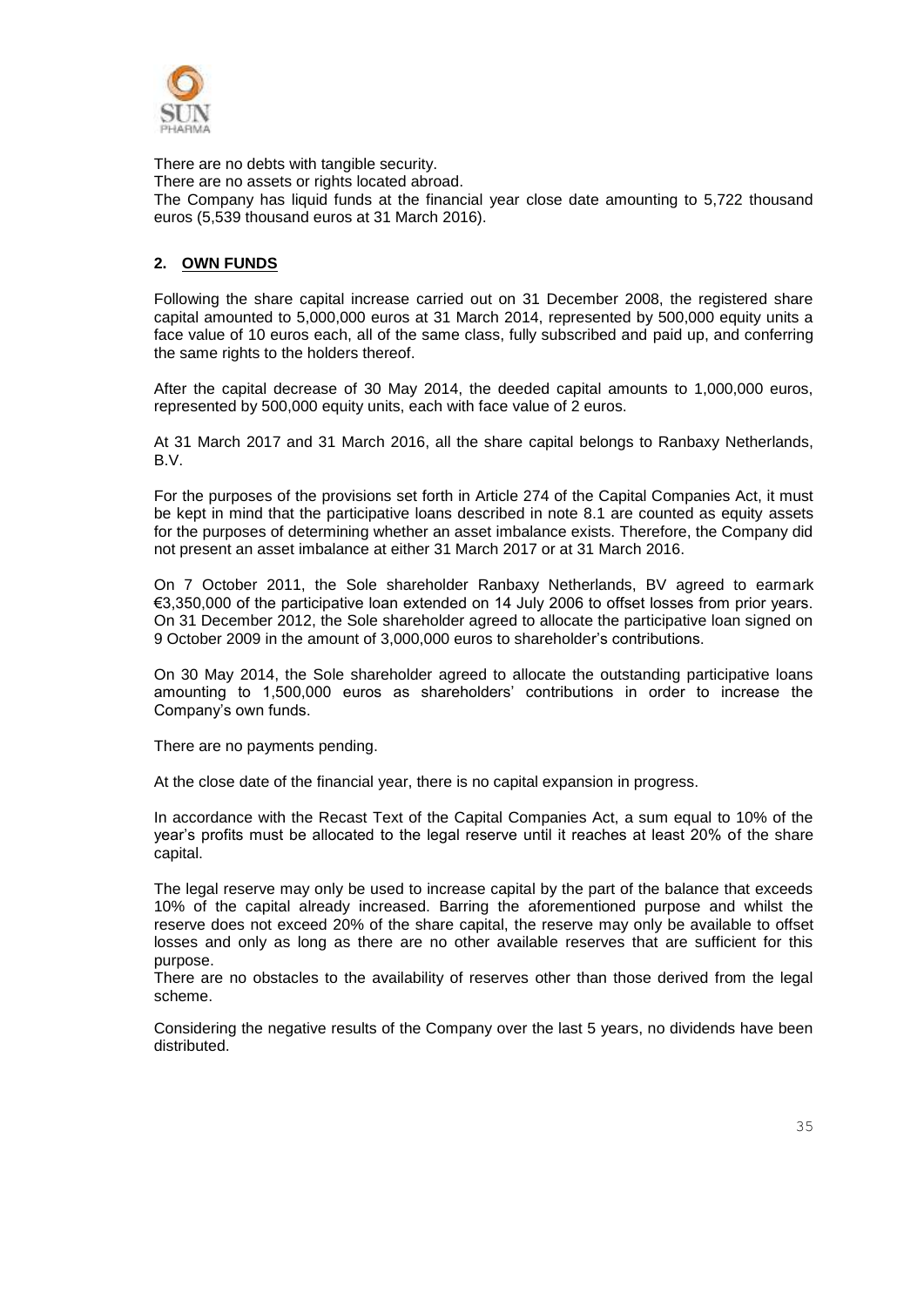

#### *NOTE 9 - INVENTORY*

#### **Value corrections due to impairment**

|                                                  | <b>FINANCIAL YEAR</b><br><b>ENDED AT</b><br>31/03/2017 | <b>FINANCIAL YEAR</b><br><b>ENDED AT</b><br>31/03/2016 |
|--------------------------------------------------|--------------------------------------------------------|--------------------------------------------------------|
| Amount at the beginning of the financial<br>year | 512.492.63                                             | 673,011.10                                             |
| Amount at the end of the financial year          | 700,631.85                                             | 512,492.63                                             |

As a consequence of the change in business model (see note 1), a significant part of the products in stock will not be marketed, given that the internal sales network has been eliminated, thereby leading to the complete impairment of those products (these products must be sold by the sales force, and we therefore estimate that it will not be possible to market them). All expired products are also impaired completely (or partially to the extent that the expiry date approaches), in addition to those that belong to an auction that has been transferred to another laboratory.

#### *NOTE 10 - FOREIGN CURRENCY*

#### **Assets and liabilities denominated in foreign currency**

- **Assets:**

There are no assets in foreign currency.

#### - **Liabilities:**

|    |    |                                                      | <b>FINANCIAL YEAR ENDED AT</b><br>31/Mar./2017 (EUROS) |                                               | <b>FINANCIAL YEAR ENDED AT</b><br>31/Mar./2016 (EUROS) |              |                                               |               |
|----|----|------------------------------------------------------|--------------------------------------------------------|-----------------------------------------------|--------------------------------------------------------|--------------|-----------------------------------------------|---------------|
|    |    |                                                      |                                                        | <b>CLASSIFICATION BY</b><br><b>CURRENCIES</b> |                                                        |              | <b>CLASSIFICATION BY</b><br><b>CURRENCIES</b> |               |
|    |    |                                                      | <b>TOTAL</b>                                           | <b>DOLLARS</b><br><b>POUNDS</b>               |                                                        | <b>TOTAL</b> | <b>DOLLARS</b>                                | <b>POUNDS</b> |
| C) |    | <b>NON-CURRENT LIABILITIES</b>                       | 0.00                                                   | 0.00                                          | 0.00                                                   | 0.00         | 0.00                                          | 0.00          |
| D) |    | <b>CURRENT LIABILITY</b>                             | 0.00                                                   | 0.00                                          | 0.00                                                   | 5,915.98     | 5,697.26                                      | 218.72        |
|    |    | <b>Liabilities linked to NCAHS</b>                   | 0.00                                                   | 0.00                                          | 0.00                                                   | 0.00         | 0.00                                          | 0.00          |
|    |    | Short-term debts                                     | 0.00                                                   | 0.00                                          | 0.00                                                   | 0.00         | 0.00                                          | 0.00          |
|    | 3. | Short-term debts with group and<br>assoc. companies  | 0.00                                                   | 0.00                                          | 0.00                                                   | 0.00         | 0.00                                          | 0.00          |
|    | 4. | <b>Trade creditors and other</b><br>accounts payable | 0.00                                                   | 0.00                                          | 0.00                                                   | 5,915.98     | 5,697.26                                      | 218.72        |

#### **Purchase, sales and services received and rendered**

|                   |              | FINANCIAL YEAR ENDED AT 31/03/2017                    |                   |              | FINANCIAL YEAR ENDED AT 31/03/2016                    |               |
|-------------------|--------------|-------------------------------------------------------|-------------------|--------------|-------------------------------------------------------|---------------|
|                   |              | <b>CLASSIFICATION BY</b><br><b>CURRENCIES (euros)</b> |                   |              | <b>CLASSIFICATION BY</b><br><b>CURRENCIES (euros)</b> |               |
|                   | <b>TOTAL</b> | <b>DOLLARS</b>                                        | <b>POUNDS</b>     | <b>TOTAL</b> | <b>DOLLARS</b>                                        | <b>POUNDS</b> |
| Purchases         | 0.00         | 0.00                                                  | 0.00              | 0.00         | 0.00                                                  | 0.00          |
| Sales             | 0.00         | 0.00                                                  | 0.00 <sub>1</sub> | 0.00         | 0.00                                                  | 0.00          |
| Services received | 11.445.83    | 9,066.43                                              | 2.379.40          | 11.348.71    | 11.129.99                                             | 218.72        |
| Services rendered | 0.00         | 0.00                                                  | 0.00 <sub>1</sub> | 0.00         | 0.00                                                  | 0.00          |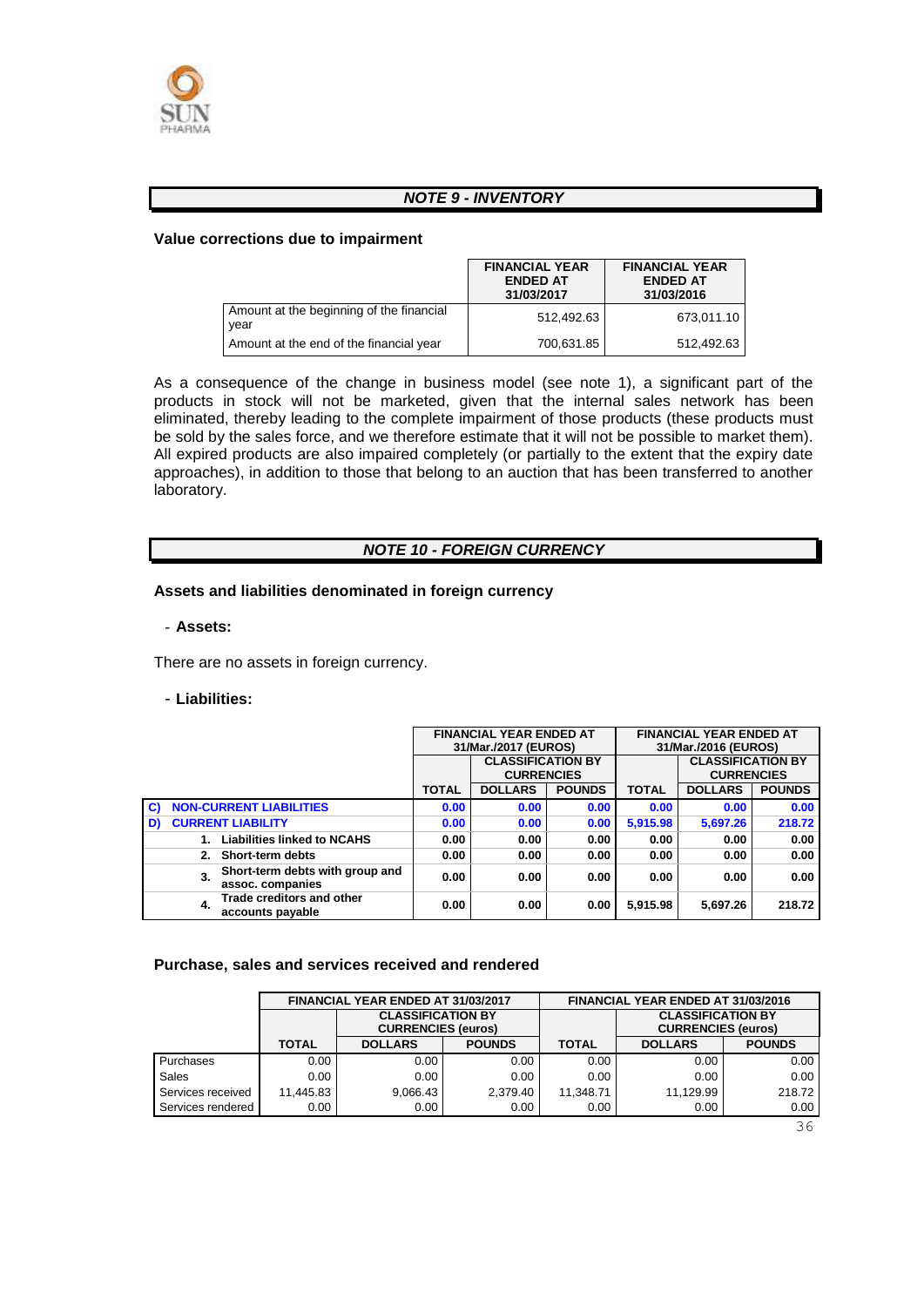

#### **Exchange rate differences recognised in the profit/loss of the financial year**

|                                               | <b>FINANCIAL YEAR ENDED AT</b><br>31/03/2017 |                                     |                |                                     | <b>FINANCIAL YEAR ENDED AT</b><br>31/03/2016 |
|-----------------------------------------------|----------------------------------------------|-------------------------------------|----------------|-------------------------------------|----------------------------------------------|
|                                               | <b>SETTLED</b>                               | <b>OPENING OR</b><br><b>PENDING</b> | <b>SETTLED</b> | <b>OPENING OR</b><br><b>PENDING</b> |                                              |
| <b>CURRENT LIABILITY</b>                      | 718.78                                       | 0.00                                | 2.281.48       | 0.00                                |                                              |
| Trade creditors and other accounts<br>payable | 718.78                                       | 0.00                                | 2.281.48       | 0.00                                |                                              |

#### *NOTE 11 - TAX SITUATION*

#### **1. PROFITS TAX**

**Reconciliation between the net amount of income and expenses of the financial year and the tax base** 

|                                                                   | <b>PROFIT AND LOSS STATEMENT</b> |                   |                   | <b>INCOME AND EXPENSES DIRECTLY</b><br><b>ATTRIBUTED TO THE BUS, PLAN</b> |                   |                             |
|-------------------------------------------------------------------|----------------------------------|-------------------|-------------------|---------------------------------------------------------------------------|-------------------|-----------------------------|
|                                                                   | <b>INCREASES</b>                 | <b>REDUCTIONS</b> | <b>NET EFFECT</b> | <b>INCREASES</b>                                                          | <b>REDUCTIONS</b> | <b>NET</b><br><b>EFFECT</b> |
| Balance of income and expenses of<br>the year                     |                                  |                   | 1.424.628.29      |                                                                           |                   | 0.00                        |
| Corporate income tax                                              | 0.00                             | 0.00              | 0.00              | 0.00                                                                      | 0.00              | 0.00                        |
| Permanent differences                                             | 0.00                             | 0.00              | 0.00              | 0.00                                                                      | 0.00              | 0.00                        |
| Temporary differences                                             |                                  |                   |                   |                                                                           |                   |                             |
| coming from the financial year                                    | 0.00                             | 0.00              | 0.00              | 0.00                                                                      | 0.00              | 0.00                        |
| coming from previous financial<br>years                           | 0.00                             | 0.00              | 0.00              | 0.00                                                                      | 0.00              | 0.00                        |
| Offsetting of negative tax bases<br>from previous financial years |                                  |                   | $-1,424,628.29$   |                                                                           |                   | 0.00                        |
| Tax base (tax result)                                             |                                  |                   | 0.00              |                                                                           |                   | 0.00                        |

#### **Reconciliation between expense and income due to income taxes and the result of multiplying the applicable tax rates to the total of recognised income and expenses**

|                                                             | <b>EUROS</b>   |
|-------------------------------------------------------------|----------------|
| <b>ACCOUNTING RESULT BEFORE TAXES x t</b>                   | 356,157.07     |
| PERMANENT DIFFERENCES                                       |                |
| + Positive permanent difference x t                         | 0.00           |
| - Negative permanent difference x t                         | 0.00           |
| TEMPORARY DIFFERENCES TREATED AS                            |                |
| PERMANENT                                                   |                |
| + Increases                                                 | 0.00           |
| - Reductions                                                | 0.00           |
| DEDUCTIONS APPLIED FOR ACCOUNTING EFFECTS                   | 0.00           |
| INCOME DUE TO ACTIVATED NEGATIVE EARNINGS                   |                |
| + Amount of the value of the negative accounting result x t | 0.00           |
| INCOME FROM OFFSETTING NEGATIVE TAX                         |                |
| BASES IN PREVIOUS YEARS NOT ACTIVATED                       |                |
| + Amount of offset Negative Tax Base x t                    | $-356, 157.07$ |
| <b>CORPORATE INCOME TAX (EXPENSE/INCOME)</b>                | 0.00           |

The negative tax bases pending offsetting, which the Company has not recognised as assets through deferred tax, are: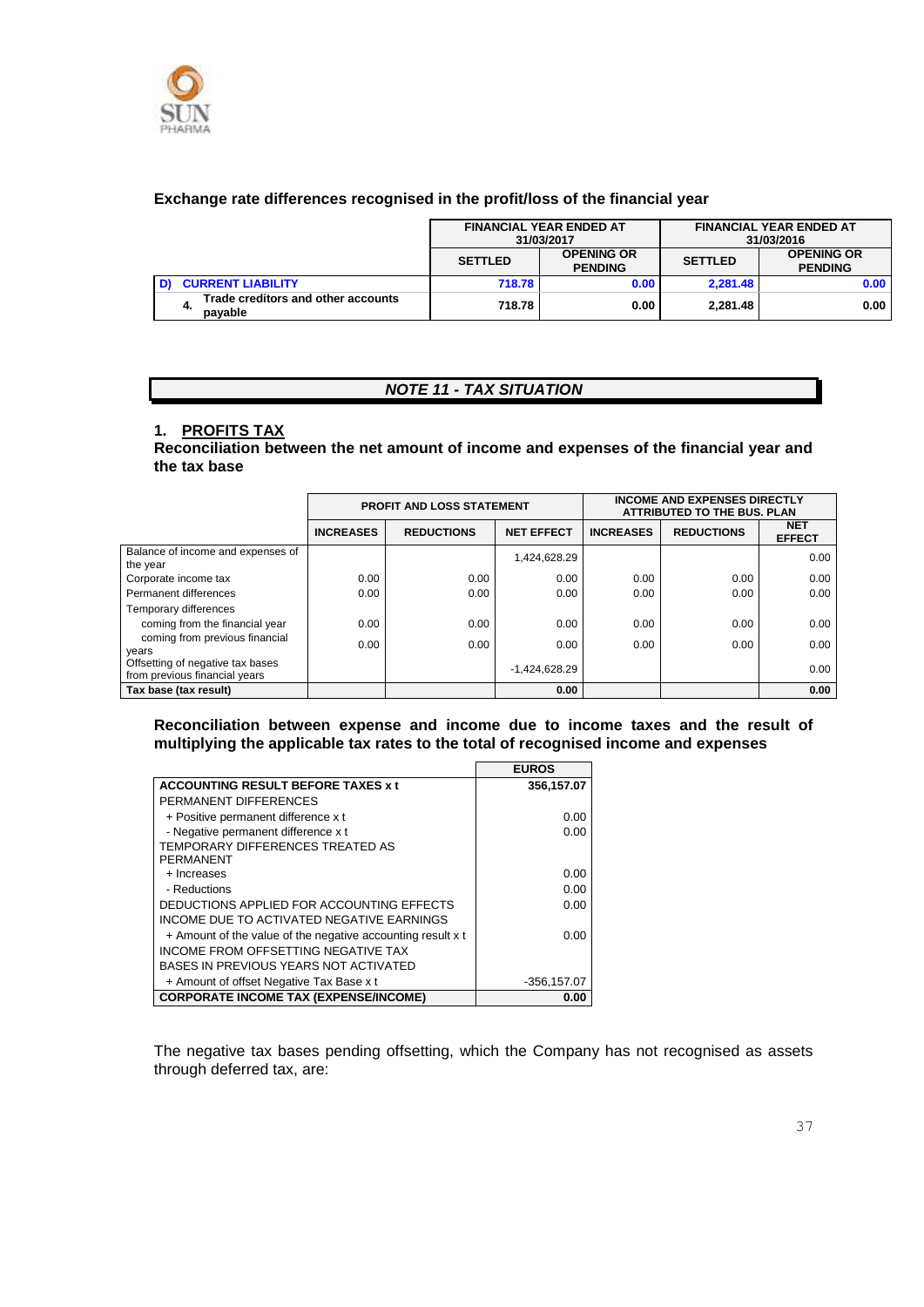

#### At 31 March 2017:

| Year of origin | <b>Euros</b> | <b>Final year</b> |
|----------------|--------------|-------------------|
| 2008           | 1,301,459    | not expired       |
| 2013           | 7,715,496    | not expired       |

At 31 March 2016:

| Furos                  | Final year             |
|------------------------|------------------------|
| 2 726 088<br>$A\Omega$ | not expired<br>exnired |
|                        |                        |

In accordance with legislation in force, the statements made for the various taxes cannot be considered definitive until after having been audited by the tax authorities or after the statute of limitation has expired.

At 31 December, the Company has all non-prescribed tax years open to inspection. However, in the opinion of the Company's Directors, in the event of an audit, it is not foreseeable that there would be differences that might significantly affect the annual financial statements.

#### *NOTE 12 - INCOME AND EXPENSES*

The breakdowns of the items, "Consumption of goods purchased for resale", "Consumption of raw materials and other consumables", "Social Security charges" and "Other profits/losses", are presented below, as well as the amount of the goods and the provision of services for the swap of non-monetary goods and services:

|    |                                                                          | <b>FINANCIAL YEAR</b><br><b>ENDED AT 31/03/2017</b> | <b>FINANCIAL YEAR</b><br>ENDED AT 31/03/2016 |
|----|--------------------------------------------------------------------------|-----------------------------------------------------|----------------------------------------------|
| 1. | Consumption of goods purchased for resale                                | 15,533,439.84                                       | 13,514,782.86                                |
|    | Purchases, net returns and any discount:<br>a)                           | 14,427,338.35                                       | 11,685,465.24                                |
|    | National                                                                 | 1,945,150.85                                        | 0.00                                         |
|    | Intra-community acquisitions                                             | 12,482,187.50                                       | 11,685,465.24                                |
|    | Imports                                                                  | 0.00                                                | 0.00                                         |
|    | Change in inventory<br>b)                                                | 1,106,101.49                                        | 1,829,317.62                                 |
| 2. | Consumption of raw materials and other consumables                       | 0.00                                                | 0.00                                         |
|    | Purchases, net returns and any discount:<br>a)                           | 0.00                                                | 0.00                                         |
|    | National                                                                 | 0.00                                                | 0.00                                         |
|    | Intra-community acquisitions                                             | 0.00                                                | 0.00                                         |
|    | Imports                                                                  | 0.00                                                | 0.00                                         |
|    | Change in inventory<br>b)                                                | 0.00                                                | 0.00                                         |
| 3. | Social Security charges                                                  | 174,490.94                                          | 62,311.48                                    |
|    | Social Security paid by the Company<br>a)                                | 141,199.78                                          | 47,168.09                                    |
|    | Contributions to and allocations for pensions<br>b)                      | 0.00                                                | 0.00                                         |
|    | Other social security charges<br>C)                                      | 33,291.16                                           | 15,143.39                                    |
| 4. | Sale of goods and provision of services produced through the swap        |                                                     |                                              |
|    | of non-monetary goods and services                                       | 0.00                                                | 0.00                                         |
| 5. | Earnings originating outside the normal business activity of the company |                                                     |                                              |
|    | included in Other Profits/Losses                                         | 0.00                                                | 0.00                                         |
| 6. | Expenses associated with restructuring:                                  | 0.00                                                | 0.00                                         |
|    | Personnel expenses<br>a)                                                 | 0.00                                                | 0.00                                         |
|    | Other operating expenses<br>b)                                           | 0.00                                                | 0.00                                         |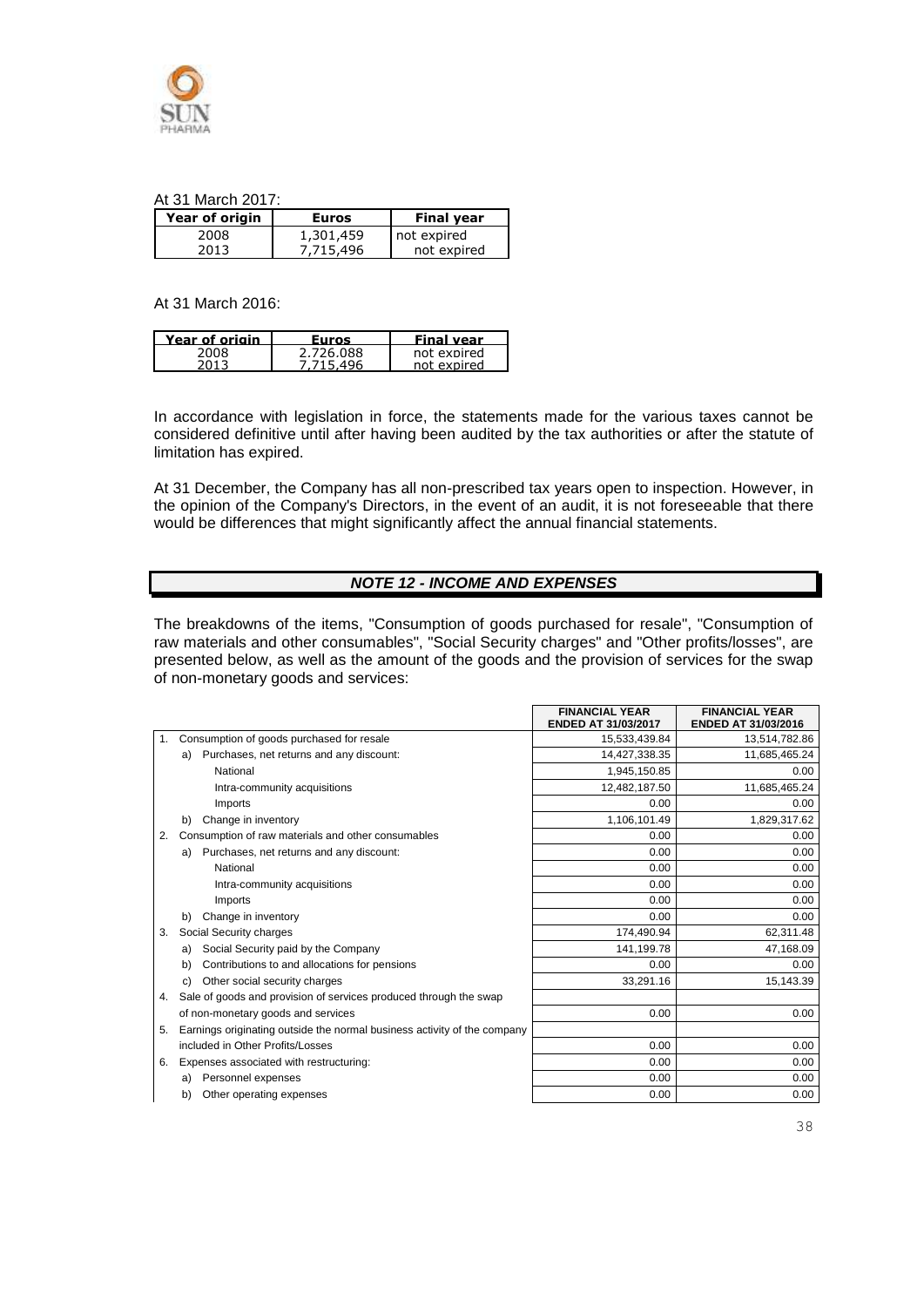

| c) Impairment and profit (loss) due to disposals of fixed assets | 0.00 | 0.00 <sub>1</sub> |
|------------------------------------------------------------------|------|-------------------|
| d) Other profits/losses associated with restructuring            | 0.00 | 0.00 <sub>1</sub> |
|                                                                  |      |                   |

#### *NOTE 13 - PROVISIONS AND CONTINGENCIES*

#### **1. PROVISIONS**

The movement of the Provisions items during the financial year has been the following:

|                                 | BALANCE on 31/Mar./2016 | <b>Reversals</b>               | <b>Allocations</b> | BALANCE AT 31/Mar./2017 |
|---------------------------------|-------------------------|--------------------------------|--------------------|-------------------------|
| Provision for returns           | 640,552.77              | -1,687,418.94                  | 1,801,568.43       | 754,702.26              |
| Provision for onerous contracts | 70,560.00               | $-38,397.00$                   | 0.00               | 32,163.00               |
| Other contractual undertakings  | 10.095.381.32           | $-33,997,661.22$ 35,144,379.13 |                    | 11,242,099.23           |
| <b>TOTAL</b>                    | 10.806.494.09           | $-35,723,477.16$ 36,945,947.56 |                    | 12,028,964.49           |

The provision for returns was estimated by applying a percentage of 3% to direct sales to pharmacies and to sales made through wholesalers. This percentage corresponds to an estimate made by the Company based on the expected value of returns and using, as the reference, the maximum amount of returns in accordance with the provisions of Royal Decree 726/1982 of 17 March, which regulates the expiry and returns of pharmaceutical specialities to pharmaceutical laboratories.

The provision for onerous contracts corresponds to the amount due in the future for confirmed non-cancellable orders of products which, due to the change in business model (see note 1), will not be sold. Consequently, it is estimated that their net realisable value will be zero.

Provisions for other contractual commitments correspond to price reductions (voluntary improvement) offered to the Andalusian Health Service (Servicio Andaluz de Salud -SAS) on sales made during the period, for settlement during the following year with certain contractual commitments acquired in relation to auctions of generic medicines in Andalusia. The reductions in auction sale prices are recorded as lower sales.

#### *NOTE 14 - INFORMATION ABOUT THE ENVIRONMENT AND GREENHOUSE GAS EMISSION ALLOWANCES*

Within its tangible fixed assets, the Company does not have any significant elements used to minimize environmental impact or to protect and improve the environment.

Costs incurred in the financial year ending on 31 March 2017 for protection and improvement of the environment amounted to 58,060.21 euros. Most of these costs involved the controlled destruction of expired product. In the previous year, this expenditure amounted to 35,177.69 euros.

No environmental investments were made during the financial years ending at 31/03/2017 and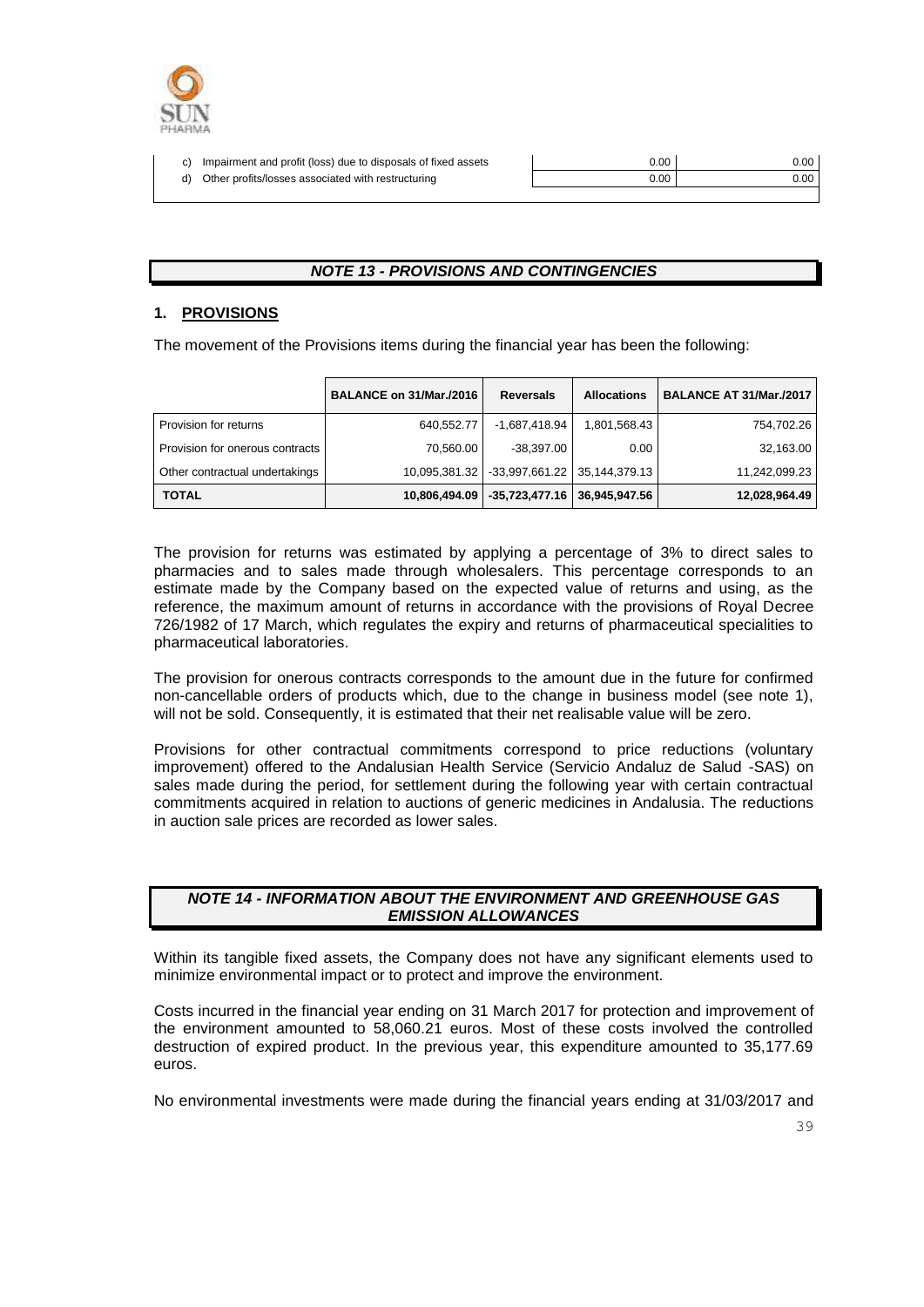

31/03/2016.

#### *NOTE 15 - EVENTS AFTER THE CLOSE*

No events that might affect the annual financial statements closed at 31 March 2017 or the going concern basis have occurred after the close of the financial year.

#### *NOTE 16 - OPERATIONS WITH RELATED PARTIES*

The most significant information about operations with related parties conducted during the financial year is provided below.

a) The persons and/or companies with whom related operations were carried out are listed below:

- Parent company
- Other group companies
- b) The nature of the relationship with the related parties is commercial.

c) The details of the operations and the quantification thereof, as well as the profits or losses that the operations have caused at the company, are the following:

#### FINANCIAL YEAR ENDED AT 31/03/2017

|                                               | <b>PARENT</b><br><b>COMPANY</b> | <b>OTHER GROUP</b><br><b>COMPANIES</b> |
|-----------------------------------------------|---------------------------------|----------------------------------------|
| Sales of current assets                       | 0.00                            | 0.00                                   |
| Sales of non-current assets                   | 0.00                            | 0.00                                   |
| Purchases of current assets                   | 0.00                            | $-11,863,872.00$                       |
| Purchases of non-current assets               | 0.00                            | 0.00                                   |
| Provision of services                         | 0.00                            | 0.00                                   |
| Reception of services                         | 0.00                            | $-826,276.00$                          |
| Income from interest charged                  | 0.00                            | 0.00                                   |
| Income from interest accrued but not charged  | 0.00                            | 0.00                                   |
| Expenses due to interest paid                 | $-144.436.14$                   | 0.00                                   |
| Expenses due to interest accrued but not paid | 0.00                            | 0.00                                   |

#### FINANCIAL YEAR ENDED AT 31/03/2016

|                                               | <b>PARENT</b><br><b>COMPANY</b> | <b>OTHER GROUP</b><br><b>COMPANIES</b> |
|-----------------------------------------------|---------------------------------|----------------------------------------|
| Sales of current assets                       | 0.00                            | 0.00                                   |
| Sales of non-current assets                   | 0.00                            | 0.00                                   |
| Purchases of current assets                   | 0.00                            | -14,275,308.00                         |
| Purchases of non-current assets               | 0.00                            | $-11,286.42$                           |
| Provision of services                         | 0.00                            | 0.00                                   |
| Reception of services                         | 0.00                            | $-339,113.00$                          |
| Income from interest charged                  | 0.00                            | 0.00                                   |
| Income from interest accrued but not charged  | 0.00                            | 0.00                                   |
| Expenses due to interest paid                 | $-15,577.30$                    | 0.00                                   |
| Expenses due to interest accrued but not paid | $-82.300.70$                    | 0.00                                   |

 $\mathsf{r}$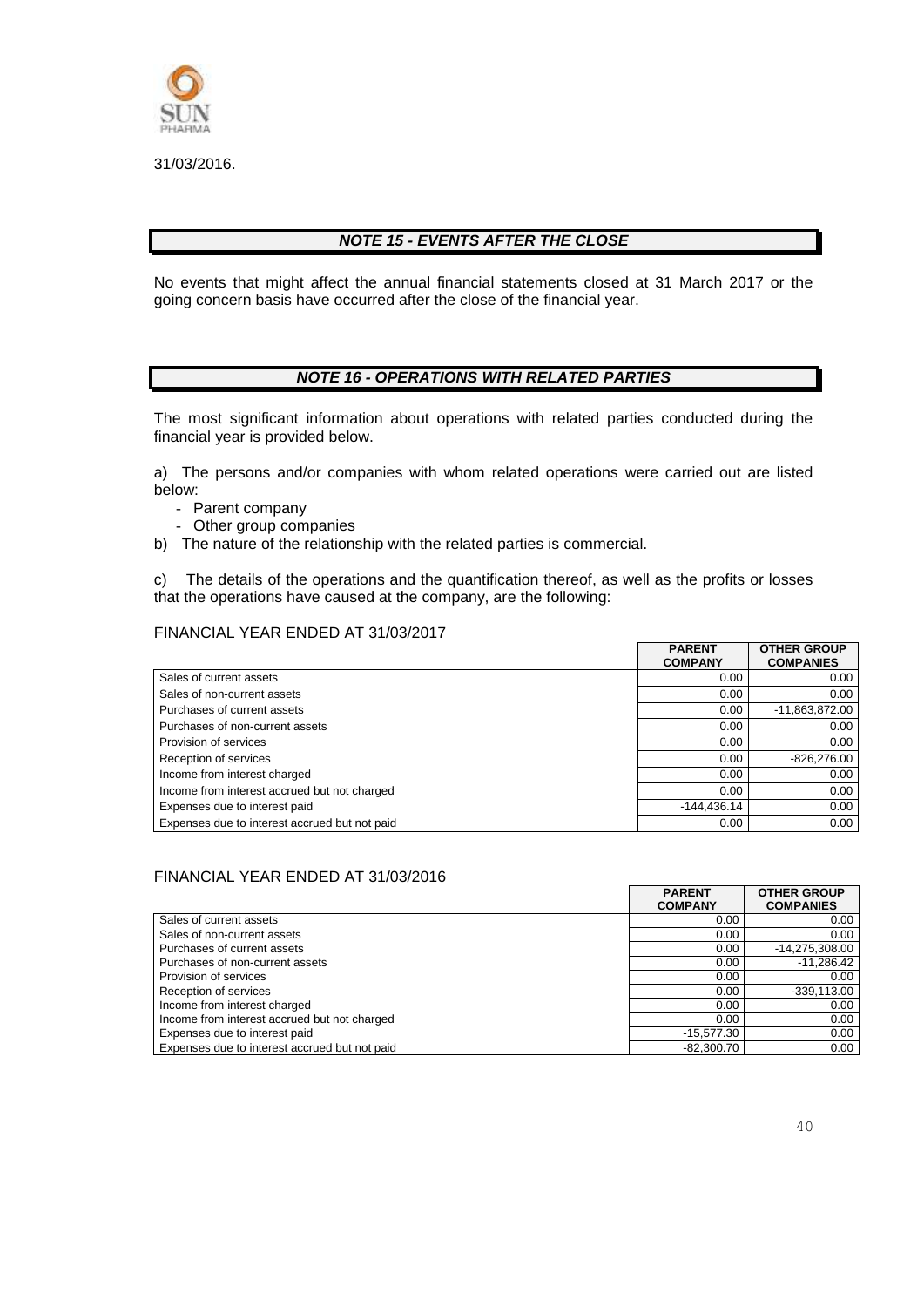

The amount of the pending balances of operations with related parties, as of the close date of the financial year, is the following:

## FINANCIAL YEAR ENDED AT 31/03/2017

|    |                                                                         | <b>PARENT</b><br><b>COMPANY</b> | <b>OTHER GROUP</b><br><b>COMPANIES</b> |
|----|-------------------------------------------------------------------------|---------------------------------|----------------------------------------|
| A) | <b>NON-CURRENT ASSETS</b>                                               | 0.00                            | 0.00                                   |
|    | Long-term financial investments                                         | 0.00                            | 0.00                                   |
| B) | <b>CURRENT ASSETS</b>                                                   | 0.00                            | 843,959.00                             |
|    | Trade debtors and other accounts receivable                             | 0.00                            | 843,959.00                             |
|    | b) Clients from sales and service provision at short term, of<br>which: | 0.00                            | 843.959.00                             |
|    | Short-term financial investments                                        | 0.00                            | 0.00                                   |

|    |                                             | <b>PARENT</b><br><b>COMPANY</b> | <b>OTHER GROUP</b><br><b>COMPANIES</b> |
|----|---------------------------------------------|---------------------------------|----------------------------------------|
| C) | <b>NON-CURRENT LIABILITIES</b>              | 0.00                            | 0.00                                   |
|    | Long-term debts                             | 0.00                            | 0.00                                   |
|    | Long-term debts of special characteristics  | 0.00                            | 0.00                                   |
| D) | <b>CURRENT LIABILITY</b>                    | 0.00                            | 1,037,653.00                           |
| 1. | Short-term debts                            | 0.00                            | 0.00                                   |
|    | e) Other financial liabilities              | 0.00                            | 0.00                                   |
| 2. | Short-term debts of special characteristics | 0.00                            | 0.00                                   |
| 3. | Trade creditors and other accounts payable  | 0.00                            | 1,037,653.00                           |
|    | b) Short-term suppliers                     | 0.00                            | 1.037.653.00                           |

#### FINANCIAL YEAR ENDED AT 31/03/2016

|    |                                                                   | <b>PARENT</b><br><b>COMPANY</b> | <b>OTHER GROUP</b><br><b>COMPANIES</b> |
|----|-------------------------------------------------------------------|---------------------------------|----------------------------------------|
| A) | <b>NON-CURRENT ASSETS</b>                                         | 0.00                            | 0.00                                   |
|    | Long-term financial investments                                   | 0.00                            | 0.00                                   |
| B) | <b>CURRENT ASSETS</b>                                             | 1,016,604.54                    | 0.00                                   |
|    | Trade debtors and other accounts receivable                       | 1.016.604.54                    | 0.00                                   |
|    | b) Customers for long-term sales and the provision of<br>services | 1.016.604.54                    | 0.00                                   |
|    | Short-term financial investments                                  | 0.00                            | 0.00                                   |

|    |                                                  | <b>PARENT</b><br><b>COMPANY</b> | <b>OTHER GROUP</b><br><b>COMPANIES</b> |
|----|--------------------------------------------------|---------------------------------|----------------------------------------|
| C) | <b>NON-CURRENT LIABILITIES</b>                   | 0.00                            | 0.00                                   |
|    | Long-term debts                                  | 0.00                            | 0.00                                   |
|    | Long-term debts of special characteristics<br>2. | 0.00                            | 0.00                                   |
| D) | <b>CURRENT LIABILITY</b>                         | 2,082,300.70                    | 1,917,083.14                           |
|    | Short-term debts                                 | 2,082,300.70                    | 0.00                                   |
|    | e) Other financial liabilities                   | 2,082,300.70                    | 0.00                                   |
| 2. | Short-term debts of special characteristics      | 0.00                            | 0.00                                   |
| 3. | Trade creditors and other accounts payable       | 0.00                            | 1,917,083.14                           |
|    | b) Short-term suppliers                          | 0.00                            | 1,400,595.64                           |
|    | c) Diverse creditors                             | 0.00                            | 516.487.50                             |

The information pertaining to **senior management personnel** is the following:

|                                            | <b>FINANCIAL YEAR</b><br><b>ENDED AT 31/03/2017</b> | <b>FINANCIAL YEAR</b><br><b>LENDED AT 31/03/2016</b> |
|--------------------------------------------|-----------------------------------------------------|------------------------------------------------------|
| Salaries, per diems and other remuneration | 369.691.94                                          | 361.459.28                                           |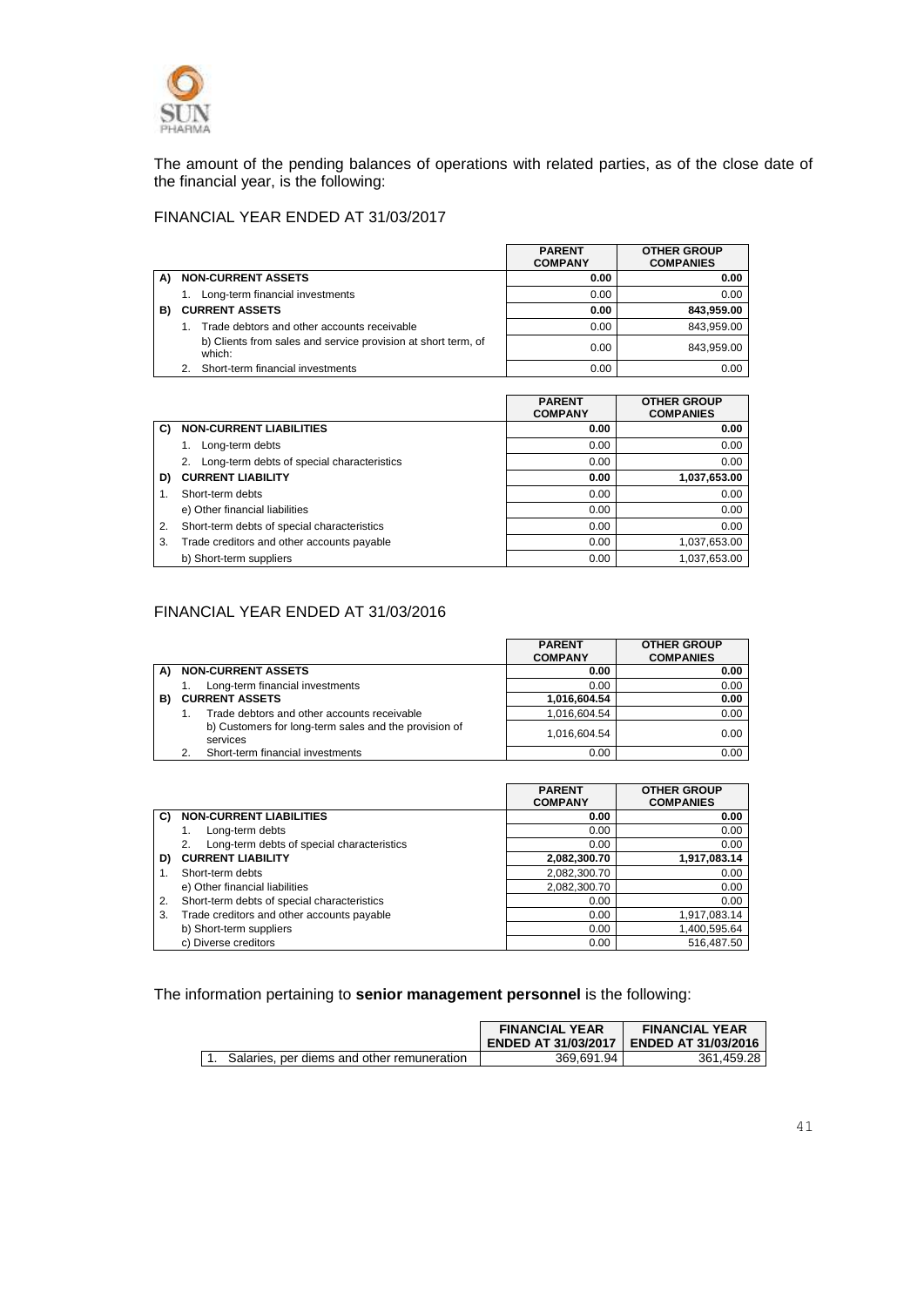

The Board of Directors is the governing, management and representative body of the company. The Board of Directors is therefore deemed to be the body that ultimately directs the company. In this regard, the Board of Directors has not received any amount under the concept of salaries, per diems or remuneration for the performance of its duties, nor have obligations been contracted regarding pensions or the payment of life insurance regarding past or present members of the body. No compensation for dismissal has been satisfied to the Board of Directors, nor have any payments been made based on equity instruments. They also have not been granted any advances or credits.

The members of the Board of Directors, in compliance with Article 229.3 of Law 31/2014 of 3 December, which approves the amendment of the recast text of the Capital Companies Act, have not reported any situation of direct or indirect conflict of interest with the company.

No agreements with the sole shareholder exist.

#### *NOTE 17 - OTHER INFORMATION*

The **average number of employees** during the present year, by categories, is as follows:

|                                                                                | <b>FINANCIAL YEAR</b><br><b>ENDED AT 31/Mar./2017</b> | <b>FINANCIAL YEAR</b><br><b>ENDED AT 31/03/2016</b> |
|--------------------------------------------------------------------------------|-------------------------------------------------------|-----------------------------------------------------|
| Senior executives                                                              | 4.00                                                  | 3.00                                                |
| Other management staff                                                         | 0.00                                                  | 0.00                                                |
| Technical staff, scientific and intellectual professionals and auxiliary staff | 2.00                                                  | 0.00                                                |
| Administrative employees                                                       | 3.00                                                  | 1.00                                                |
| Sales staff, sales reps and similar                                            | 2.00                                                  | 0.00                                                |
| Other skilled workers                                                          | 0.00                                                  | 0.00                                                |
| Non-skilled workers                                                            | 0.00                                                  | 0.00                                                |
| Total average employment                                                       | 11.00                                                 | 4.00                                                |

At the end of the financial year, the **distribution of company personnel by gender** is the following:

|                                                                                   | <b>FINANCIAL YEAR ENDED AT</b><br>31/Mar./2017 |            | <b>FINANCIAL YEAR ENDED AT</b><br>31/03/2016 |              |            |              |
|-----------------------------------------------------------------------------------|------------------------------------------------|------------|----------------------------------------------|--------------|------------|--------------|
|                                                                                   | <b>TOTAL</b>                                   | <b>MEN</b> | <b>WOMEN</b>                                 | <b>TOTAL</b> | <b>MEN</b> | <b>WOMEN</b> |
| <b>Directors</b>                                                                  | 3.00                                           | 3.00       | 0.00                                         | 3.00         | 3.00       | 0.00         |
| Senior executives (non-directors)                                                 | 3.00                                           | 2.00       | 1.00                                         | 2.00         | 1.00       | 1.00         |
| Other company management staff                                                    | 0.00                                           | 0.00       | 0.00                                         | 0.00         | 0.00       | 0.00         |
| Technical staff, scientific and intellectual professionals<br>and auxiliary staff | 2.00                                           | 1.00       | 1.00                                         | 0.00         | 0.00       | 0.00         |
| Administrative employees                                                          | 3.00                                           | 0.00       | 3.00                                         | 1.00         | 0.00       | 1.00         |
| Sales staff, sales reps and similar                                               | 2.00                                           | 1.00       | 1.00                                         | 0.00         | 0.00       | 0.00         |
| Other skilled workers                                                             | 0.00                                           | 0.00       | 0.00                                         | 0.00         | 0.00       | 0.00         |
| Non-skilled workers                                                               | 0.00                                           | 0.00       | 0.00                                         | 0.00         | 0.00       | 0.00         |
| Total personnel at the end of the financial year                                  | 13.00                                          | 7.00       | 6.00                                         | 6.00         | 4.00       | 2.00         |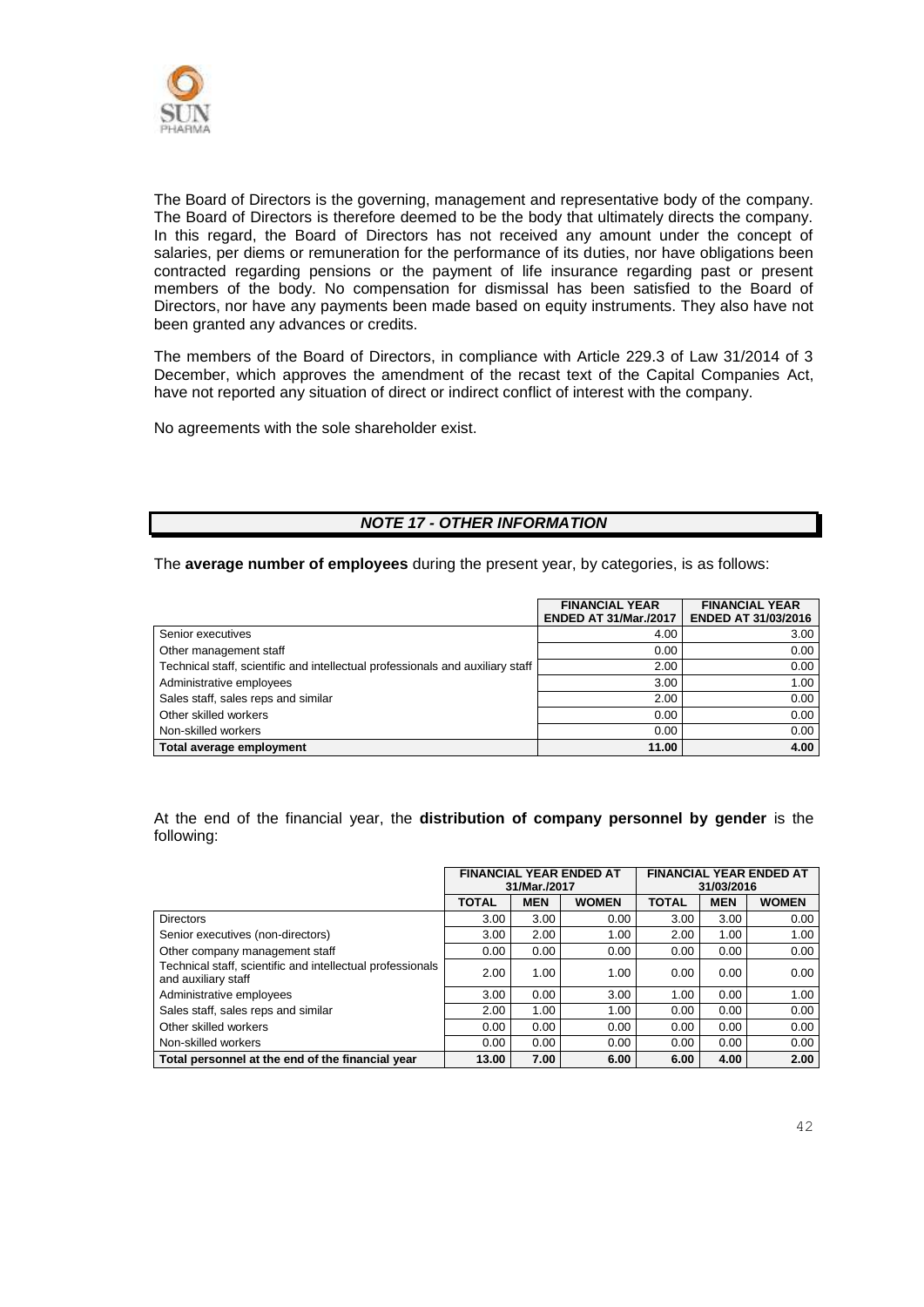

The **professional fees for account auditing** and other services provided by the account auditors have been the following:

|                                                           | <b>FINANCIAL YEAR ENDED FINANCIAL YEAR ENDED</b><br>AT 31/03/2017 | AT 31/03/2016 |
|-----------------------------------------------------------|-------------------------------------------------------------------|---------------|
| Professional fees for account auditing                    | 10.500.00                                                         | 10.500.00     |
| Professional fees charged for other verification services | 0.00                                                              | 0.00          |
| Professional fees charged for tax advising services       | 0.00                                                              | 0.00          |
| Professional fees for services provided                   | 0.00                                                              | 0.00          |
| Total                                                     | 10.500.00                                                         | 10.500.00     |

#### *NOTE 18 - SEGMENTED INFORMATION*

The distribution of the net amount of turnover corresponding to the company's ordinary activities, broken down by categories of activities, as well as by geographical markets, is the following:

|                                    | <b>TURNOVER</b>                |                                |  |
|------------------------------------|--------------------------------|--------------------------------|--|
| <b>DESCRIPTION OF THE ACTIVITY</b> | <b>FINANCIAL YEAR ENDED AT</b> | <b>FINANCIAL YEAR ENDED AT</b> |  |
|                                    | 31/03/2017                     | 31/03/2016                     |  |
| Generic products                   | 20.579.257.28                  | 18,887,997.00                  |  |
| <b>Total</b>                       | 20,579,257.28                  | 18,887,997.00                  |  |

|                                             | <b>TURNOVER</b>                              |                                              |  |  |
|---------------------------------------------|----------------------------------------------|----------------------------------------------|--|--|
| <b>DESCRIPTION OF THE GEOGRAPHIC MARKET</b> | <b>FINANCIAL YEAR ENDED AT</b><br>31/03/2017 | <b>FINANCIAL YEAR ENDED AT</b><br>31/03/2016 |  |  |
| NATIONAL                                    | 20.490.340.17                                | 18.567.320.91                                |  |  |
| REMAINDER OF THE EU                         | 88.917.11                                    | 320,676.09                                   |  |  |
| REMAINDER OF THE WORLD                      | 0.00                                         | 0.00                                         |  |  |
| <b>Total</b>                                | 20,579,257.28                                | 18,887,997.00                                |  |  |

#### *NOTE 19 - INFORMATION ABOUT THE AVERAGE PAYMENT PERIOD TO SUPPLIERS. ADDITIONAL PROVISION THREE. "INFORMATION DUTY" OF LAW 15/2010 OF 5 JULY*

The Resolution of the ICAC of 29/Jan./16 implements the obligation introduced by Law 31/2014 (Final Provision 2), which amends Law 15/2010 of 5 July, to include information in the report of the annual financial statements about PPMP, which is defined as the average payment period (days) as from the delivery of goods or the provision of services until the payment thereof. The information to be provided for the 2016-2017 financial year is the following:

|                                     | 2016-17               | 2015-16        |
|-------------------------------------|-----------------------|----------------|
|                                     | Days                  | <b>Days</b>    |
| Average payment period to suppliers | 34.85                 | 28.86          |
| Ratio of paid operations            | 35.94                 | 28.90          |
| Ratio of operations pending payment | 10.75                 | 26.93          |
|                                     | <b>Amount (euros)</b> | Amount (euros) |
| Total payments made                 | 13,781,062.49         | 14,067,842.38  |
| Total payments pending              | 624.594.55            | 298,562.12     |